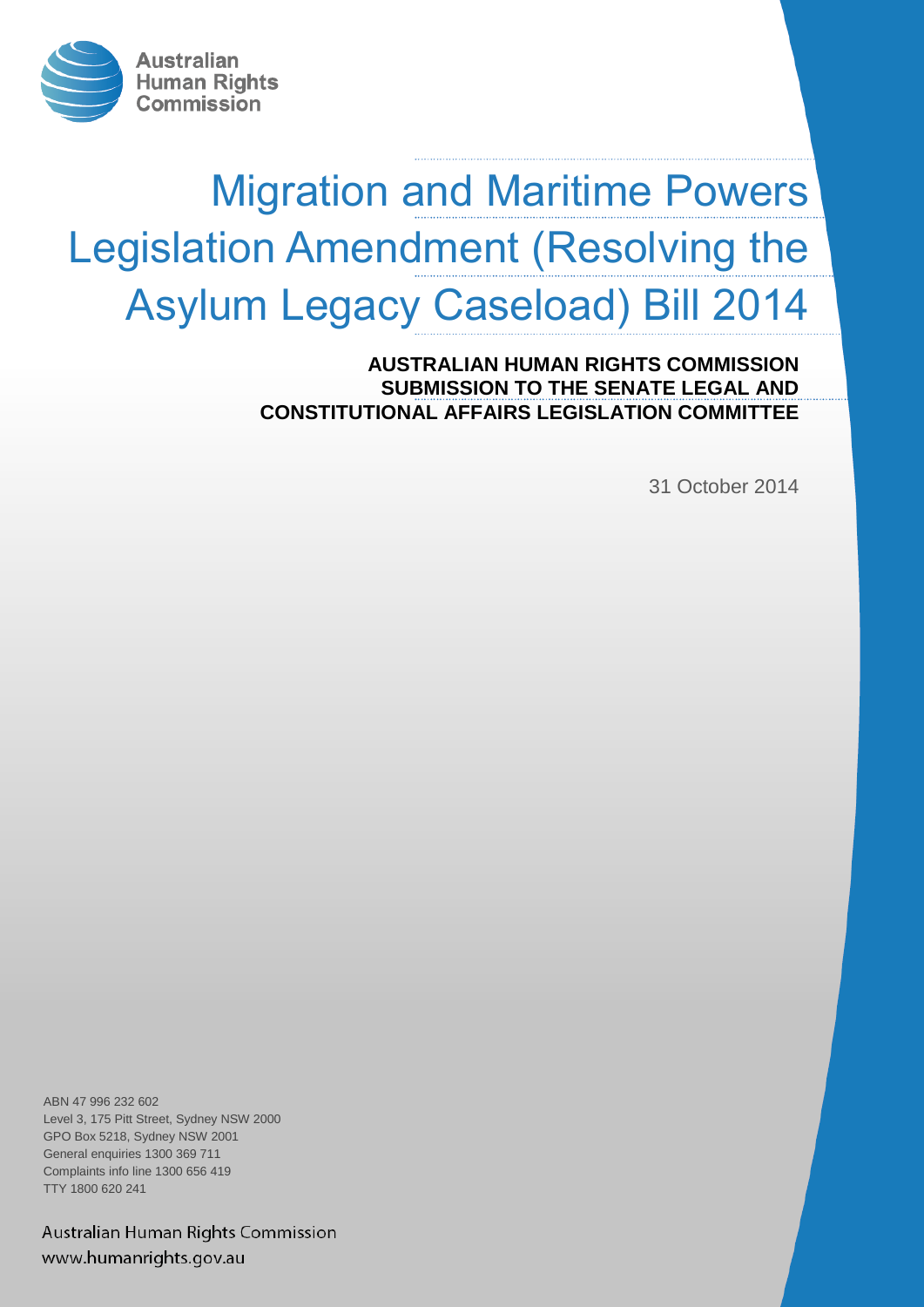# **Table of Contents**

|             |                                                                           | Australian Human Rights Commission Submission to the Senate Legal and                                                                                                                                                                                                                                                                                                 |  |
|-------------|---------------------------------------------------------------------------|-----------------------------------------------------------------------------------------------------------------------------------------------------------------------------------------------------------------------------------------------------------------------------------------------------------------------------------------------------------------------|--|
| 1           |                                                                           |                                                                                                                                                                                                                                                                                                                                                                       |  |
| $\mathbf 2$ |                                                                           |                                                                                                                                                                                                                                                                                                                                                                       |  |
| 3           |                                                                           |                                                                                                                                                                                                                                                                                                                                                                       |  |
| 4           | 4.1<br>(a)<br>(b)<br>(c)<br>(d)<br>4.2<br>4.3<br>(a)<br>(b)<br>(c)<br>(d) | Removing and reducing judicial scrutiny of human rights obligations 6<br>Reliance on non-compellable Ministerial powers is insufficient protection<br>Removal of complementary protection would increase risk of non-<br>refoulement<br>Relevance of Refugee Convention to the Migration Act 11<br>Limiting the scope of social groups that qualify for protection 15 |  |
| 5           | 5.1<br>5.2                                                                | Human rights principles relevant to assessment of refugee status 18<br>Recommendations by the Expert Panel for a review of the current                                                                                                                                                                                                                                |  |
|             | 5.3                                                                       | Introduction of merits review in migration matters 20                                                                                                                                                                                                                                                                                                                 |  |
|             | (a)                                                                       |                                                                                                                                                                                                                                                                                                                                                                       |  |
|             | (b)                                                                       | Joint Standing Committee on Migration Regulations  21                                                                                                                                                                                                                                                                                                                 |  |
|             |                                                                           |                                                                                                                                                                                                                                                                                                                                                                       |  |
|             | (c)                                                                       |                                                                                                                                                                                                                                                                                                                                                                       |  |
|             | 5.4                                                                       | Essential content of merits review of refugee decisions 22                                                                                                                                                                                                                                                                                                            |  |
|             | (a)                                                                       |                                                                                                                                                                                                                                                                                                                                                                       |  |
|             | (b)<br>5.5                                                                |                                                                                                                                                                                                                                                                                                                                                                       |  |
|             |                                                                           | No 'new information' - significant risks of decisions based on incomplete                                                                                                                                                                                                                                                                                             |  |
|             | (a)                                                                       |                                                                                                                                                                                                                                                                                                                                                                       |  |
|             |                                                                           | No interview - inability to test adverse credibility findings  28                                                                                                                                                                                                                                                                                                     |  |
|             | (b)                                                                       | Limited powers of IAA - no ability to grant a protection visa 28                                                                                                                                                                                                                                                                                                      |  |
|             | (c)                                                                       | Way of operating - speed rather than fairness or justice 29                                                                                                                                                                                                                                                                                                           |  |
|             | (d)<br>5.6                                                                | Differences between review rights for different classes of people 29                                                                                                                                                                                                                                                                                                  |  |
|             |                                                                           |                                                                                                                                                                                                                                                                                                                                                                       |  |
|             | (a)                                                                       | No review for 'excluded fast track review applicants' 31                                                                                                                                                                                                                                                                                                              |  |
|             | (b)                                                                       | Discrimination between 'fast track review applicants' and other asylum                                                                                                                                                                                                                                                                                                |  |
|             | (c)                                                                       |                                                                                                                                                                                                                                                                                                                                                                       |  |
| 6           |                                                                           |                                                                                                                                                                                                                                                                                                                                                                       |  |
|             |                                                                           |                                                                                                                                                                                                                                                                                                                                                                       |  |
|             | 6.1                                                                       |                                                                                                                                                                                                                                                                                                                                                                       |  |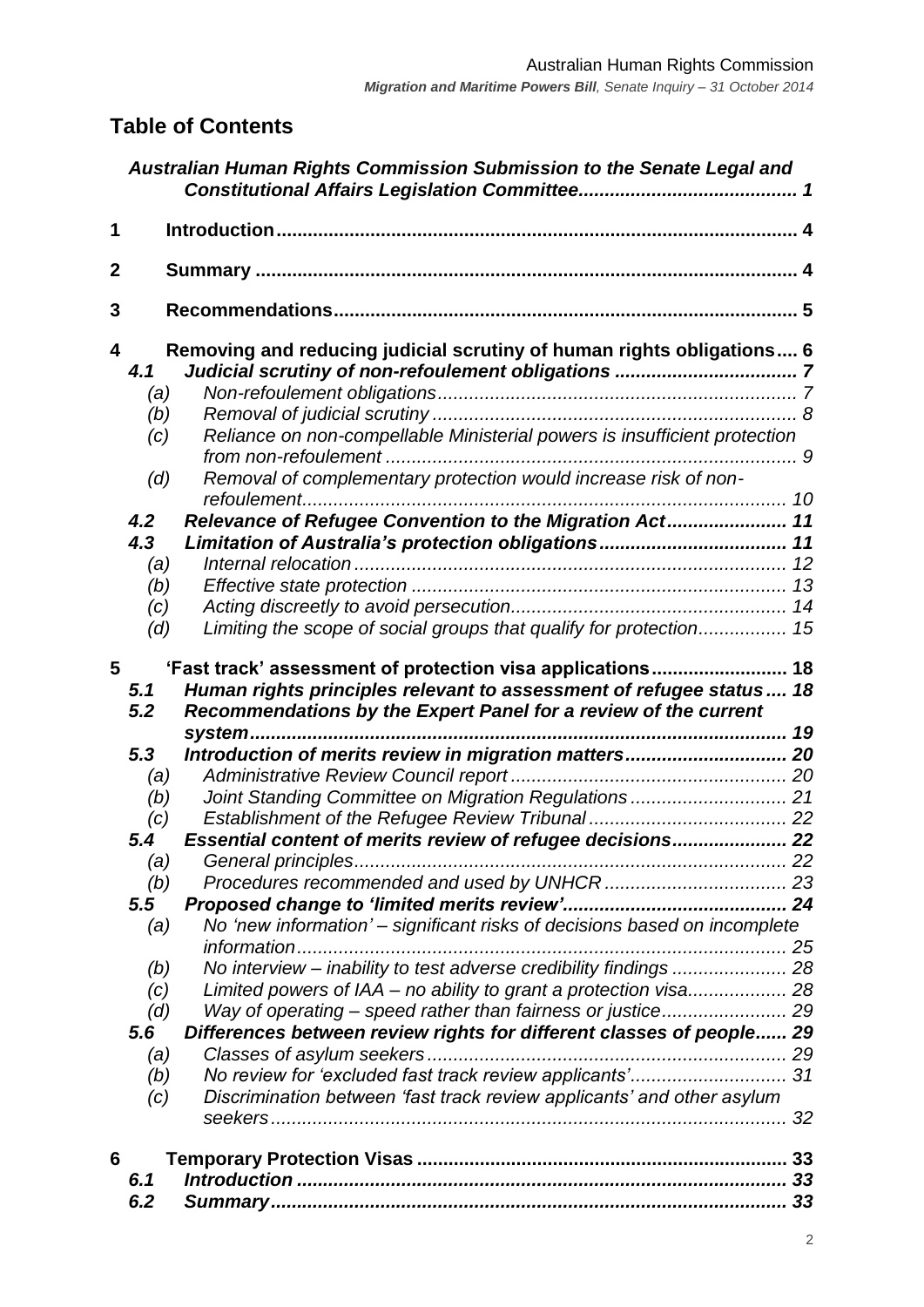|   | 6.3 | Temporary Protection Visas are not an alternative to detention  34         |  |
|---|-----|----------------------------------------------------------------------------|--|
|   | 6.4 | Temporary Protection Visas are not an effective deterrent 35               |  |
|   | 6.5 | People previously granted TPVs ultimately granted permanent visas 35       |  |
|   | 6.6 |                                                                            |  |
|   | (a) | Detrimental impact of temporary protection on the mental health of         |  |
|   |     |                                                                            |  |
|   | (b) |                                                                            |  |
|   | (c) | Discrimination and penalisation of refugees for arriving without a visa 41 |  |
| 7 |     |                                                                            |  |
| 8 |     |                                                                            |  |
|   | 8.1 |                                                                            |  |
|   | 8.2 |                                                                            |  |
|   | 8.3 |                                                                            |  |
|   | (a) |                                                                            |  |
|   | (b) |                                                                            |  |
| 9 |     |                                                                            |  |
|   | 9.1 |                                                                            |  |
|   | (a) |                                                                            |  |
|   | (b) |                                                                            |  |
|   | 9.2 |                                                                            |  |
|   | (a) |                                                                            |  |
|   | (b) |                                                                            |  |
|   | (c) |                                                                            |  |
|   | (d) |                                                                            |  |
|   | 9.3 |                                                                            |  |
|   |     |                                                                            |  |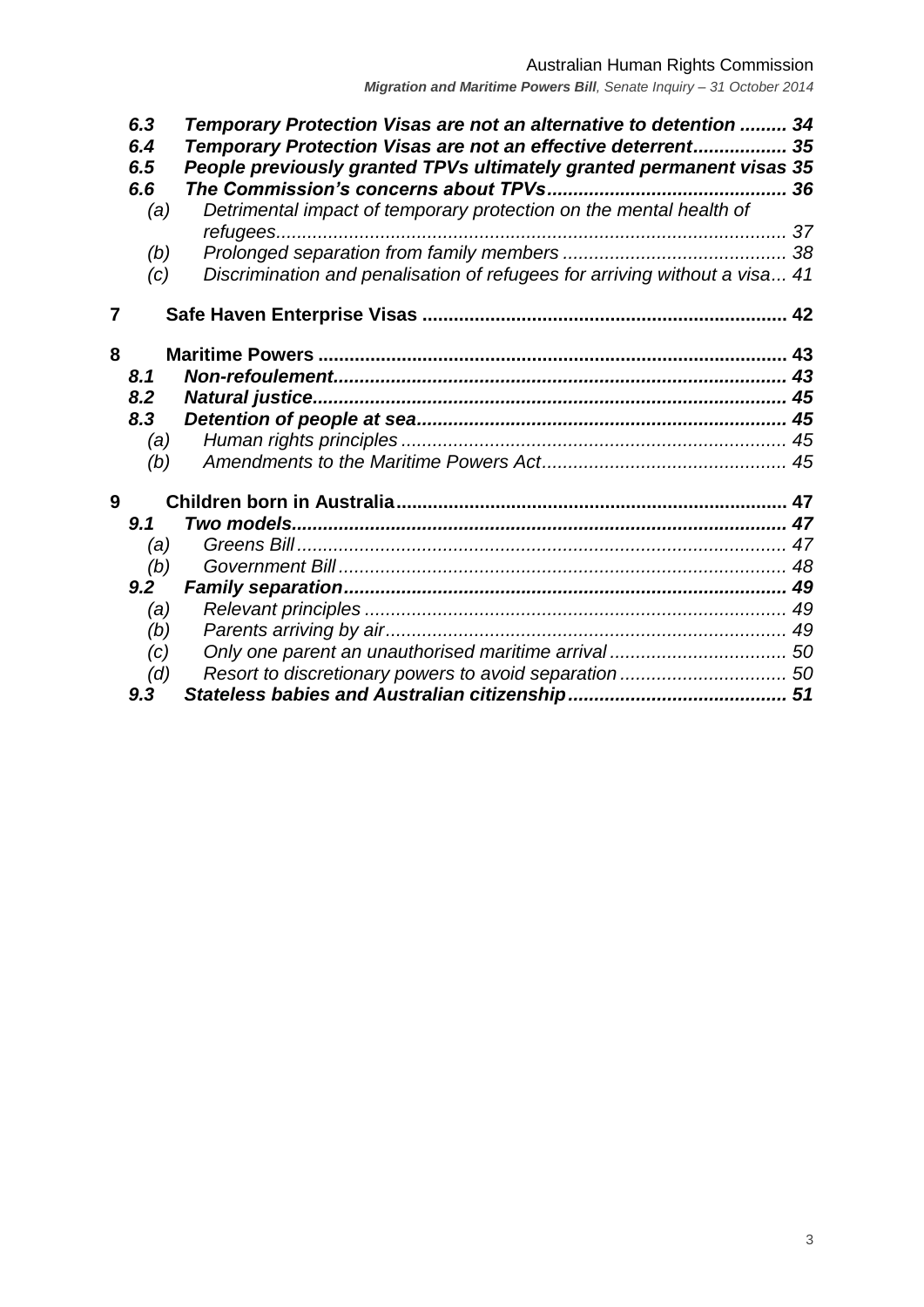## <span id="page-3-0"></span>**1 Introduction**

1. The Australian Human Rights Commission makes this submission to the Senate Legal and Constitutional Affairs Legislation Committee inquiry into the Australian Government's Migration and Maritime Powers Legislation Amendment (Resolving the Asylum Legacy Caseload) Bill 2014 (Cth).

## <span id="page-3-1"></span>**2 Summary**

- 2. The Commission welcomes the opportunity to provide a submission to this inquiry.
- 3. The Australian Government has said that this Bill 'fundamentally changes Australia's approach to managing asylum seekers'.<sup>1</sup> The Commission agrees with this assessment. In particular, the Bill proposes to:
	- a. remove judicial scrutiny of whether Australia complies with certain human rights obligations and reduce the scope of these obligations
	- b. introduce a 'fast track' assessment process for protection visas which removes important procedural rights for asylum seekers
	- c. introduce temporary protection visas (TPVs) and safe haven enterprise visas (SHEVs)
	- d. allow people to be arrested at sea and taken to another country, without listening to their concerns and without any judicial assessment of whether this would put them at risk of persecution
	- e. require children born in Australia to asylum seeker parents who arrive by boat to be detained and transferred to Nauru.
- 4. The Commission is concerned that this package of amendments will:
	- a. significantly reduce the rights of asylum seekers travelling to or arriving in Australia
	- b. increase the risk that they will be wrongly found not to be refugees
	- c. increase the risk that they will be returned to a place where they have a well-founded fear of persecution, because of a lack of judicial oversight of relevant decisions
	- d. increase the risk that babies born in Australia, including those eligible for Australian citizenship, will be removed to Nauru.
- 5. The Commission has previously expressed its concern about TPVs. There is a significant body of medical evidence which shows the detrimental mental health impacts for people on TPVs. This arises from the uncertainty of their situation and the fear of being forcibly removed to face persecution in their country of origin when the TPV ends. In the Commission's view, people found to be refugees should be provided with permanent protection.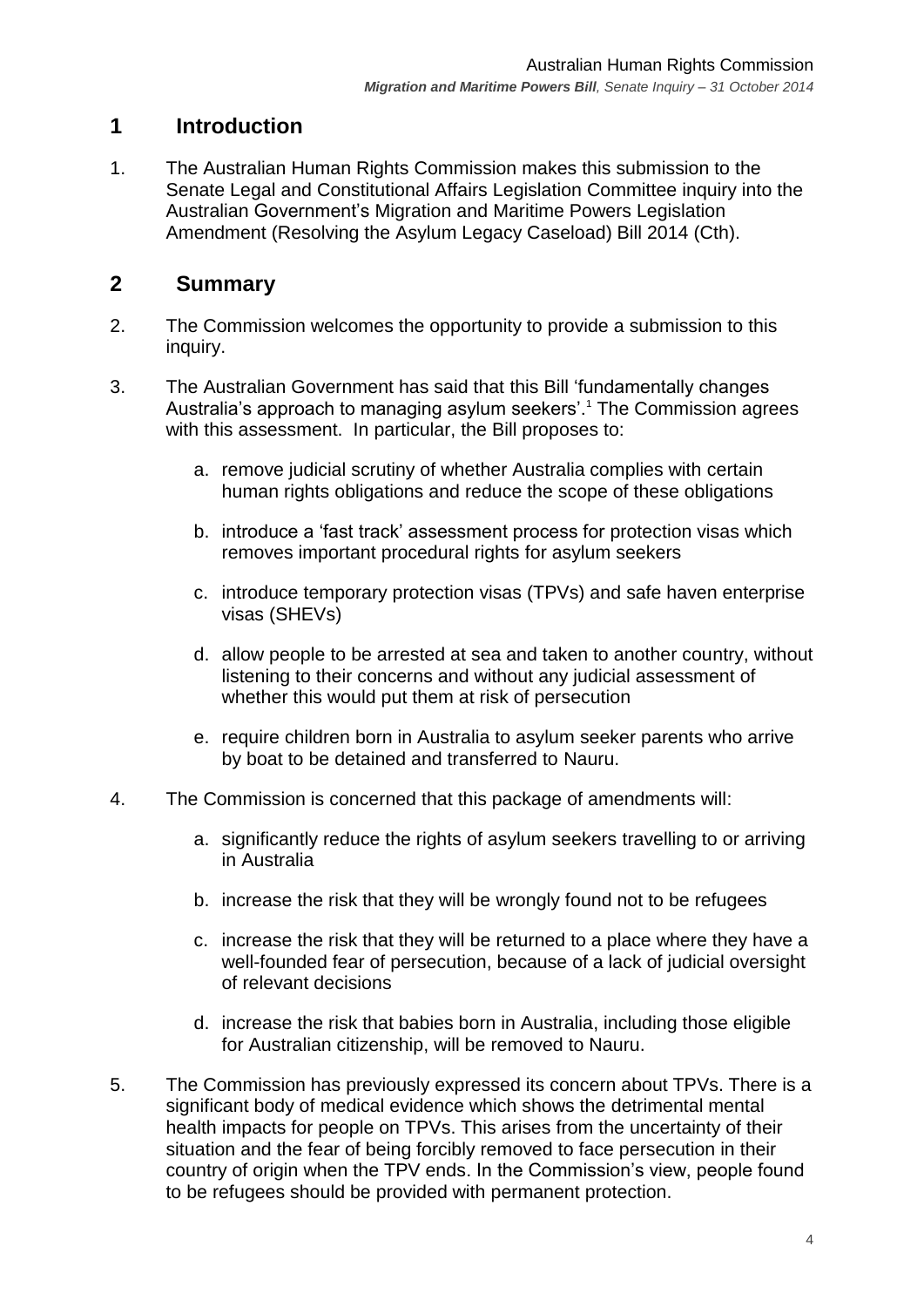- 6. It is not necessary to introduce TPVs to remove people from immigration detention. The vast majority (approximately 90 per cent) of the more than 30,000 asylum seekers awaiting the processing of their claims for protection are living in the community. The remaining 10 per cent could be granted a bridging visa or placed into community detention while their protection claims are assessed. The Minister has the discretion to grant a bridging visa or make a community detention placement in relation to any asylum seeker in detention. This could be done immediately. Existing conditions on bridging visas could be amended by regulation to include work rights along with access to social security and access to necessary support services.
- 7. TPVs are not a deterrent to people seeking asylum in Australia for at least two reasons. First, historical evidence shows that after TPVs were introduced in late 1999 the numbers of asylum seekers coming to Australia increased to then record highs during the next two years. Secondly, the fact that people currently in Australia would be granted TPVs under this Bill is irrelevant to the decision by an asylum seeker to travel to Australia in the future because under the Australian Government's policy settings future asylum seekers will not receive TPVs.
- 8. The historical record also suggests that permanent protection visas could be granted to asylum seekers currently in Australia without an impact on the numbers of asylum seekers coming to Australia. When the Coalition was last in government, 95 per cent of irregular maritime arrivals who were initially granted a TPV (8,600 people) were eventually granted permanent visas. Following an announcement by the then Minister for Immigration in July 2004, TPV holders were able to apply for permanent protection visas. In the four years that followed, between 85 per cent and 93 per cent of protection visas issued by the Government were permanent protection visas. While TPV holders were being granted permanent visas throughout this period there was no significant increase in unauthorised boat arrivals.

## <span id="page-4-0"></span>**3 Recommendations**

9. The Australian Human Rights Commission makes the following recommendations.

#### **Recommendation 1**

The Commission recommends that the Bill not be passed.

#### **Recommendation 2**

The Commission recommends that the Australian Government promptly process the claims of the more than 30,000 people in Australia seeking asylum using the existing refugee status determination process with access to merits review in the Refugee Review Tribunal, and provide permanent protection visas to those found to be refugees.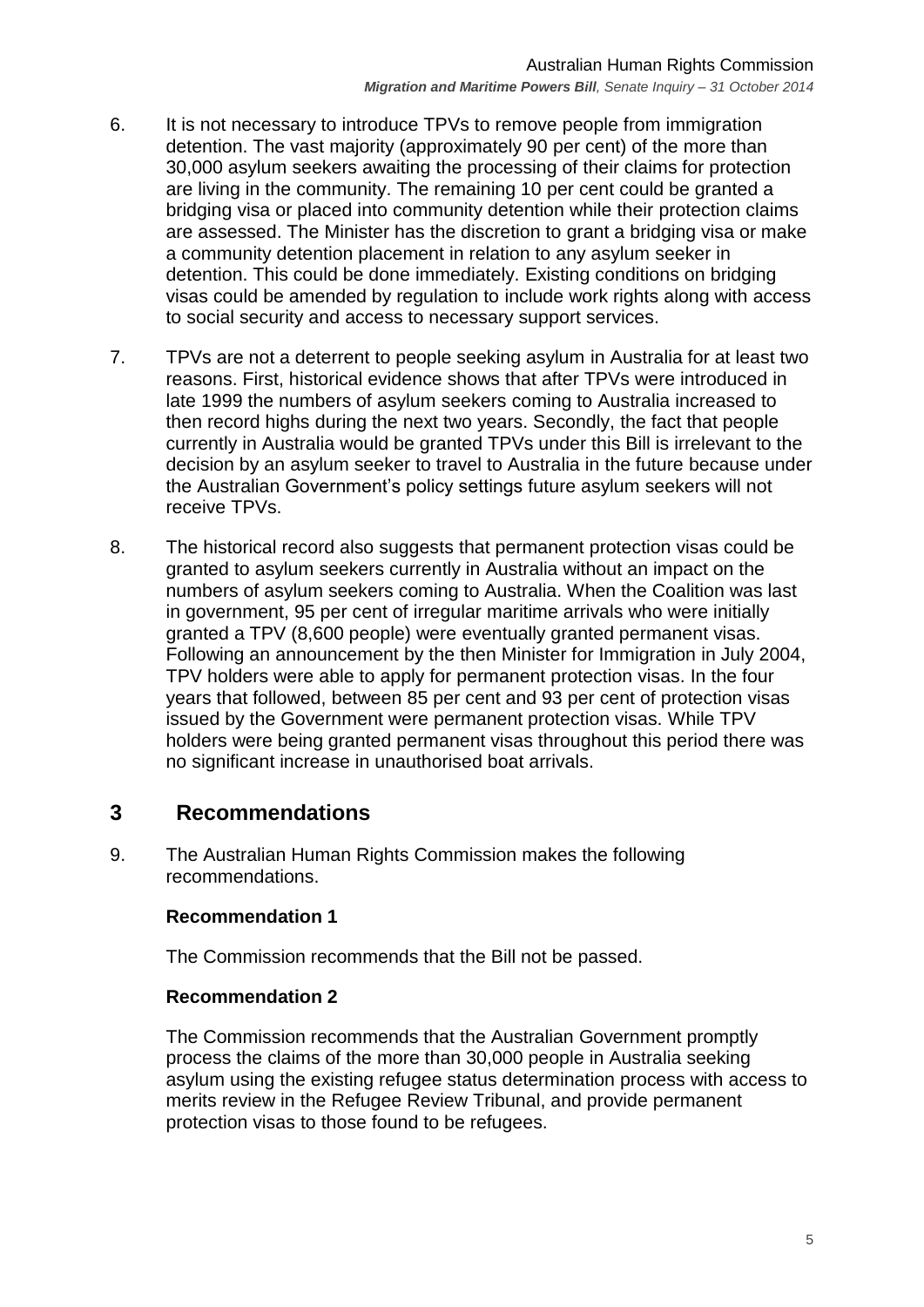#### **Recommendation 3**

The Commission recommends that if the asylum seekers are in detention, they should be granted a bridging visa or placed into community detention while their protection claims are assessed and that conditions on bridging visas be amended to include work rights, along with access to social security and access to necessary support services.

#### **Recommendation 4**

If Recommendations 1 and 2 are not accepted, the Commission recommends that the Bill be amended to ensure that if a person is granted a TPV, he or she will be eligible for a permanent protection visa at the expiry of the TPV. At that stage, the person will have demonstrated a continuing, well-founded fear of persecution and a permanent visa will be the best way of providing the person with a durable solution.

#### **Recommendation 5**

The Commission recommends that the Migration Amendment (Protecting Babies Born in Australia) Bill 2014 (Cth) be passed, along with further legislative amendments to ensure that:

- (a) the parents of unlawful non-citizen children born in Australia are not liable to be taken to a regional processing country pursuant to s 198AD of the Migration Act, to avoid family separation; and
- (b) any asylum claims of such families are processed in Australia in accordance with recommendation 2.

#### **Recommendation 6**

The Commission recommends that the Australian Government publish administrative guidelines for relevant officers to facilitate the making and processing of applications for Australian citizenship by children born in Australia who would otherwise be stateless. The guidelines should make clear that in exercising those administrative functions, the officers should treat the best interests of the child as a primary consideration.

## <span id="page-5-0"></span>**4 Removing and reducing judicial scrutiny of human rights obligations**

- 10. The most obvious impact on human rights in the Bill appears in Schedule 5 which purports to 'clarify' Australia's international law obligations. The main objections with this Schedule are that it:
	- a. removes judicial scrutiny of whether Australia complies with its *nonrefoulement* obligations in international law when removing people from Australia
	- b. removes references to the Refugee Convention from the *Migration Act 1958* (Cth) (Migration Act), so that when courts interpret the Migration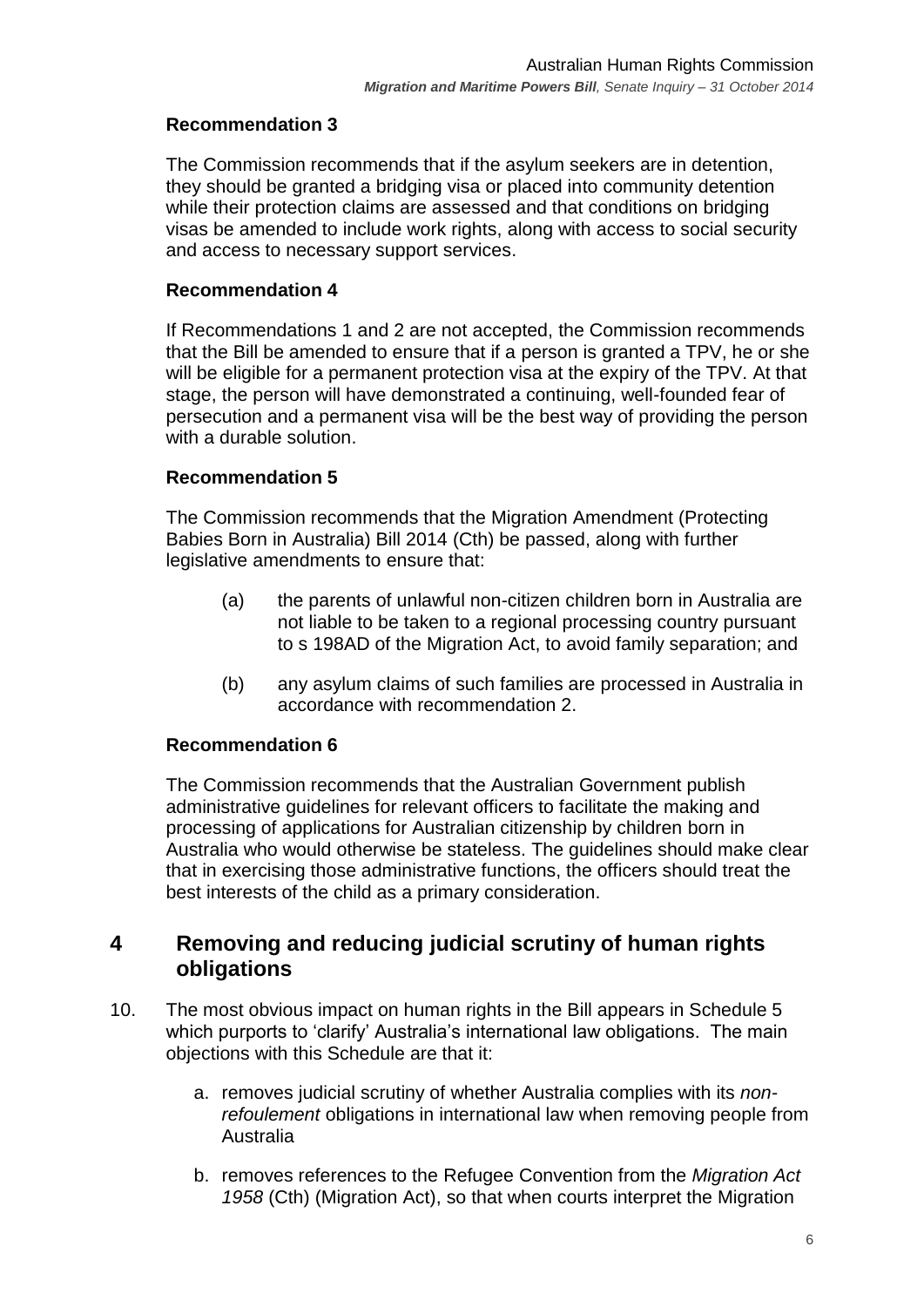Act they will not need to read it in a way that is consistent with the **Convention** 

c. sets out the Government's interpretation of Australia's obligations under the Refugee Convention, which is narrower than the meaning given to these obligations in the Convention and in decided cases.

## <span id="page-6-0"></span>*4.1 Judicial scrutiny of non-refoulement obligations*

- <span id="page-6-1"></span>*(a) Non-refoulement obligations*
- 11. Australia has international obligations under a variety of Conventions and Covenants not to return people to countries where they have a well-founded fear of persecution or where there is a real risk that they will be tortured or arbitrarily killed. These obligations are referred to as non-refoulement obligations.
- 12. The Bill defines Australia's non-refoulement obligations as including Australia's obligations under the Refugee Convention, the *International Covenant on Civil and Political Rights* (ICCPR) or the *Convention Against Torture and Other Cruel, Inhuman or Degrading Treatment or Punishment*  $(CAT)<sup>2</sup>$
- <span id="page-6-2"></span>13. The most significant of these non-refoulement obligations are:
	- a. Article 33(1) of the Refugee Convention:

No Contracting State shall expel or return ('refouler') a refugee in any manner whatsoever to the frontiers of territories where his life or freedom would be threatened on account of his race, religion, nationality, membership of a particular social group or political opinion.

b. Article 6(1) of the ICCPR:

Every human being has the inherent right to life. This right shall be protected by law. No one shall be arbitrarily deprived of his or her life.

- c. Article 6 of the ICCPR and the Second Optional Protocol to the ICCPR aiming at the abolition of the death penalty.
- d. Article 7 of the ICCPR:

No one shall be subjected to torture or to cruel, inhuman or degrading treatment or punishment. In particular, no one shall be subjected without his free consent to medical or scientific experimentation.

- e. Article 3 of the CAT:
	- 1. No State Party shall expel, return ("refouler") or extradite a person to another State where there are substantial grounds for believing that he would be in danger of being subjected to torture.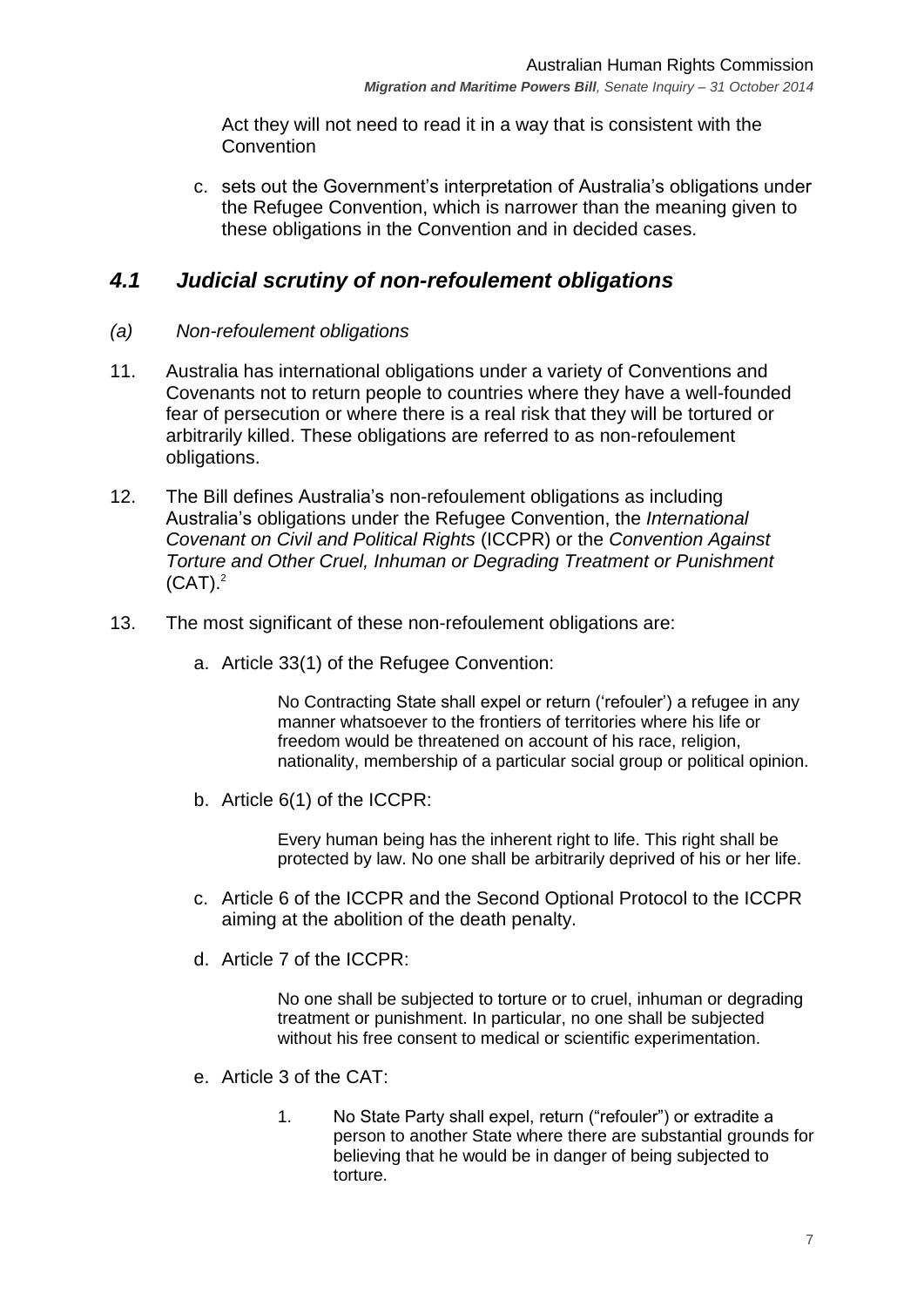*Migration and Maritime Powers Bill, Senate Inquiry – 31 October 2014*

- 2. For the purpose of determining whether there are such grounds, the competent authorities shall take into account all relevant considerations including, where applicable, the existence in the State concerned of a consistent pattern of gross, flagrant or mass violations of human rights.
- 14. Article 33(1) of the Refugee Convention and Article 3 of CAT refer explicitly to *non-refoulement*. In a series of cases, the United Nations Human Rights Committee has found that signatories to the ICCPR are subject to a *nonrefoulement* obligation in cases involving potential breaches of Articles 6 and 7 of that Convention. 3
- 15. General Comment No. 31 on the Nature of the General Legal Obligation Imposed on State Parties to the Covenant adopted on 29 March 2004 by the UNHRC summarised the position under the ICCPR in the following way:

… the article 2 obligation requiring that States Parties respect and ensure the Covenant rights for all persons in their territory and all persons under their control entails an obligation not to extradite, deport, expel or otherwise remove a person from their territory, where there are substantial grounds for believing that there is a real risk of irreparable harm, such as that contemplated by articles 6 and 7 of the Covenant, either in the country to which removal is to be effected or in any country to which the person may subsequently be removed. $4$ 

- <span id="page-7-0"></span>*(b) Removal of judicial scrutiny*
- 16. Proposed s 197C in the Bill deals with the power to remove people from Australia. It provides that when exercising the power to remove an unlawful non-citizen from Australia ‗it is irrelevant whether Australia has *nonrefoulement* obligations' to that person.<sup>5</sup>
- 17. Further, an officer's duty to remove an unlawful non-citizen from Australia 'arises irrespective of whether there has been an assessment, according to law, of Australia's *non-refoulement* obligations' in respect of that person.
- 18. The Government acknowledges that the plain meaning of proposed s 197C is ‗capable of authorising actions which may not be consistent with Australia's *non-refoulement* obligations'.<sup>6</sup> However, it says that the section is still compatible with human rights because, despite authorising conduct in breach of human rights, the Government does not intend to engage in such conduct.<sup>7</sup>
- 19. The Government's attitude to its human rights obligations in this context is to ask the public to trust it, and to attempt to remove any judicial scrutiny of its compliance.
- 20. If, despite its best intentions, the Government does act in breach of these human rights obligations, the breach would no longer be 'capable as a matter of domestic law of forming the basis of an invalidation' of the exercise of the power to remove someone from Australia.<sup>8</sup>
- 21. There are two ways in which the Government says *non-refoulement* claims could be considered prior to removal. However, neither of these grounds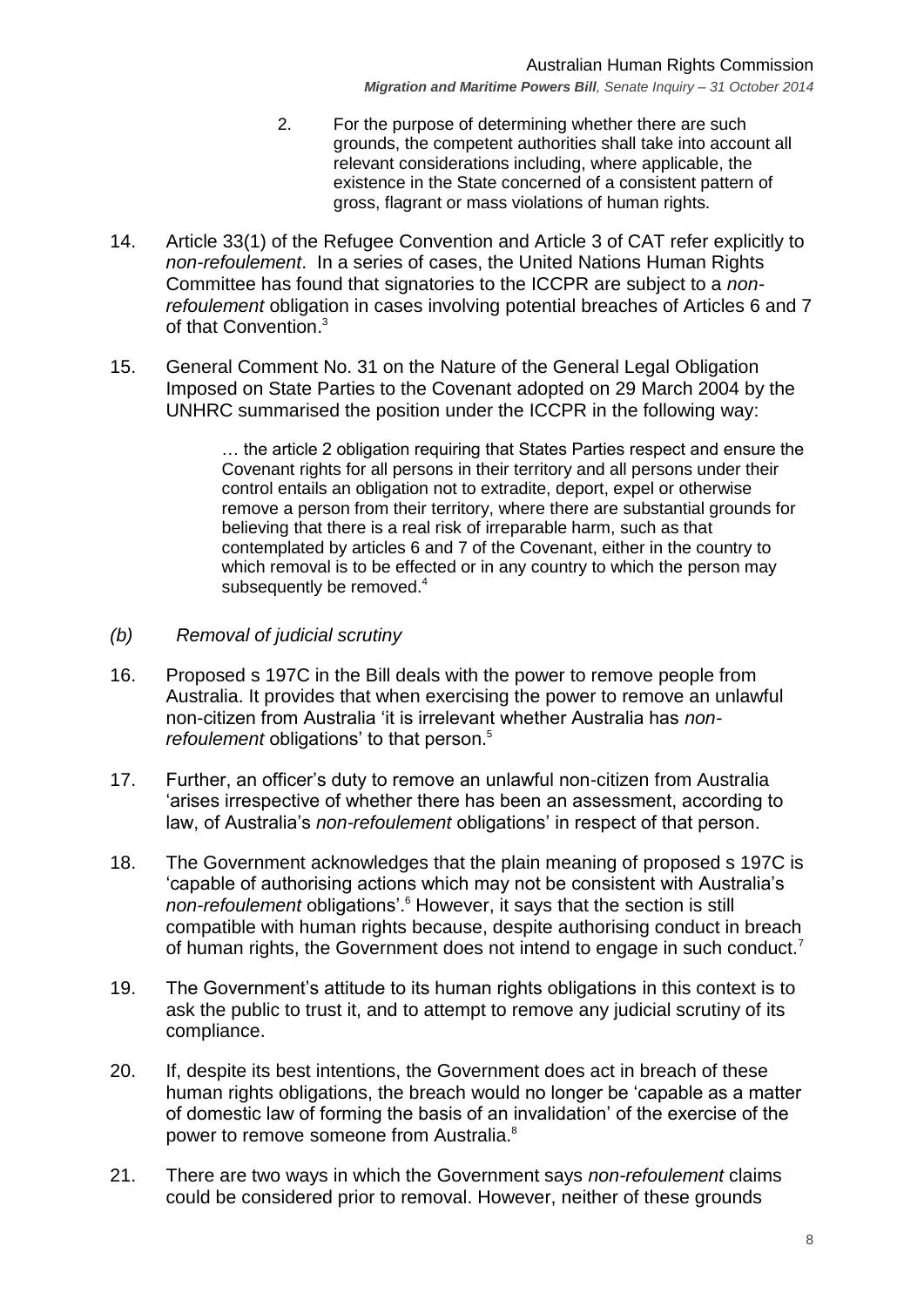justify the extraordinary statement in s 197C that, if these prove insufficient, a person can be removed from Australia in breach of Australia's *nonrefoulement* obligations anyway.

- a. The first way that *non-refoulement* obligations could be considered is through the process of assessing a claim for a protection visa. However:
	- i. whether an asylum seeker arriving by boat is permitted to make an application for a protection visa is at the discretion of the Minister (s 46A)
	- ii. the Government proposes to narrow the grounds for a protection visa so that they do not include complementary protection under the ICCPR and the CAT (see section [4.1\(d\)](#page-9-0) below)
	- iii. if this Bill is passed and the proposed 'fast track' assessment process is introduced, the review rights of asylum seekers will be significantly reduced, leading to a real risk that they will be wrongly found not to be refugees (see section [5](#page-17-0) below).
- b. The second way that *non-refoulement* obligations could be considered is as a result of the exercise by the Minister of ‗a number of personal non-compellable powers' to permit someone to apply for a visa or to grant a visa. <sup>9</sup> However:
	- i. because these powers are discretionary and non-compellable, if they are not exercised by the Minister then the asylum seeker has no remedy
	- ii. previous experience shows how a refusal to exercise these powers can lead to a breach of Australia's *non-refoulement* obligations (see section [4.1\(c\)](#page-8-0) below).
- <span id="page-8-0"></span>*(c) Reliance on non-compellable Ministerial powers is insufficient protection from non-refoulement*
- 22. The proposed amendments seek to overcome the unanimous decision of a five member bench of the Full Court of the Federal Court in *Minister for Immigration and Citizenship v SZQRB* [2013] FCAFC 33.
- 23. In that case, the applicant was an asylum seeker from Afghanistan. He was found not to be a refugee and was liable to be removed from Australia. Prior to his removal, the Department of Immigration and Citizenship completed an International Treaties Obligation Assessment (ITOA) to determine whether Australia would be in breach of its *non-refoulement* obligations under the ICCPR or the CAT if he was sent back to Afghanistan. In carrying out the ITOA, the Department applied the wrong test.<sup>10</sup> It considered whether it was ‗more likely than not' that the applicant would be arbitrarily deprived of his life in Afghanistan. The correct test was whether there was a 'real chance' that the applicant would be arbitrarily deprived of his life. The applicant sought review of the ITOA.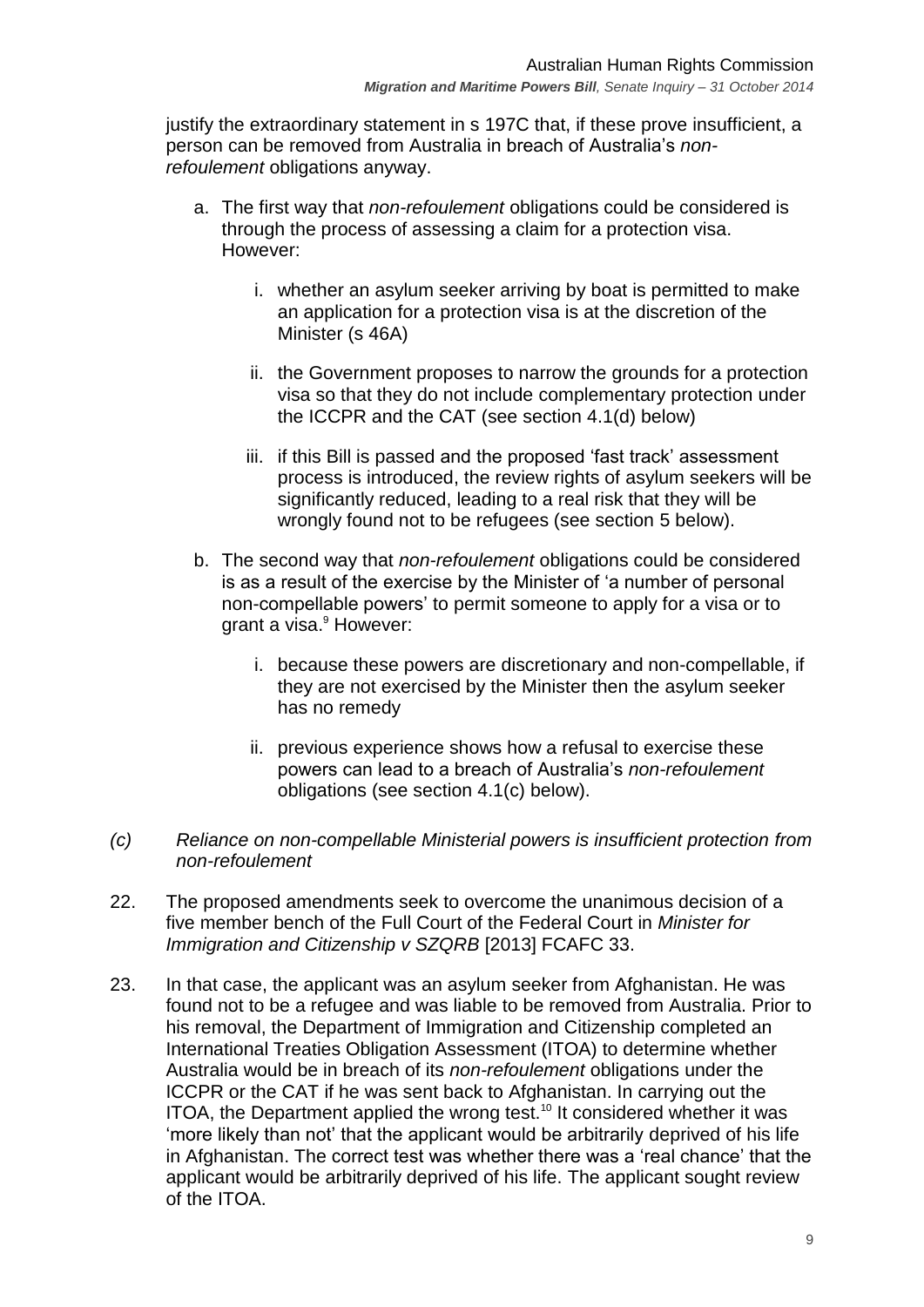- 24. Significantly, before that review was completed, the Minister decided that even if the ITOA was wrong he would not exercise his powers to grant the applicant a visa or allow him to apply for a visa.<sup>11</sup> That is, even if sending the applicant to Afghanistan would be a breach of Australia's *non-refoulement* obligations because there was a real chance that he would be killed, the Minister would not consider allowing the applicant to stay in Australia. The Minister's decision was made in the knowledge that the Department intended to remove the applicant from Australia in two days' time.<sup>12</sup>
- 25. Ultimately, the Court held that it was appropriate to make a declaration that the ITOA was not made according to law and to grant an injunction preventing the applicant from being removed from Australia until his claims for protection under the ICCPR and the CAT had been assessed according to law.<sup>13</sup> An application by the Minister for special leave to appeal to the High Court was refused on the basis that there were insufficient prospects of success.<sup>14</sup>
- 26. In the light of decisions of this nature, it is difficult to accept the submission of the Government that it should be solely 'a matter for the Government' to assess whether Australia is meeting its *non-refoulement* obligations.<sup>15</sup> The Government points to the Minister's personal non-compellable powers as an appropriate safeguard.<sup>16</sup> Cases such as SZQRB demonstrate why the existence of such powers is insufficient.
- <span id="page-9-0"></span>*(d) Removal of complementary protection would increase risk of nonrefoulement*
- 27. There is another Bill currently before Parliament which, if passed along with the present Bill, would heighten risk that there will be a breach of *nonrefoulement* obligations. The Migration Amendment (Regaining Control Over Australia's Protection Obligations) Bill 2013 (Cth) proposes to repeal the complementary protection provisions from the Migration Act. Section 36(2)(aa) of the Migration Act currently provides that a protection visa can be granted if there is a real risk that a person would suffer significant harm contrary to article 6 or 7 of the ICCPR or article 3 of CAT if removed from Australia.
- 28. If the complementary protection provisions are removed from the Migration Act, there is an increased risk that a person will be removed from Australia without appropriate consideration of Australia's protection obligations because an application for a protection visa could be 'finally determined' for the purposes of s 198 without considering these provisions. Any consideration of *non-refoulement* obligations under the ICCPR or the CAT would be left to nonstatutory administrative processes. The Commission's submission to this Committee in relation to that Bill deals with the risks involved in such processes in more detail.<sup>17</sup>
- 29. The Commission is concerned that the present Bill would compound those risks. The present Bill provides that if these non-statutory processes are not followed, there is no legal impediment to removing a person from Australia in breach of the obligations in the ICCPR and the CAT.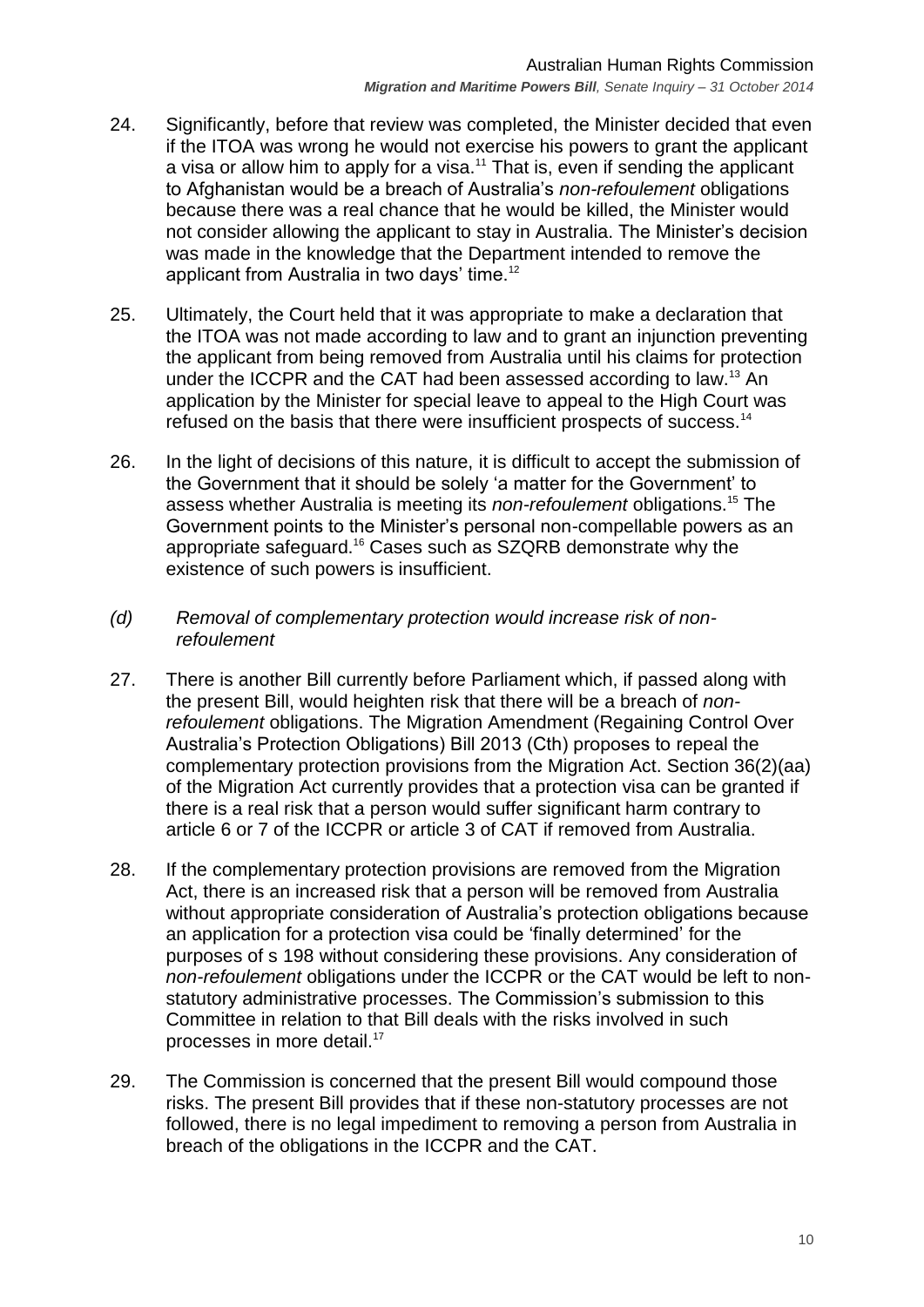## <span id="page-10-0"></span>*4.2 Relevance of Refugee Convention to the Migration Act*

- 30. The High Court has recognised in several cases that the parts of the Migration Act that provide for the granting of protection visas are based on Australia's obligations under the Refugee Convention.
- 31. In Plaintiff M61/2010E v Commonwealth of Australia,<sup>18</sup> the High Court said:

… the Migration Act proceeds, in important respects, from the assumption that Australia has protection obligations to individuals. Consistent with that assumption, the text and structure of the Act proceed on the footing that the Act provides power to respond to Australia's international obligations by granting a protection visa in an appropriate case and by not returning that person, directly or indirectly, to a country where he or she has a well-founded fear of persecution for a Convention reason.

- 32. The ambit of the duty and power to remove non-citizens from Australia pursuant to relevant provisions of the Migration Act must be understood in the context of these protection obligations.<sup>19</sup> Australian courts will endeavour to adopt a construction of the Migration Act, if that construction is available, which conforms to the Refugee Convention.<sup>20</sup>
- 33. The Bill proposes to 'remove most references to the Refugee Convention from the Migration Act'.<sup>21</sup> Most significantly, it would remove the reference to the Refugee Convention in s 36 which sets out who is entitled to apply for a protection visa.<sup>22</sup>
- 34. The intention is that rather than allowing independent judicial interpretation of the Migration Act in light of the full range of Australia's protection obligations in the Refugee Convention, the Act would be amended to codify the Government's interpretation of Australia's protection obligations under the Refugee Convention.<sup>23</sup> The Government's narrower interpretation would then form the basis for any interpretation of other parts of the Migration Act.

## <span id="page-10-1"></span>*4.3 Limitation of Australia's protection obligations*

- 35. The Migration Act already contains some qualifications to Australia's protection obligations under the Refugee Convention in ss 91R, 91S, 91T and 91U. The Bill proposes to repeal these sections but replace them with substantially equivalent provisions in ss 5J(4)-(6), 5K and 5M. Among other things, these already existing limitations on Australia's protection obligations include:
	- a. creating a higher threshold for assessing whether conduct amounts to 'persecution' (s  $91R(1)$  and  $(2)$ )
	- b. placing the onus on the asylum seeker to prove that 'sur place' claims (ie claims based on conduct occurring in Australia) are not based on conduct engaged in for the purpose of strengthening the person's claim (s 91R(3))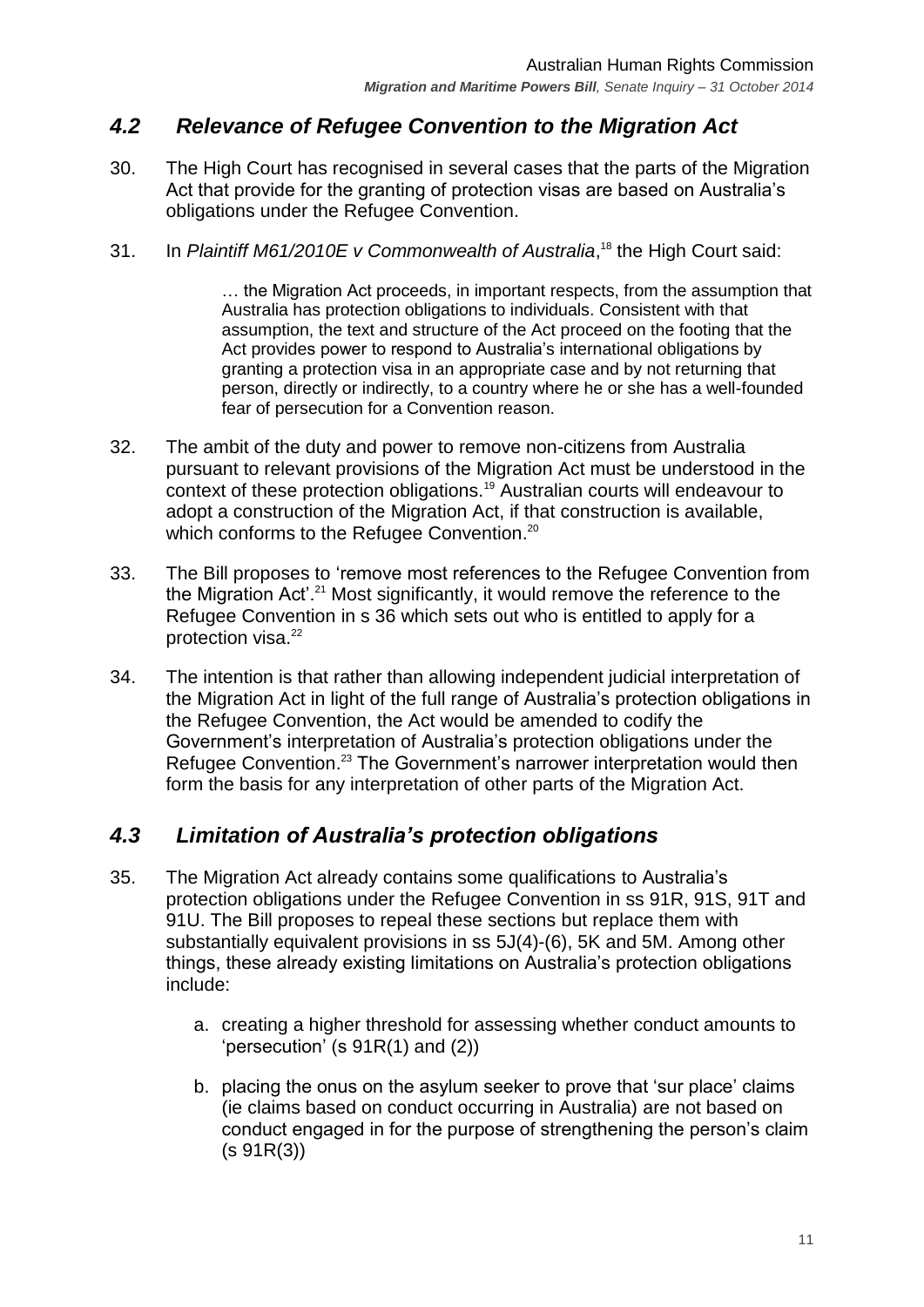- c. limiting the ways in which a person could claim protection based on membership of a particular social group that consists of the person's family (s 91S)
- d. defining 'non-political crime' for the purpose of Article 1F of the Refugee Convention (s 91T)
- e. defining 'particularly serious crime' for the purposes of Article 33(2) of the Refugee Convention (s 91U).
- 36. In addition, the Bill proposes to insert new provisions (ss 5H, 5J(1)-(3) and 5L) which would set out the Government's interpretation of:
	- a. the definition of 'refugee'
	- b. the definition of 'well-founded fear of persecution'
	- c. the definition of 'membership of a particular social group'.
- 37. These proposed new statutory definitions are narrower than the meaning that these terms have in the Refugee Convention and in decided cases. These new narrower definitions would limit Australia's protection obligations in a number of ways.
- <span id="page-11-0"></span>*(a) Internal relocation*
- 38. One way in which Australia's protection obligations would be limited is by what has been called the 'internal relocation principle'.<sup>24</sup> Proposed s  $5J(1)(c)$ requires an asylum seeker to have a real chance of persecution in 'all areas' of their home country in order to have a well-founded fear of persecution. If there is at least one area anywhere in the asylum seeker's home country in which he or she would not have a real chance of persecution, then the person will not be considered to be a refugee. This is the case regardless of whether the person:
	- a. had ever been to this place
	- b. could reasonably relocate to this place in light of the person's individual circumstances
	- c. could safely relocate to this place
	- d. could legally relocate to this place.<sup>25</sup>
- 39. The internal relocation principle in proposed s 5J is not a codification of existing law. It is not found in the Refugee Convention and it is contrary to Australian authority dealing with the issue. In *SZATV v Minister for Immigration and Citizenship*, the High Court held that a well-founded fear of persecution need not always extend to the whole territory of a person's country of nationality in order for that person to qualify as a refugee.<sup>26</sup> In cases where the internal relocation principle arises, the issue is whether it is reasonable, in the sense of practicable, for the person to relocate.<sup>27</sup> Further,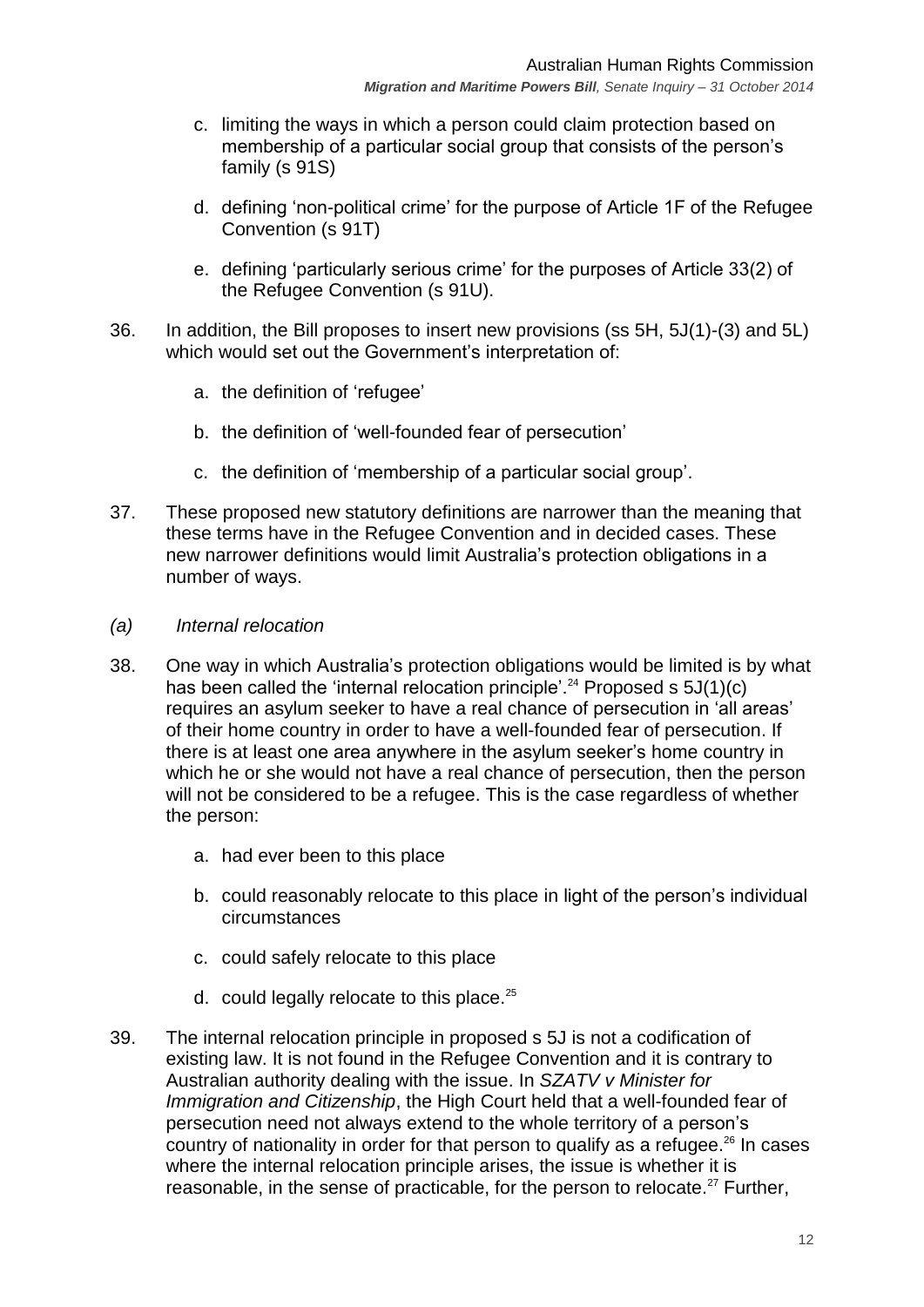what is reasonable must depend upon the particular circumstances of the person and the impact upon that person of relocation.<sup>28</sup>

40. The internal relocation principle in proposed s 5J is also contrary to similar regimes in other countries, for example, in the United States. The United States Code of Federal Regulations relevantly provides in § 208.13 dealing with 'Establishing asylum eligibility':

> An applicant does not have a well-founded fear of persecution if the applicant could avoid persecution by relocating to another part of the applicant's country of nationality or, if stateless, another part of the applicant's country of last habitual residence, **if under all the circumstances it would be reasonable to expect the applicant to do so**.

(emphasis added)

- <span id="page-12-0"></span>*(b) Effective state protection*
- 41. A second way in which Australia's protection obligations would be limited is by extending the concept of 'effective protection' to non-state actors.
- 42. The test for whether a person is a refugee begins with an assessment of whether a person has a well-founded fear of persecution in the country of his or her nationality for a Convention reason. An essential aspect of the definition of 'refugee' in article 1A(2) of the Refugee Convention is that such a person has an inability or legitimate unwillingness 'to avail himself of the protection of that country'.
- 43. That is, if there is effective state protection, the person will not be a refugee. James Hathaway has summarised the position in the following way:

[P]ersecution may be defined as the sustained or systemic violation of basic human rights demonstrative of a failure of state protection. A well-founded fear of persecution exists when one reasonably anticipates that remaining in the country may result in a form of serious harm which government cannot or will not prevent  $\ldots$  .  $^{29}$ 

- 44. The High Court has noted that states have the primary responsibility to safeguard the rights and freedoms of those within their jurisdiction. International responsibility under the Refugee Convention has been described as a form of 'surrogate protection'.<sup>30</sup> That is, international refugee law was meant to serve as a substitute for national protection where such protection was not provided.<sup>31</sup>
- 45. It appears that proposed s 5J(2)(b) seeks to expand the concept of effective protection to include protection by non-state actors. This is set out as an alternative to state protection in s 5J(2)(a). There is no support for this in the Convention and it is unclear how the Government expects that the test will operate in practice.
- 46. If a person has established that:
	- a. he or she fears persecution for a Convention reason;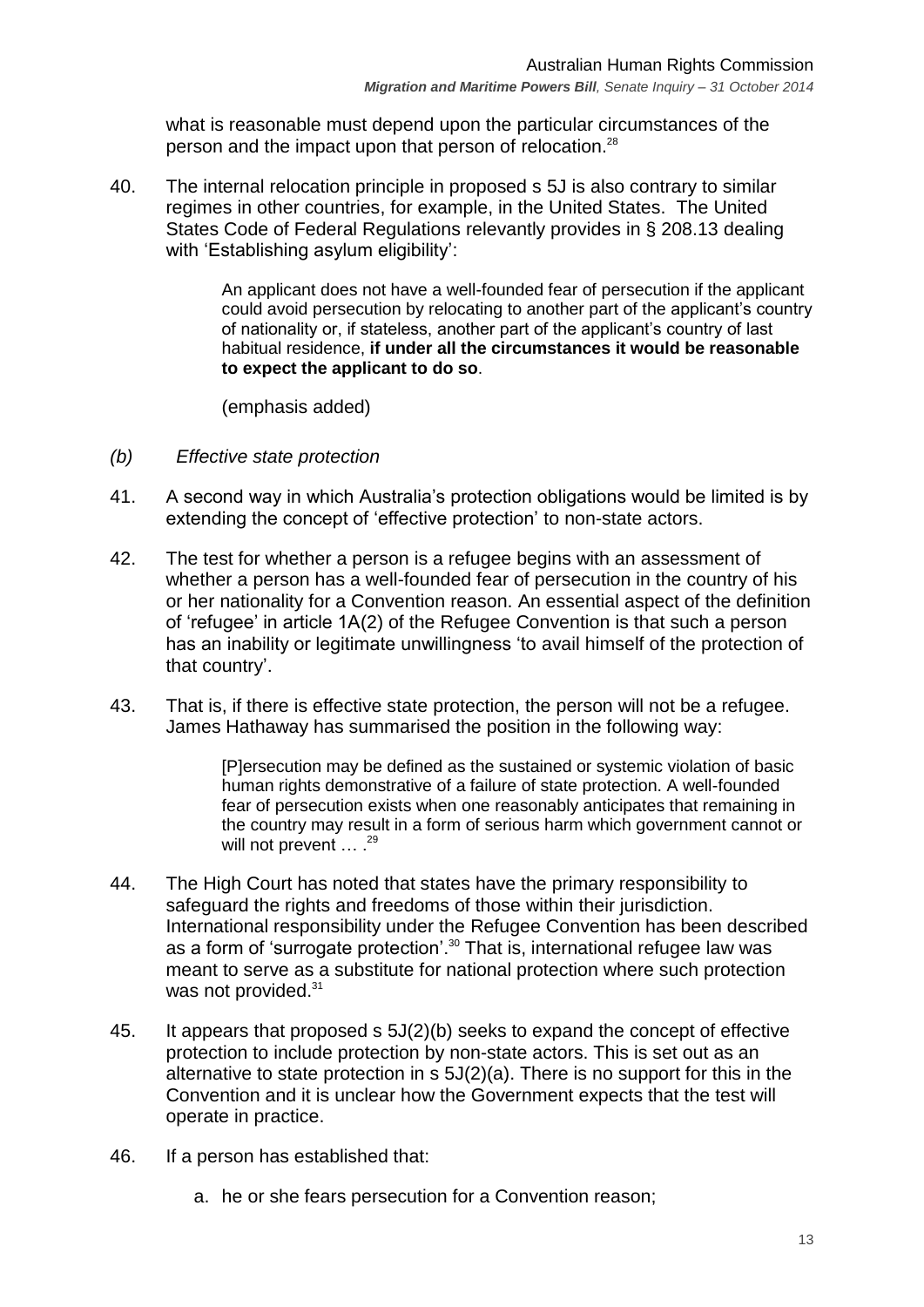- b. there is a real chance of persecution if the person is returned to the country; and
- c. there is no effective state protection,

then it appears inappropriate to inquire into whether or not other non-state actors could provide protection instead.

- 47. If s 5J(2)(b) merely goes to the question of whether there is a real chance that the person will be persecuted, it is unnecessary as this is dealt with in  $s 5J(1)(b)$ .
- 48. The Government has not explained what non-state actors a decision maker should consider if the state cannot provide effective protection. Its reference to the first instance Federal Court judgment in *Siaw v Minister for Immigration and Multicultural Affairs* [2001] FCA 953 suggests that the Government considers it would be sufficient if protection was provided by mercenaries, either alone or in the employment of government forces.<sup>32</sup> The Commission considers this to be an unwarranted extension of the concept of effective state protection.
- <span id="page-13-0"></span>*(c) Acting discreetly to avoid persecution*
- 49. A third way in which Australia's protection obligations would be limited is by refusing protection to someone with a well-founded fear of persecution if they could act discreetly to avoid persecution.
- 50. In *Appellant S395/2002 v Minister for Immigration and Multicultural Affairs*, the High Court considered a claim by two men who feared persecution in Bangladesh because they were homosexual.<sup>33</sup> The Refugee Review Tribunal had said that the applicants had 'clearly conducted themselves in a discreet manner and there is no reason to suppose that they would not continue to do so if they returned home now'. The High Court said that this reasoning was in error because it failed to consider *why* the applicants had acted discreetly while they were in Bangladesh and what consequences might attach to them living openly in the future. That is, did they have a well-founded fear of persecution which caused them to act discreetly?
- 51. In a later case, *Applicant NABD of 2002 v Minister for Immigration and Multicultural and Indigenous Affairs*, the High Court considered a claim by an Iranian man who had converted to Christianity after leaving Iran and claimed to fear persecution because of his religious beliefs if he were to return to Iran.<sup>34</sup> The Tribunal had found that only Christians who were proselytizing or actively seeking attention on religious matters were at risk of persecution in Iran. The applicant had not practiced his Christian faith in an active way outside of Iran (where he was not at risk of persecution) and so he would not have a wellfounded fear of persecution in Iran if he practiced his faith there in the same way. The Tribunal's decision was upheld by a majority of the High Court.
- 52. Proposed s 5J(3) goes beyond the findings in these cases to ask not only what a person *would* do if returned to their country of origin, but what they *could* do.<sup>35</sup> It provides that a person does not have a well-founded fear of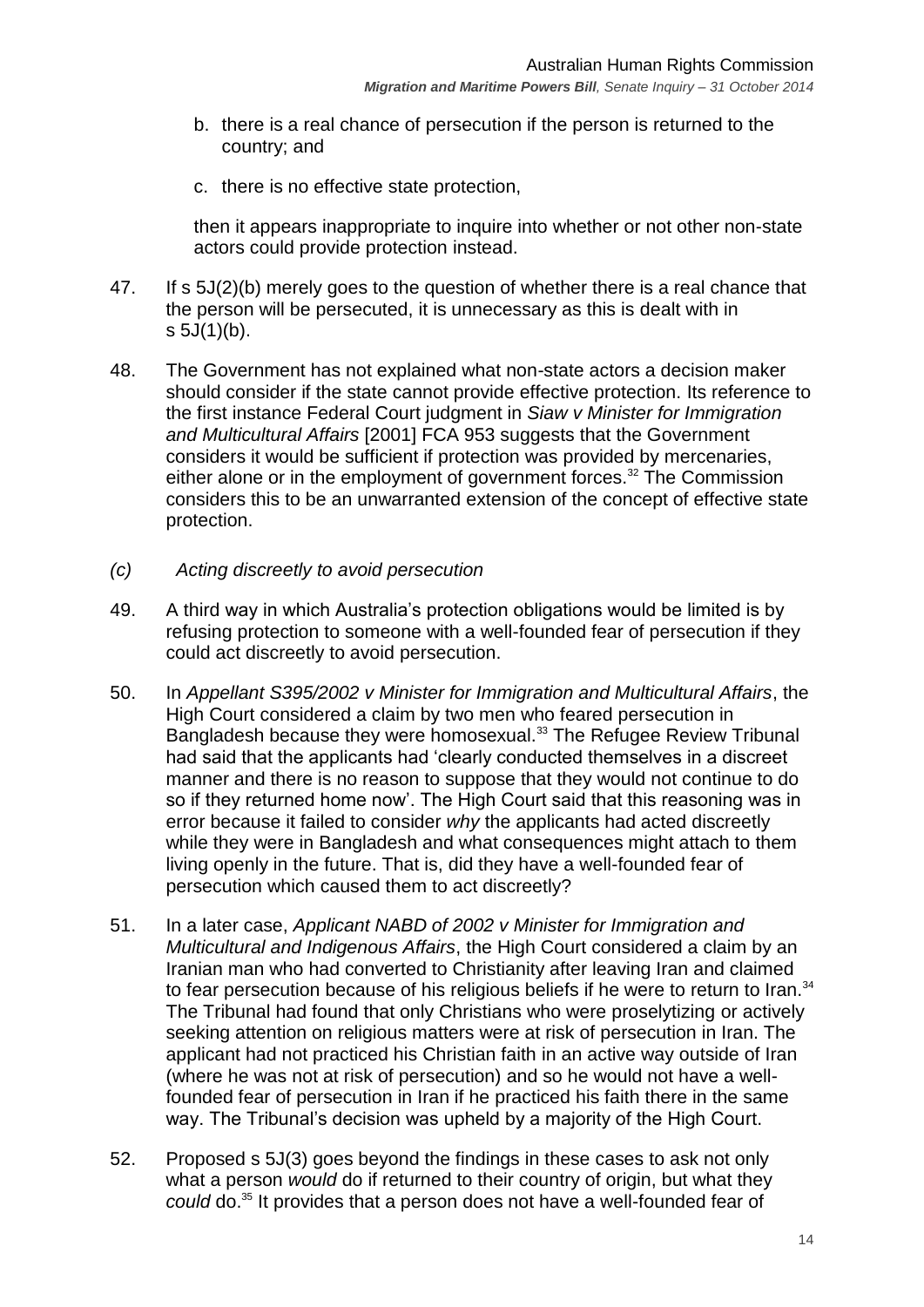persecution if they could take reasonable steps to modify their behaviour to avoid persecution. There are two exceptions. The person would not be required to modify their conduct if this would:

- a. conflict with a characteristic that is fundamental to the person's identity or conscience; or
- b. conceal an innate or immutable characteristic of the person.
- 53. The Explanatory Memorandum says that the reference to 'conscience' is intended to encompass aspects such as religion, political opinion and moral beliefs. However, it also emphasises that only a modification of behaviour that is 'fundamental' to the person's conscience will be relevant to the exception. $36$
- 54. The new section would require courts to make judgments about what aspects of a person's conscience are 'fundamental' and what are expendable and could be modified to avoid persecution. For example, in the case of religious persecution:
	- a. should a person be required not to wear religious symbols such as a cross, or clothing required by religious tenets such as a headscarf?
	- b. should a person be required not to attend religious gatherings in public if such gatherings could be conducted privately?
	- c. should a person be required not to proselytize or actively seek attention on religious matters?
- 55. Equivalent issues arise in relation to persecution on the grounds of political opinion and persecution on the grounds of membership of a particular social group, for example one based on sexual orientation.
- 56. The Commission considers that it is a dangerous approach for the Government to take to seek to return people to a country where they have a well-founded fear of persecution, on the basis that it would be possible to hide the characteristic that would lead them to be persecuted.
- <span id="page-14-0"></span>*(d) Limiting the scope of social groups that qualify for protection*
- 57. A fourth way in which Australia's protection obligations would be limited is by limiting the scope of social groups that qualify for protection.
- 58. The Refugee Convention provides that a person is a refugee if the person has a well-founded fear of persecution in their country of origin because of membership of a particular social group. There is a large body of existing cases that deal with how a particular social group is to be identified. For example, in the leading case of *Applicant A v Minister for Immigration and Ethnic Affairs*, McHugh J said that the members of a particular social group will be defined by reason of some characteristic, attribute, activity, belief, interest or goal that unites them.<sup>37</sup>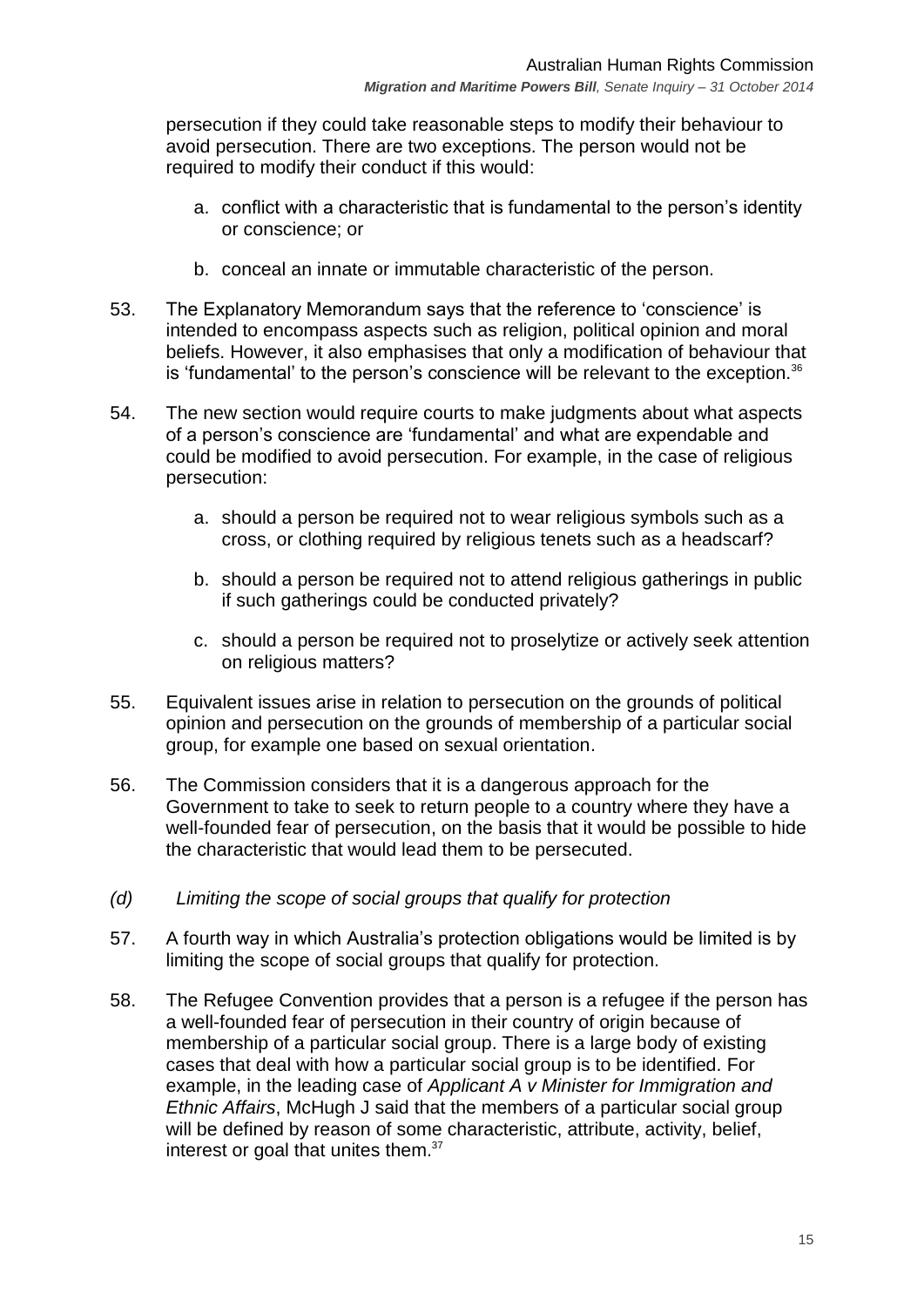- 59. Proposed s 5L(1)(b) would narrow the classes of relevant social groups by requiring that the characteristic that is shared by the members of the group is either:<sup>38</sup>
	- a. an innate or immutable characteristic; or
	- b. so fundamental to a member's identity or conscience that the member should not be forced to renounce it.
- 60. The Explanatory Memorandum says that an ‗innate' characteristic is intended to include things such as 'the colour of a person's skin, a disability that a person is born with or a person's gender'. It says that an 'immutable' characteristic is intended to encompass attributes of a person that are not capable of change. One example given is an acquired health status such as being HIV positive.
- 61. However, the Explanatory Memorandum goes on to say that an 'immutable' characteristic could also be a certain experience such as being a child soldier, sex worker or victim of human trafficking. The suggestion seems to be that these groups of people share an 'immutable' characteristic because they have had the same experience in the past. However, it appears that there is a real risk that such an interpretation of the section would not be adopted. For example, if a person is no longer a child soldier or a sex worker can it be said that the characteristic is 'immutable'?
- 62. The statement in the Explanatory Memorandum appears to be based on a hope that 'immutable' will be interpreted in a similarly expansive way to that adopted by some foreign tribunals, particularly the United States Board of Immigration Appeals. However, application of this test in the United States to cases dealing with 'past experiences' has been uneven. In *Gomez v Immigration and Naturalization Service*, the 2nd Circuit of the United States Court of Appeals affirmed a decision by the Board of Immigration Appeals to reiect a claim to membership of a particular social group where the group was defined as 'women who have previously been battered and raped by Salvadorean guerrillas'.<sup>39</sup>
- 63. As a result of interviews with people in immigration detention in Australia, the Commission is aware that many women seeking asylum in Australia are fleeing domestic violence. If there is no effective state protection against domestic violence in their home country it is possible that such women could qualify as refugees. The High Court considered this issue in *Minister for*  Immigration and Multicultural Affairs v Khawar.<sup>40</sup> Ms Khawar's case was that she was a victim of serious and prolonged domestic violence on the part of her husband and members of his family, that the police in Pakistan refused to enforce the law against such violence or otherwise offer her protection, and that such refusal was part of systematic discrimination against women which was both tolerated and sanctioned by the state.<sup>41</sup> The members of the High Court variously considered that there could be a particular social group consisting of:
	- a. 'women in Pakistan'<sup>42</sup>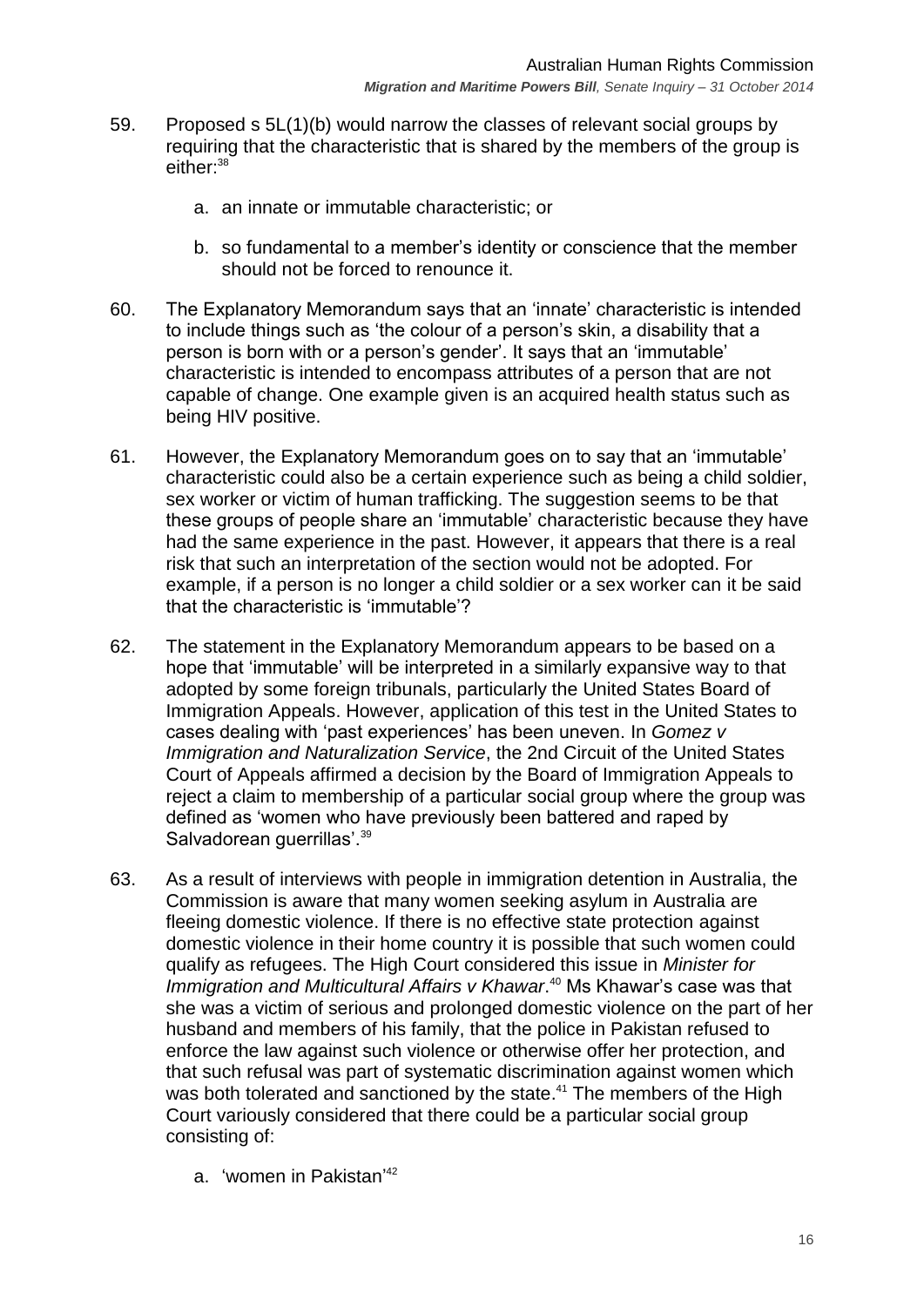- b. ‗married women living in a household which did not include a male blood relation to whom the woman might look for protection against violence by the members of the household<sup>'43</sup>
- c. ‗a woman, a married woman in conflict with her husband, or a married woman without male support seen as having broken the customs and mores of Pakistani society'. 44
- 64. While the characteristic of being a woman in Pakistan is innate or immutable, the narrowed definition of particular social group proposed by the Government in this Bill may exclude the other potential social groups found by the High Court in *Khawar*. This could have the result that women at risk of domestic violence that is tolerated and sanctioned in their home country may no longer qualify as refugees in Australia.
- 65. While the strategy of requiring that the relevant characteristic must be ‗immutable' or ‗fundamental' may provide a limiting principle to the definition of particular social group, this limitation is not compelled by the Refugee Convention or other authoritative sources.<sup>45</sup>
- 66. The second part of the definition in  $s$  5L(1)(b) raises the same problems identified in section [4.3\(c\)](#page-13-0) above. It would require courts to make judgments about what aspects of a person's conscience are 'fundamental' and what aspects are expendable and could be renounced.
- 67. Under the approach suggested in s 5L(1)(b), there are many social groups that satisfy the current test that would likely be denied protection. These may include groups such as private entrepreneurs in a socialist State, wealthy landowners targeted by guerrilla groups, members of a labour union or students. <sup>46</sup> For example, in *Montoya*, the United Kingdom Immigration Appeals Tribunal considered a claim by a manager of a coffee plantation in Colombia who said that he faced threats and extortion from a revolutionary group that the government was unable or unwilling to control. The Tribunal held that the status of being 'an owner of land that is worked for profit' was a significant social identifier with historical overtones and that private landowners were ineffectively protected in Colombia from guerrilla groups. <sup>47</sup> But it concluded that the applicant was not a member of a particular social group because being a land owner was not a characteristic that he 'cannot change, or should not be required to change' to avoid persecution. The Tribunal said that the applicant could change his status as a landowner 'without that having a fundamental impact on his identity or conscience'.
- 68. In the Australian context, the High Court held in *Dranichnikov v Minister for Immigration and Multicultural Affairs* that a relevant social group was entrepreneurs and businessmen in Russia who publicly criticised law enforcement authorities for failing to take action against crime or criminals.<sup>48</sup> There is a real risk that such a group would no longer be accorded protection under the proposed narrowing of the definition of a particular social group.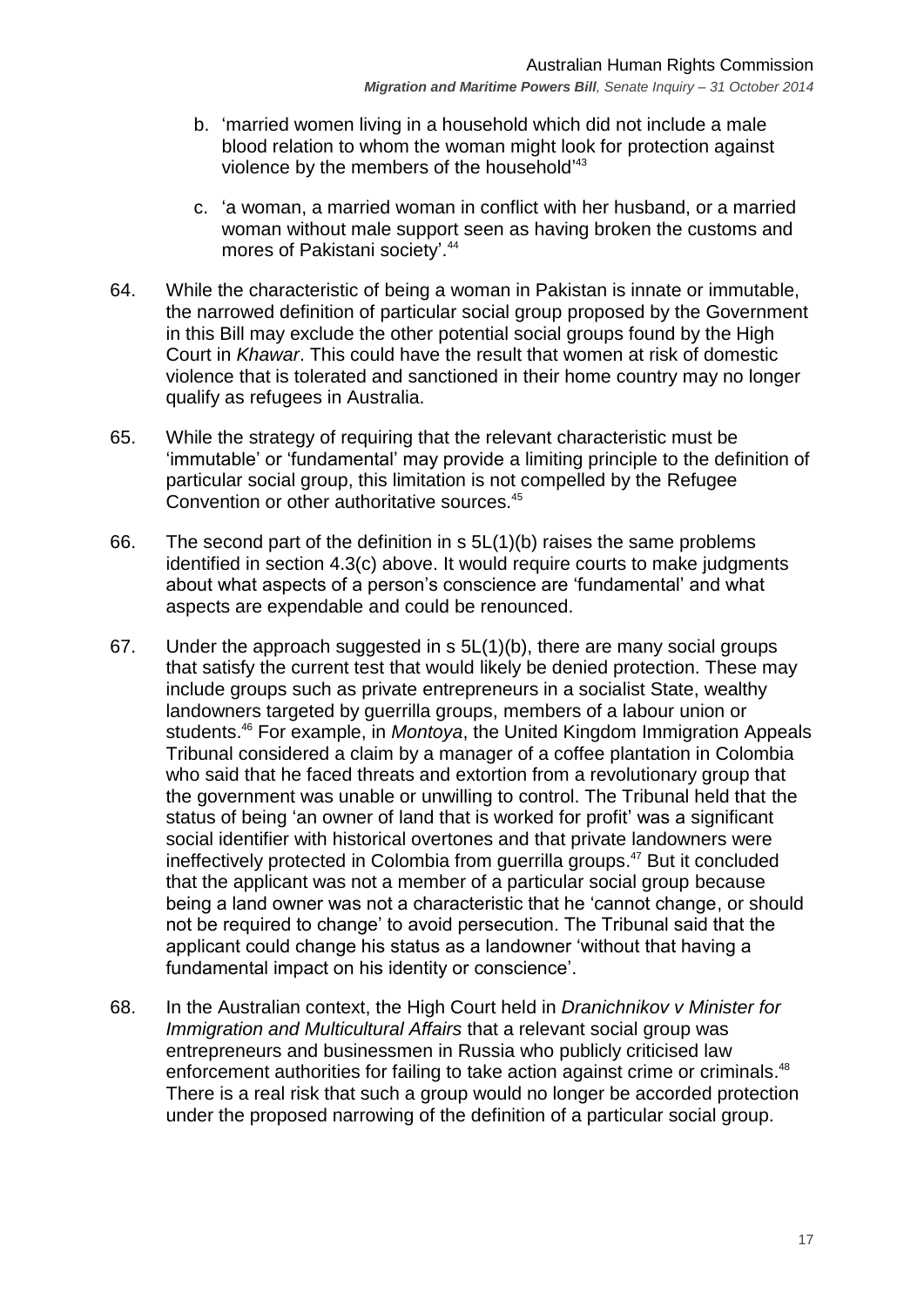## <span id="page-17-0"></span>**5 'Fast track' assessment of protection visa applications**

- 69. The proposed ‗fast track' assessment process in Schedule 4 of the Bill would undoubtedly result in faster assessments of refugee applications. However, it would also significantly increase the risk that people who are in fact refugees would be wrongly found not to be refugees.
- 70. The primary problems with the process are that it:
	- a. requires asylum seekers to provide a complete statement of their claims for protection during their first engagement with an officer of the Department, at a time when they may not have received appropriate legal advice about their claim
	- b. prevents asylum seekers from raising matters on review, even if these are highly relevant to their claim, if they were not raised with the initial decision maker
	- c. prevents asylum seekers from appearing in person before an independent reviewer to make submissions about their claims, at a time when they are more likely to have received proper legal advice.
- 71. This section of the submission considers the following issues:
	- a. human rights principles relevant to the process of refugee status determination
	- b. the recommendations by the Expert Panel on Asylum Seekers for a review of the current system of refugee status determinations
	- c. the background to the introduction of the current system of merits review
	- d. the essential content of the process of merits review of refugee status determinations
	- e. the changes proposed by the Bill to a system of 'limited merits review'
	- f. the differences between review rights for different classes of people if the Bill is passed.

#### <span id="page-17-1"></span>*5.1 Human rights principles relevant to assessment of refugee status*

72. The ICCPR contains a specific provision relating to the right of aliens to review of decisions to expel them from a country. Article 13 of the ICCPR provides:

> An alien lawfully in the territory of a State Party to the present Covenant may be expelled therefrom only in pursuance of a decision reached in accordance with law and shall, except where compelling reasons of national security otherwise require, be allowed to submit the reasons against his expulsion and to have his case reviewed by, and be represented for the purpose before, the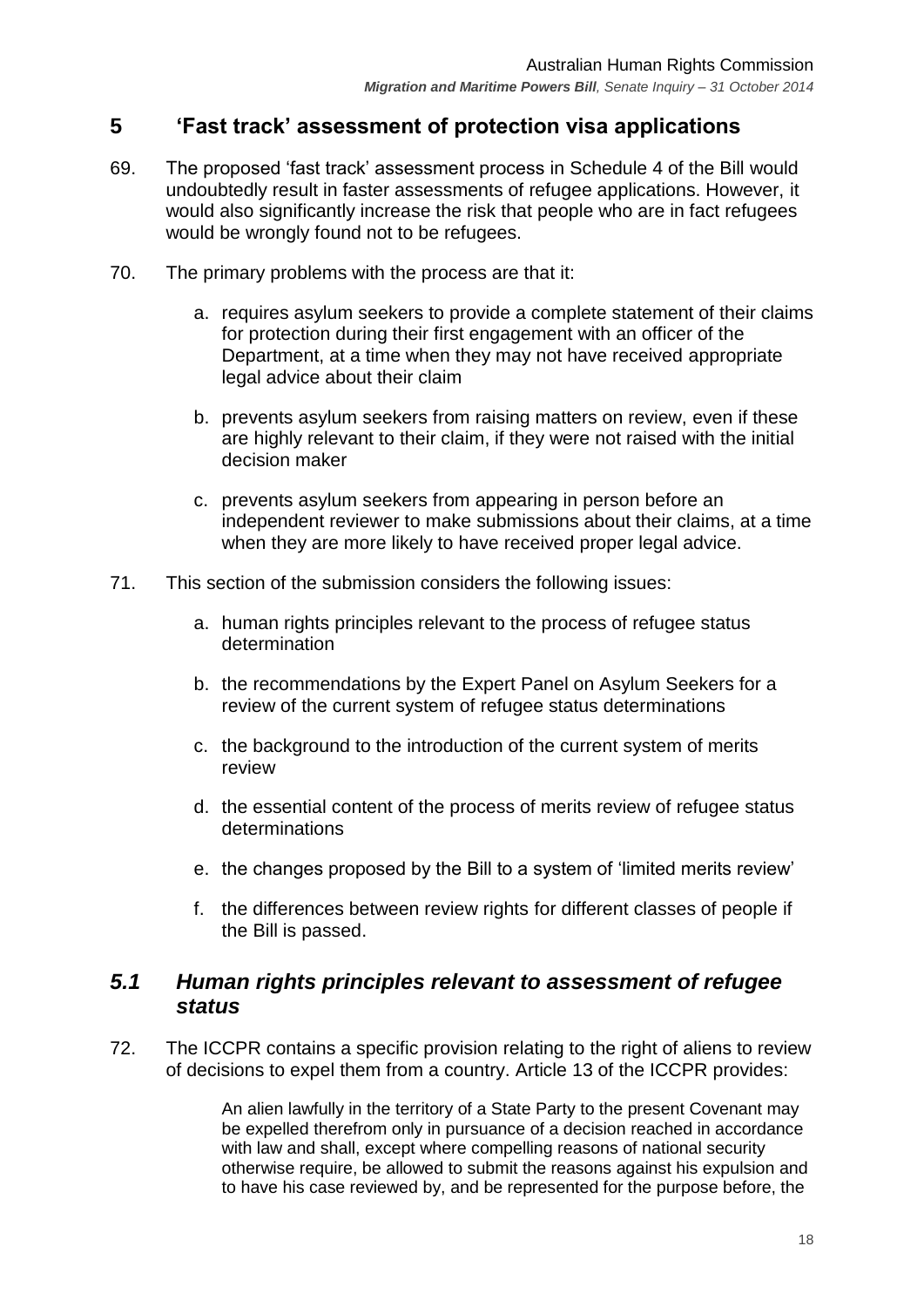competent authority or a person or persons especially designated by the competent authority.

- 73. There are several relevant elements to this right. It includes lawful decision making, the right to make submissions, the right of a review involving a hearing and the right to representation.
- 74. The Government focuses on the requirement that the alien be 'lawfully' present in the territory of the state. It says that this means the article does not apply to 'unlawful maritime arrivals' and therefore that these human rights protections need not be afforded to them.<sup>49</sup>
- 75. Article 14 of the ICCPR provides more general due process guarantees in relation to legal proceedings. It relevantly provides:

All persons shall be equal before the courts and tribunals. In the determination of … his rights and obligations in a suit at law, everyone shall be entitled to a fair and public hearing by a competent, independent and impartial tribunal established by law.

- 76. The right of access to courts and tribunals and equality before them, is not limited to citizens. The United Nations Human Rights Committee has said that it must also be available to all individuals, regardless of nationality or statelessness who find themselves in the territory of a state and includes asylum seekers and refugees.<sup>50</sup> The concept of 'suit at law' encompasses judicial procedures aimed at determining civil rights and obligations as well as equivalent notions in the area of administrative law.<sup>51</sup> The right in article 14 does not apply to circumstances where the right in article 13 is applicable.<sup>52</sup> However, if article 13 is not applicable (as the Government suggests) then the rights in article 14 are apt to apply to procedures aimed at determining refugee status. This seems to be accepted by the Government.<sup>53</sup>
- 77. A key aspect of the hearing required by article 14 is that it is fair. In order for a hearing to be fair, it is essential that the person concerned 'has a reasonable opportunity of presenting his case'.<sup>54</sup> This will include a reasonable opportunity to make relevant submissions and give evidence.<sup>55</sup>

## <span id="page-18-0"></span>*5.2 Recommendations by the Expert Panel for a review of the current system*

- 78. The Expert Panel that reported to then Prime Minister Julia Gillard in August 2012 made a range of recommendations about changes to asylum seeker policy.<sup>56</sup>
- <span id="page-18-1"></span>79. Recommendation 15 of the Expert Panel Report was that 'a thorough review of refugee status determination (RSD) would be timely and useful'. It said that such a review should include a number of factors within its scope, including:
	- a. a more expeditious assessment process to finalise RSDs
	- b. the quality of application advice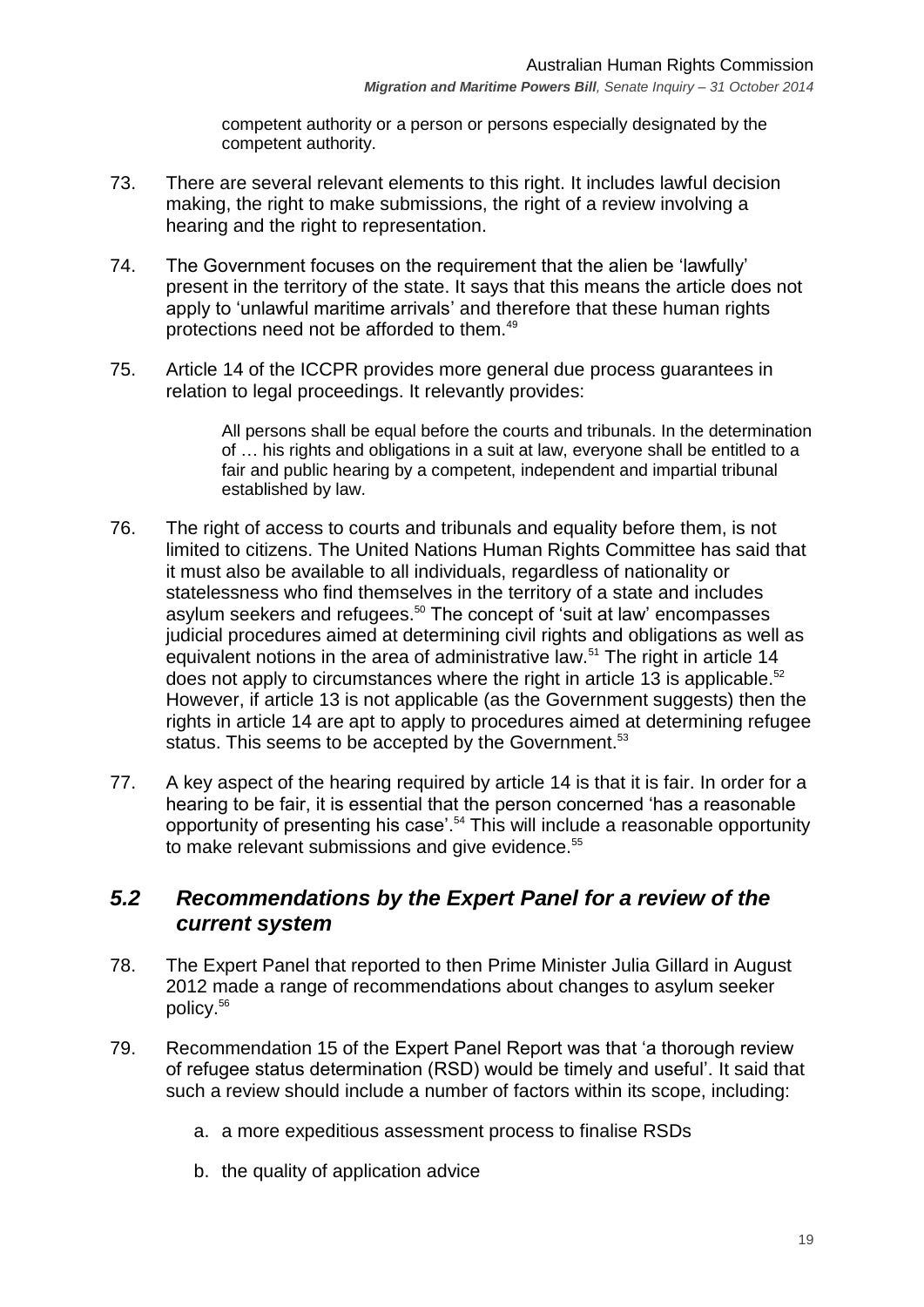- c. the primary decision and review process.
- 80. The proposals in the present Bill would provide a more expeditious process, but at the expense of allowing asylum seekers to receive a fair and rigorous assessment of their claims. In sacrificing accuracy of decision making for speed the Bill fails to strike the appropriate balance in assessing refugee claims.
- 81. Significantly, prior to the introduction of this Bill there has been no transparent and comprehensive public review process about how the current system could be amended. The 'thorough review' recommended by the Expert Panel should properly include public consultation. In this respect, the process has differed markedly from the detailed consideration given to the appropriate structure for merits review when the Refugee Review Tribunal was first established. This is dealt with in more detail in the following section.
- 82. In making the recommendation for review, the Expert Panel Report made reference to the success rates for protection claims by asylum seekers:

Currently, close to 90 per cent of all [irregular maritime arrivals] coming to Australia are successful in being granted a protection visa at either the primary or review stage. For certain cohorts the success rate has exceeded 95 per cent for particular reporting periods.<sup>57</sup>

- 83. The Report noted that, while these approval rates were high, they are 'broadly consistent with UNHCR refugee status decision approval rates for similar caseloads in Malaysia and Indonesia'. That is, the evidence suggests that the current system of review produces outcomes that are in line with what would be expected.
- 84. For people seeking asylum in Australia, it is vitally important to have a process that is fair and that allows for a full evaluation of their claims. This is because it the evidence shows that the vast majority of people seeking asylum in Australia are in fact refugees. Therefore, the consequences of making a wrong decision are particularly grave for an individual applicant.

## <span id="page-19-0"></span>*5.3 Introduction of merits review in migration matters*

#### <span id="page-19-1"></span>*(a) Administrative Review Council report*

- 85. The question of how migration decisions should be made and reviewed was considered comprehensively by the Administrative Review Council in a report to the Attorney-General in 1986.<sup>58</sup>
- 86. The Council was strongly of the view that there was a need for a system of external review on the merits for migration decisions. A key reason for this was that 'very significant personal interests' may be affected by migration decisions.<sup>59</sup> This was particularly true in relation to decisions made in relation to refugee status. As the Council observed 'very serious consequences may … ensue if the decision is incorrect and the applicant is subsequently returned to his or her native country'.<sup>60</sup> Further: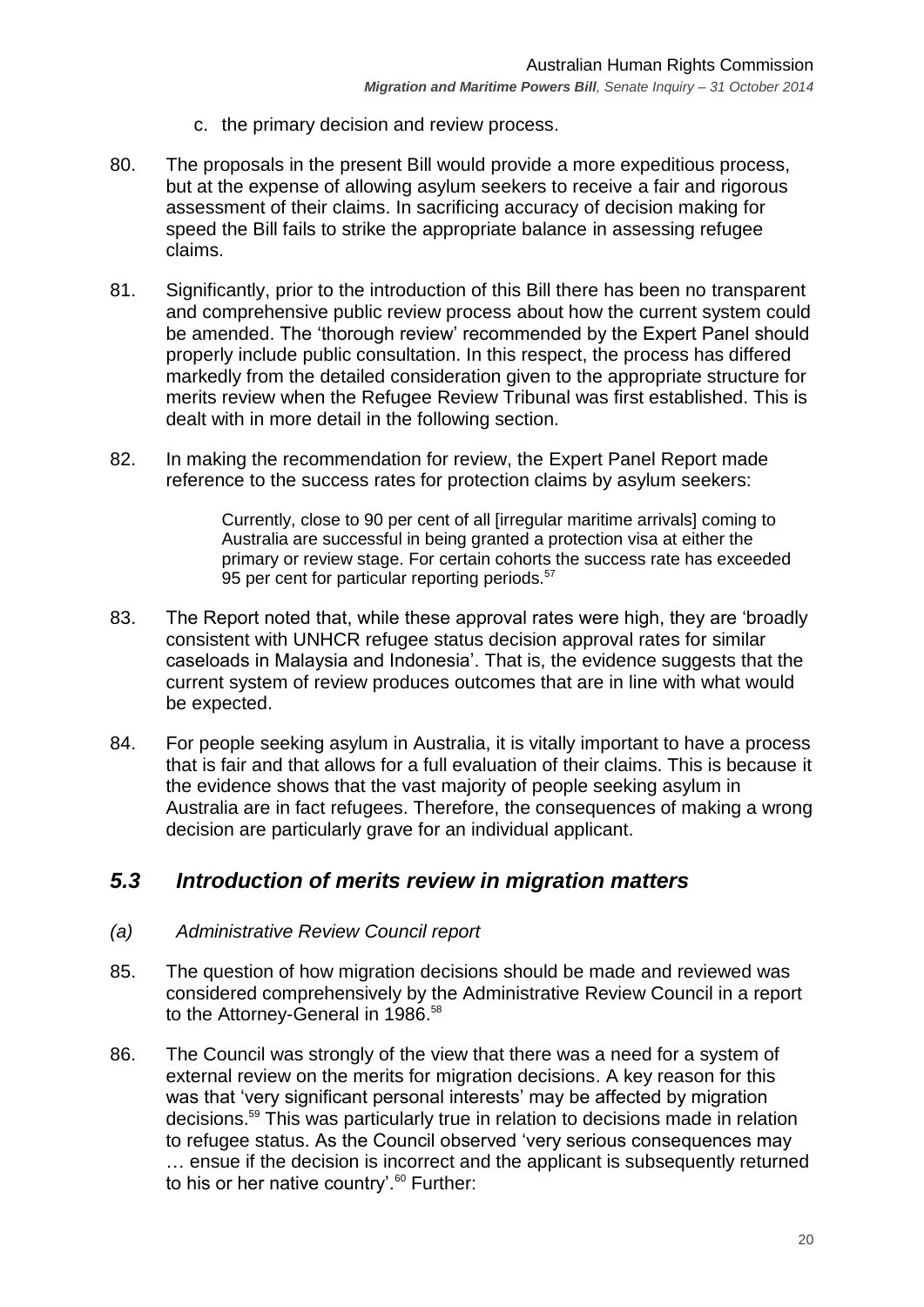the absence of a legally enforceable right of a refugee to be granted permanent resident status does not provide a sufficient reason for exempting a refugee status determination from external review when account is taken of the serious impact such a determination may have.<sup>61</sup>

- 87. The interests affected by migration decisions were 'no less vital to the persons concerned than decisions made in other areas of government administration' where merits review was available, such as social security decisions reviewable by the Administrative Appeals Tribunal.<sup>62</sup>
- 88. External review would 'quard against arbitrary or defective administrative action' and was important to ensure that decisions were made 'fairly, on the basis of existing fact and in accordance with the requirements of law<sup>'.63</sup>
- 89. The Council criticised the review process by the Determination of Refugee Status (DORS) Committee that existed at the time as inadequate, including because it ‗does not allow applicants either to appear before it in person or to be represented by some other person<sup>'.64</sup>
- <span id="page-20-0"></span>*(b) Joint Standing Committee on Migration Regulations*
- 90. The Joint Standing Committee on Migration Regulations was established in 1990. The Committee produced a report in 1992 which, among other things, dealt with review of refugee status determinations. 65
- 91. The Committee noted with approval the assessment of the Administrative Review Council that refugee status decisions were different from other administrative decisions because of:
	- a. the obligations imposed on Australia under international treaties; and
	- b. the 'desperate nature of the decisions involved, where it could be a matter of life or death'.<sup>66</sup>
- 92. As to Australia's international obligations, the Committee observed:

Australia's approach to refugee determination has been and continues to be influenced by the requirements of international agreements to which Australia is a signatory. In particular, under the Refugee Convention and Protocol, Australia has an obligation to examine case by case claims from people at its frontiers or temporarily in Australia who are seeking to enter or remain on the basis of a claimed fear of persecution in their country of nationality or habitual residence.<sup>67</sup>

- 93. Because a decision to refuse refugee status was of such significance to an applicant, and the consequences of a wrong decision were so severe, the Committee said that the decisions should be subject to merits review.<sup>68</sup>
- 94. Like the Administrative Review Council, the Committee identified problems with the process used by the DORS Committee of reviewing decisions of primary decision makers 'on the papers'. This process had been criticised by a former UNHCR representative to Australia, including because: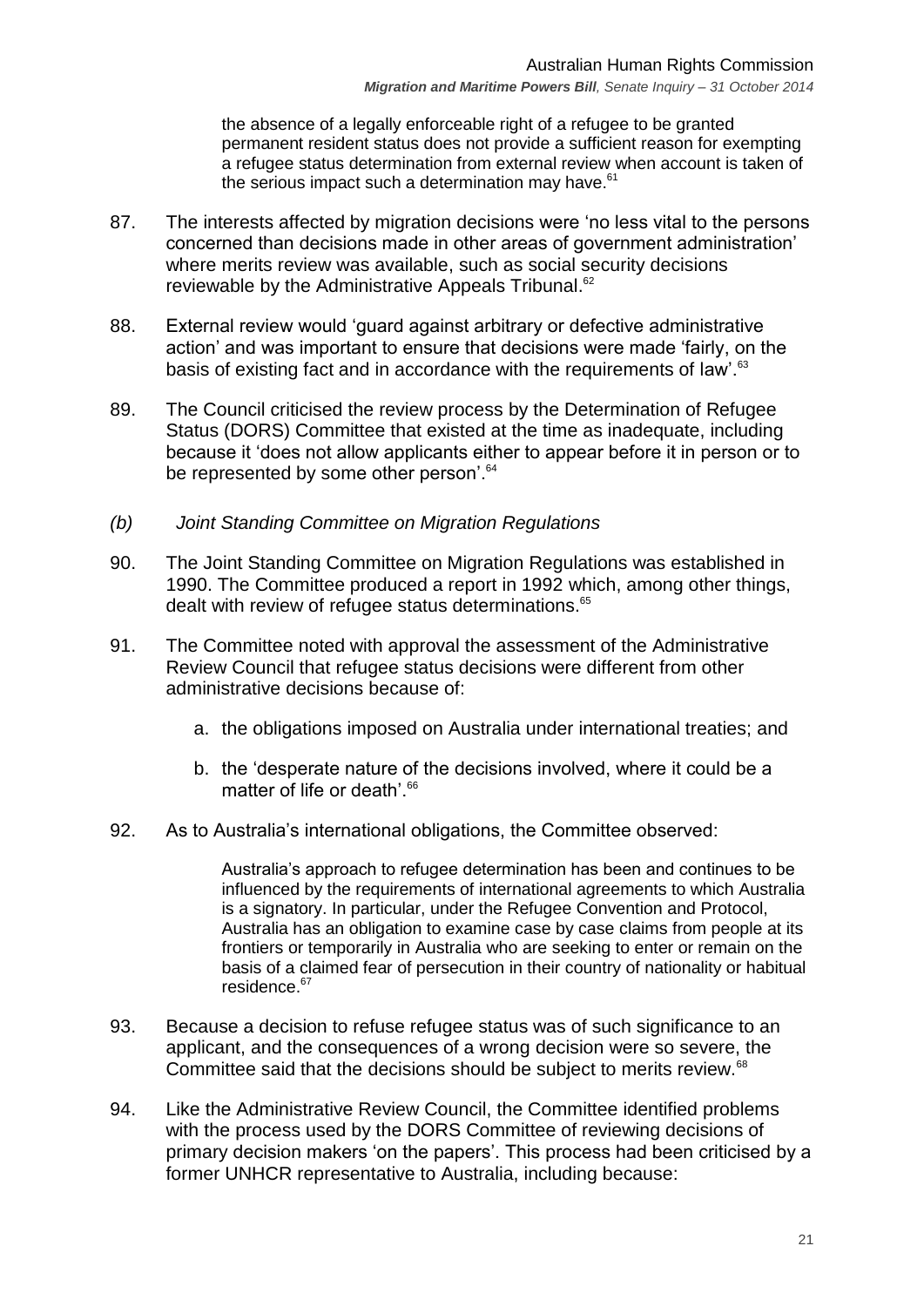the inability of DORS Committee members to question applicants directly or judge demeanor impairs assessment of claims because it forces them to rely on transcripts prepared by immigration officers who generally are inexperienced.<sup>69</sup>

- 95. Concerns with the previous system had also been expressed by the Attorney-General's Department which had argued that immigration decision making should be modelled on principles which applied throughout the rest of the Commonwealth's public administration.<sup>70</sup>
- 96. The Committee endorsed the establishment of the Refugee Review Tribunal as being 'demonstrably fairer' than the previous system of review on the papers because the tribunal member 'will see and question the refugee applicant' which would allow for 'more accurate assessment of the merits of a claim and the credibility of applicants'. $71$
- <span id="page-21-0"></span>*(c) Establishment of the Refugee Review Tribunal*
- 97. The Refugee Review Tribunal was established by amendments introduced in the *Migration Reform Act 1992* (Cth). The Explanatory Memorandum noted that the Bill extended the merits review regime in Australia to decisions which affect the capacity of a non-citizen to remain in Australia. In doing so, it addressed 'community concern about the impartiality of immigration decisionmaking in Australia in areas where no independent merits review is currently available'. The RRT would 'provide determinative independent merits review of refugee status matters'.
- 98. During the course of the second reading debates, Government members noted that 'the purpose of these reforms is to strike a better balance between the expectations of justice and speed in processing applications for residence'.<sup>72</sup>

# <span id="page-21-1"></span>*5.4 Essential content of merits review of refugee decisions*

- <span id="page-21-2"></span>*(a) General principles*
- 99. The Administrative Review Council has developed principles that it uses when advising the Attorney-General of the kinds of decisions that should be subject to merits review.<sup>73</sup> In this context, the Council defines merits review as a process by which a person or body:
	- a. other than the primary decision maker
	- b. reconsiders the facts, law and policy aspects of the original decision; and
	- c. determines what is the correct and preferable decision.
- 100. This process is often described as 'stepping into the shoes' of the primary decision maker. The principle object of merits review is to ensure that administrative decisions are correct and preferable. A 'correct' decision is one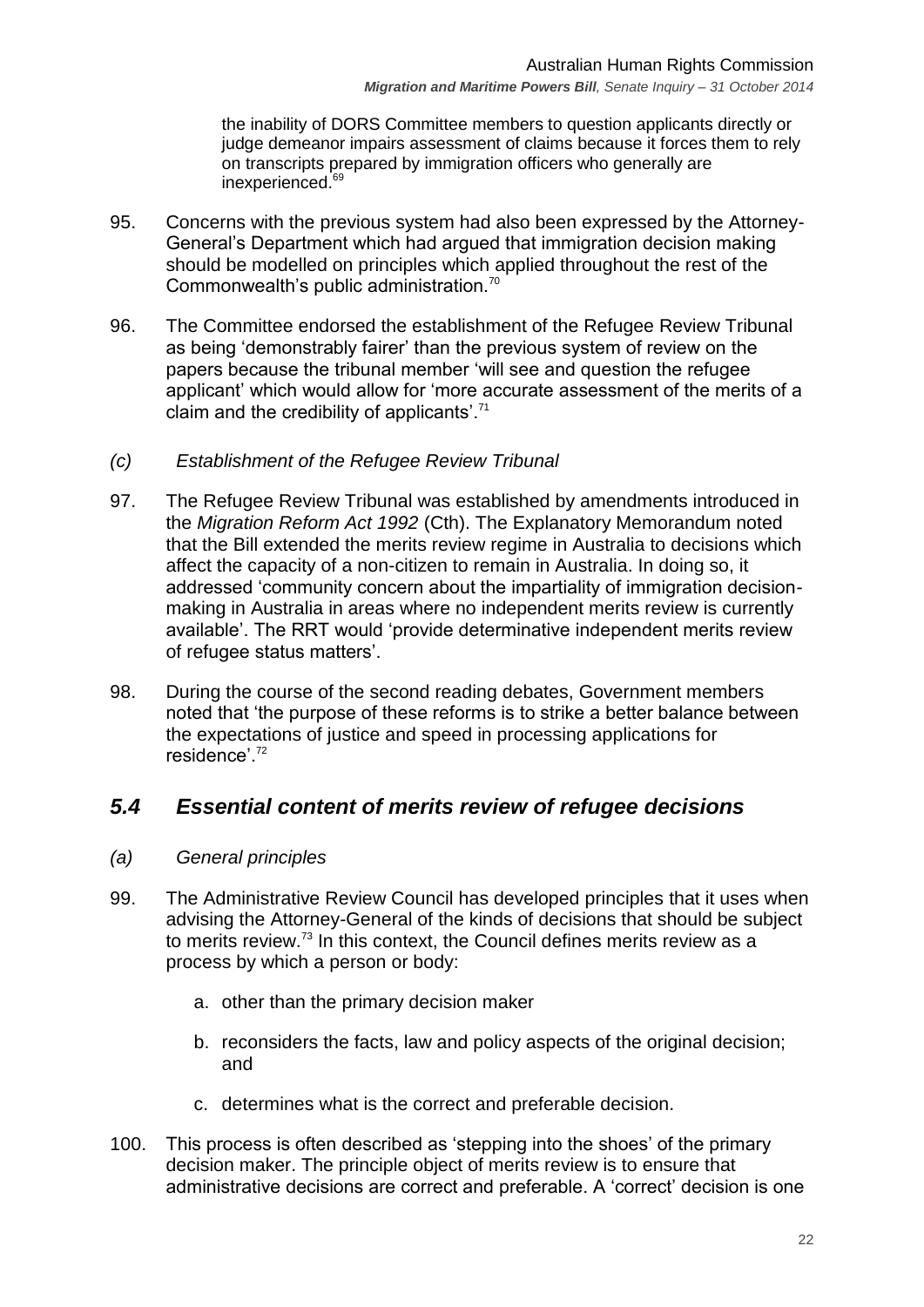made according to law. A 'preferable' decision is the best decision that could be made on the basis of the relevant facts.

- 101. The starting point is that an administrative decision that is likely to affect the interests of a person should ordinarily be subject to merits review.
- 102. In order to overcome this presumption and not provide merits review, the benefits to be gained must outweigh the adverse consequences of not providing merits review. These adverse consequences will generally involve the risk of reaching decisions that are not correct or preferable. This may involve adverse consequences for the individual whose rights are affected, and also consequences for the overall quality of government decision making.
- 103. The Council recognises that merits review costs money and that ‗it would obviously be inappropriate to provide a system of merits review where the cost of the system would be vastly disproportionate to the significance of the decision under review'. <sup>74</sup> By way of example, it says that merits review of a decision not to waive a filing fee of, say, \$150 may be difficult to justify on an economic basis. This is because the cost of conducting a review of the decision would be disproportionate to the adverse consequence to the individual (paying the fee of \$150).
- 104. The Council has identified factors that it considers do not justify excluding merits review of a decision that should otherwise be subject to review. These include decisions that involve matters of national sovereignty, such as the question of who is admitted to enter Australia.<sup>75</sup> Similarly, the fact that a decision is exercised by reference to a government policy does not justify excluding merits review.<sup>76</sup> Further, the fact that there is a potential for a relatively large number of people to seek merits review of decisions does not justify excluding those decisions from review.<sup>77</sup>
- <span id="page-22-0"></span>*(b) Procedures recommended and used by UNHCR*
- 105. The Office of the United Nations High Commissioner for Refugees has produced a handbook on procedures and criteria for determining refugee status.<sup>78</sup> As the Government notes in the Explanatory Memorandum to the Bill, UNHCR says that:

the Convention does not indicate what type of procedures are to be adopted for the determination of refugee status. It is therefore left to each Contracting State to establish the procedure that it considers most appropriate, having regard to its particular constitutional and administrative structure.<sup>79</sup>

106. However, this statement should not be interpreted as meaning that all procedures are equally appropriate. There are currently 145 state parties to the Refugee Convention and the procedures that they each put in place will need to take into account their domestic legal systems and level of development. When considering the appropriate structure for Australia, having regard to its particular constitutional and administrative structure, the general principles identified by the Administrative Review Council set out above must be taken into account.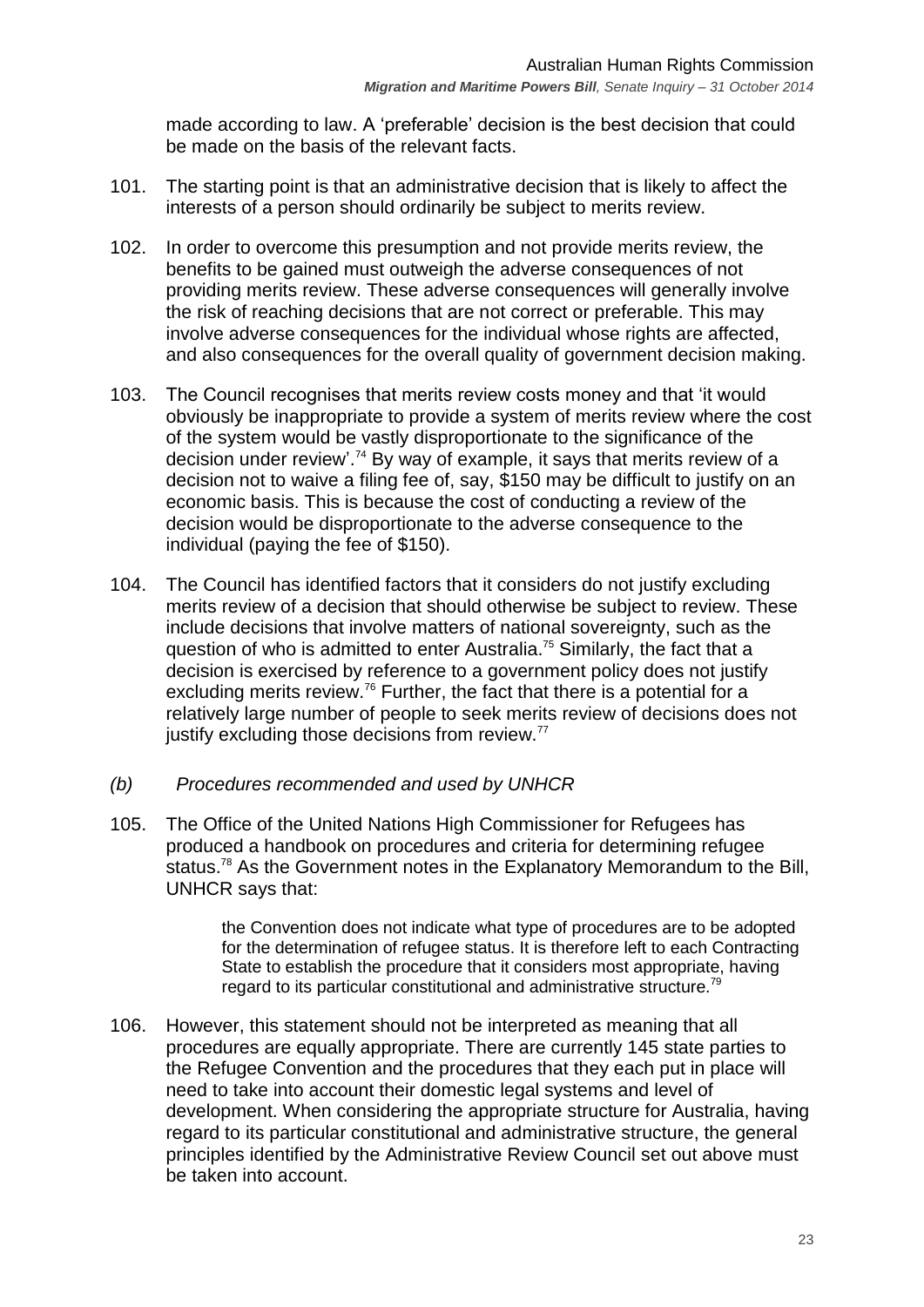- 107. In Australia, the kinds of administrative decisions in which merits review is appropriate are ones where the rights of individuals are affected. There is no basis to provide a lesser standard of review to administrative decisions involving the determination of refugee status than is provided in relation to other Commonwealth administrative decisions such as decisions about social security. On the contrary, the very significant consequences of making a wrong decision in relation to a refugee status determination suggest that merits review of such decisions is highly desirable. If a wrong decision about refugee status is made, a person may be returned to persecution, torture or the risk of being arbitrarily killed. The aim of merits review should be to ensure the correct and preferable decision in each case.
- 108. One of the minimum requirements that UNHCR recommends all states adopt is that if an applicant is not recognised as being a refugee, he or she 'should be given a reasonable time to appeal for a formal reconsideration of the decision, either to the same or a different authority, whether administrative or judicial, according to the prevailing system<sup>'.80</sup>
- 109. UNHCR also has procedural standards for how it conducts its own refugee status determination assessments. The following are important elements of the UNHCR process:<sup>81</sup>
	- a. Every applicant has the right to appeal a negative refugee status determination decision.
	- b. The purpose of the appeal is to re-examine the first instance decision to assess whether it was based on a reasonable finding of fact and a correct application of the refugee criteria.
	- c. The officer conducting the appeal should consider the material before the original decision maker and any other information provided by the applicant in support of the appeal.
	- d. As a general rule, the applicant should have the opportunity to present their appeal in person.
	- e. In particular, an appeal interview should be granted where new evidence is raised in the appeal application that is relevant to the determination of the refugee claim.
- 110. The procedures that are proposed to be put in place by the current Bill are inferior to those used by UNHCR in several respects. The detail of these proposals is considered in more detail below.

## <span id="page-23-0"></span>*5.5 Proposed change to 'limited merits review'*

- 111. The Bill would establish a new Immigration Assessment Authority (IAA) within the existing Refugee Review Tribunal.<sup>82</sup> The role of the IAA would be to review 'fast track reviewable decisions' 83
- 112. Broadly, 'fast track reviewable decisions' are decisions to refuse to grant a protection visa to an asylum seeker who arrived in Australia by sea on or after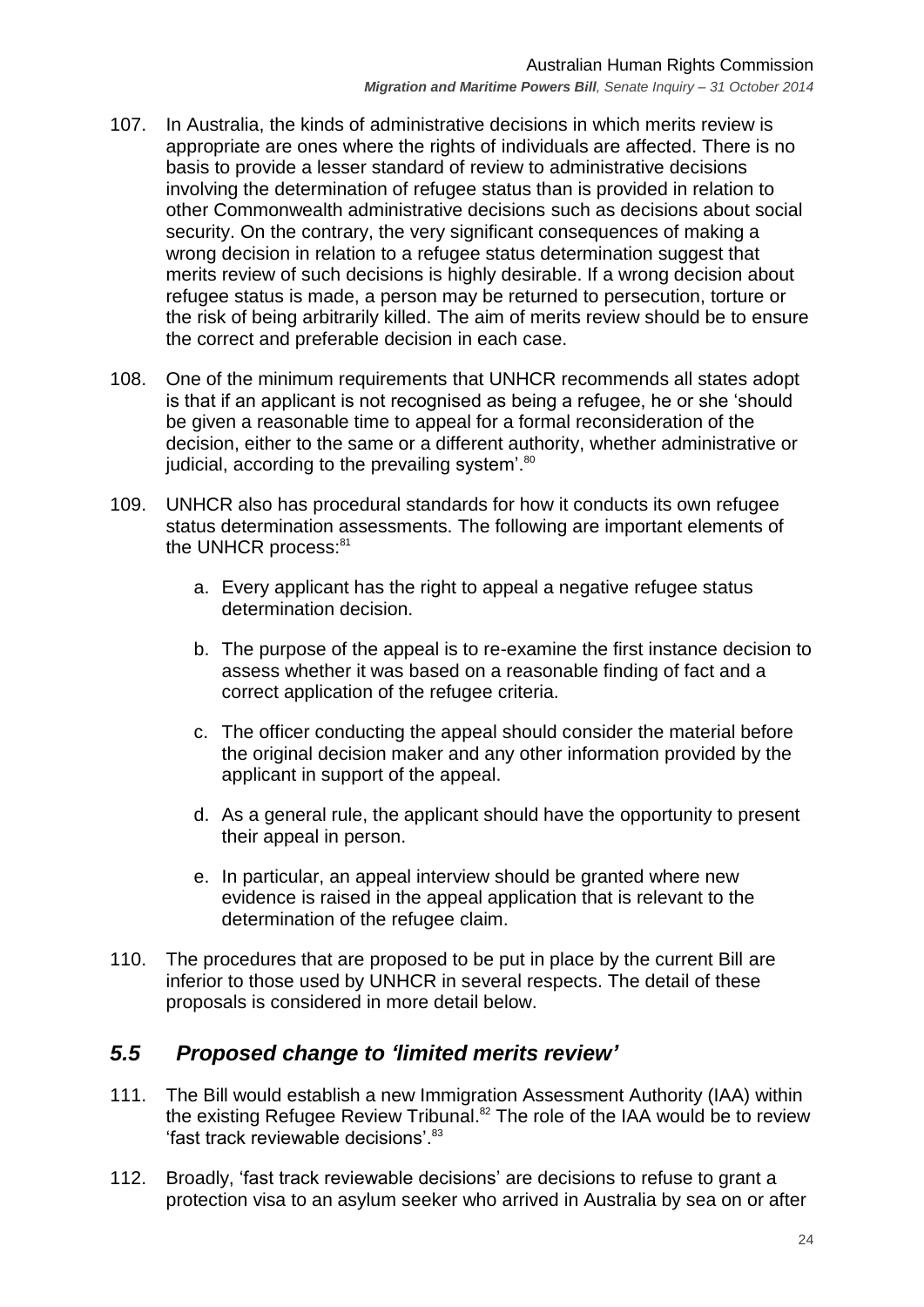13 August 2012.<sup>84</sup> Currently there are more than 30,000 asylum seekers who arrived in Australia by sea after 13 August 2012 and who are awaiting a decision from the Minister as to whether they are able to make an application for a protection visa.<sup>85</sup>

- 113. The Bill gives discretion to the Minister to expand the class of people who are subject to the fast track assessment process.<sup>86</sup> For example, the Government suggests that it could be expanded over time to include people arriving in Australia by air without a visa.<sup>87</sup> There is no limit in the Bill to the class of people denied a protection visa that the Minister could decide should be subject to the fast track process. That is, the fast track process could ultimately entirely replace the Refugee Review Tribunal. Further, the Minister can make such a decision by issuing a legislative instrument that cannot be disallowed by the Senate.<sup>88</sup>
- 114. The 'fast track' process to be used by the IAA is described as a 'limited merits review'. It is not a merits review as that term is ordinarily understood or as used by the Administrative Law Council. The IAA does not conduct a rehearing. The IAA does not stand in the shoes of the original decision maker. The IAA does not have the power to consider all relevant facts and determine whether the original decision was correct and preferable.
- 115. Four of the most significant limitations of the proposed system, when compared with the current system of merits review through the RRT are as follows:
	- a. the IAA must not accept relevant information in relation to an applicant's claim, if this information was not raised by the applicant before the initial decision was made to refuse to grant a protection visa (unless there are 'exceptional circumstances');<sup>89</sup>
	- b. the IAA must not interview the applicant and must conduct a review on the papers (unless there are 'exceptional circumstances'); $90$
	- c. the IAA has the power to affirm a decision to refuse a protection visa, or remit a decision to refuse a protection visa to the original decision maker, but does not have the power to either vary a decision or to set aside a decision and substitute a new decision granting a protection visa;
	- d. the IAA is to provide ‗a mechanism of limited review that is efficient and quick' but unlike the RRT this mechanism is not required to be 'fair' or ‗just', nor is the IAA (unlike the RRT) required to ‗act according to substantial justice and the merits of the case'.<sup>91</sup>
- <span id="page-24-0"></span>*(a) No 'new information' – significant risks of decisions based on incomplete information*
- 116. The prohibition on the IAA accepting relevant 'new information' means that it may not have all of the relevant facts at its disposal when it comes to make a review decision. This risk is heightened given that asylum seekers are no longer provided with legal advice and assistance in making their initial claims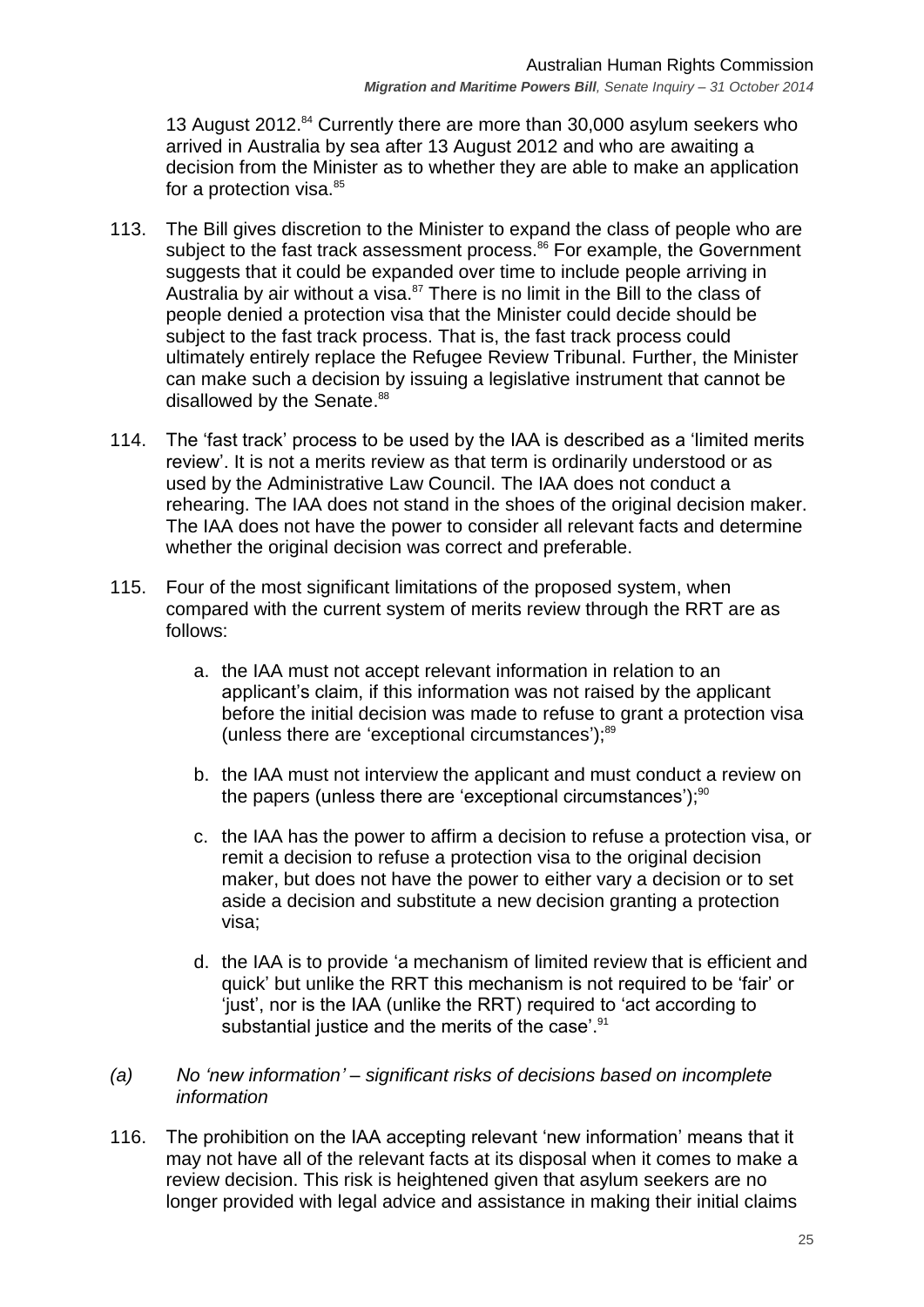for protection. If there are deficiencies in the way an asylum seeker's case is initially presented, there are real risks that the wrong decision will be made. If the system proposed by this Bill is adopted, these mistakes will not be able to be rectified on review.

- 117. The IAA must not generally accept or request 'new information'.<sup>92</sup> New information is information that the IAA considers may be relevant, but was not before the original decision maker.<sup>93</sup> New information may only be considered if the IAA is satisfied that there are 'exceptional circumstances' and that the information could not have been provided to the original decision maker.<sup>94</sup>
- 118. Exceptional circumstances' has not been defined.<sup>95</sup> The Government suggests that exceptional circumstances will not include circumstances where there was a 'misunderstanding or lack of awareness of Australia's processes and procedures'.<sup>96</sup>
- 119. The Government claims that asylum seekers have 'ample opportunities' to present their claims and supporting evidence when their case is considered by the initial decision maker. $97$  This is used as a justification for preventing them from leading relevant 'new information' on review. However, the premise is a false one.
- 120. It appears that the only opportunity that asylum seekers will now have to present their claims will be in the initial interview with an Onshore Protection decision maker. 98
- 121. UNHCR notes that:

A person who, because of his experiences, was in fear of the authorities in his own country may still feel apprehensive vis-à-vis any authority. He may therefore be afraid to speak freely and give a full and accurate account of his  $case.<sup>99</sup>$ 

122. For this reason, it may be necessary to have more than one interview so that apparent inconsistencies can be resolved.<sup>100</sup> UNHCR says that it will be necessary for the examiner to gain the confidence of the applicant in order to assist the applicant in putting forward his case and fully explaining his opinions and feelings. $101$  It notes that:

> Very frequently the fact-finding process will not be complete until a wide range of circumstances has been ascertained. Taking isolated incidents out of context may be misleading.<sup>102</sup>

- 123. However, under the fast track process proposed in the Bill, if an asylum seeker does not give a full account of all protection claims in this initial interview then he or she will be locked out of the chance to present other relevant information on review.
- 124. In many cases asylum seekers are not able to fully present their claims during an initial interview with departmental officers unless they are able to access legal advice about the assessment process and assistance in identifying and fully describing those experiences that are relevant to their claims for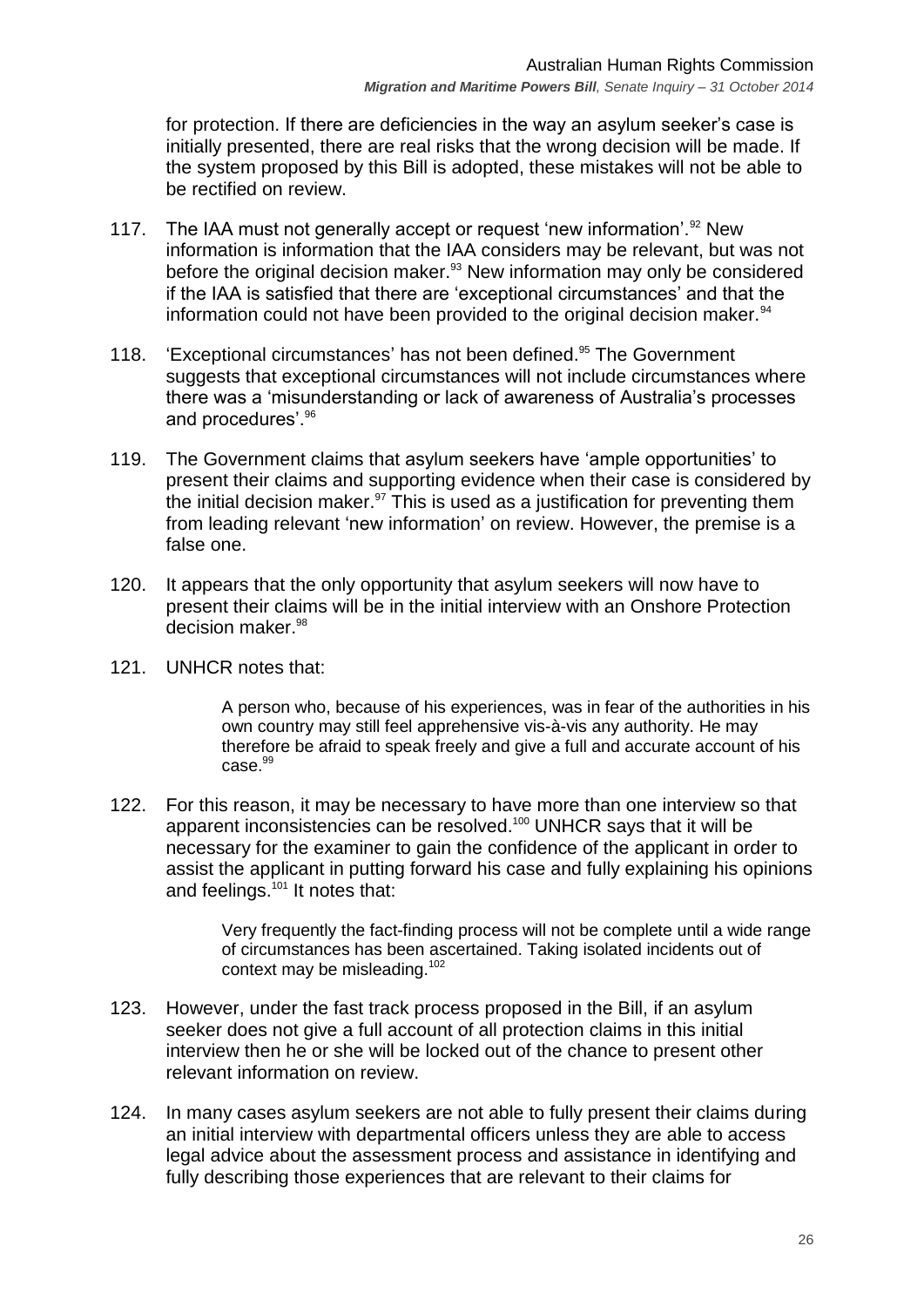protection.<sup>103</sup> This situation has become more difficult since the removal of the Immigration Advice and Application Assistance Scheme (IAAAS).

- 125. Prior to 31 March 2014, the Government provided funding to a panel of migration agents to help asylum seekers in immigration detention and disadvantaged applicants for protection visas in the community with professionally qualified application assistance, including interpreters and attendance at a visa interview.<sup>104</sup> This program was known as the IAAAS. IAAAS providers would help their clients complete protection visa applications, liaise with the department, provide advice on immigration matters, explain the outcomes of applications and provide information and advice on further options available in the event of a refusal decision. IAAAS assistance was also available for merits review of visa refusals.
- 126. Most applicants lodge visa applications without assistance.<sup>105</sup> The Refugee Advice and Casework Service (RACS) has said that:

From our experience with clients who lodged their protection visa applications unrepresented, we can confirm that legal representation makes a significant difference in a decision-maker's ability to quickly grasp and assess a person's claims for protection, allowing quicker and less costly decision-making. …

RACS solicitors currently play a crucial role in early intervention in the refugee jurisdiction. RACS solicitors are able to effectively present an asylum seeker's claims in the form in which they are most efficiently able to be processed by the Department of Immigration.<sup>106</sup>

- 127. Representation also makes a significant difference to applicants on review to the RRT. In the RRT, the most recent figures show that represented applicants are successful in having a decision to refuse a protection visa set aside or remitted in 29% of cases. Unrepresented applicants are successful in 9% of cases.<sup>107</sup>
- 128. On 31 March 2014, the Government announced that it would no longer provide access to the IAAAS for people who arrived in Australia without a visa, including unlawful maritime arrivals. The Minister for Immigration and Border Protection said:

From today people who arrived illegally by boat, as well as illegally by air, will no longer receive taxpayer funded immigration advice and assistance under the [IAAAS]. … If people choose to violate how Australia chooses to run our refugee and humanitarian programme, they should not presume upon the support and assistance that is provided to those who seek to come the right way.<sup>108</sup>

129. In place of immigration advice and assistance, asylum seekers are now provided with a handful of short brochures referred to as Protection Application Information and Guides (PAIG).<sup>109</sup> The Government has confirmed that: ‗The only assistance available [from the Government] is the PAIG material. You will be referred to the PAIG material if you contact the immigration department for assistance'.<sup>110</sup> For asylum seekers who arrived in Australia by boat after 13 August 2012, it does not appear that the relevant material has yet been made available. The one page brochure on the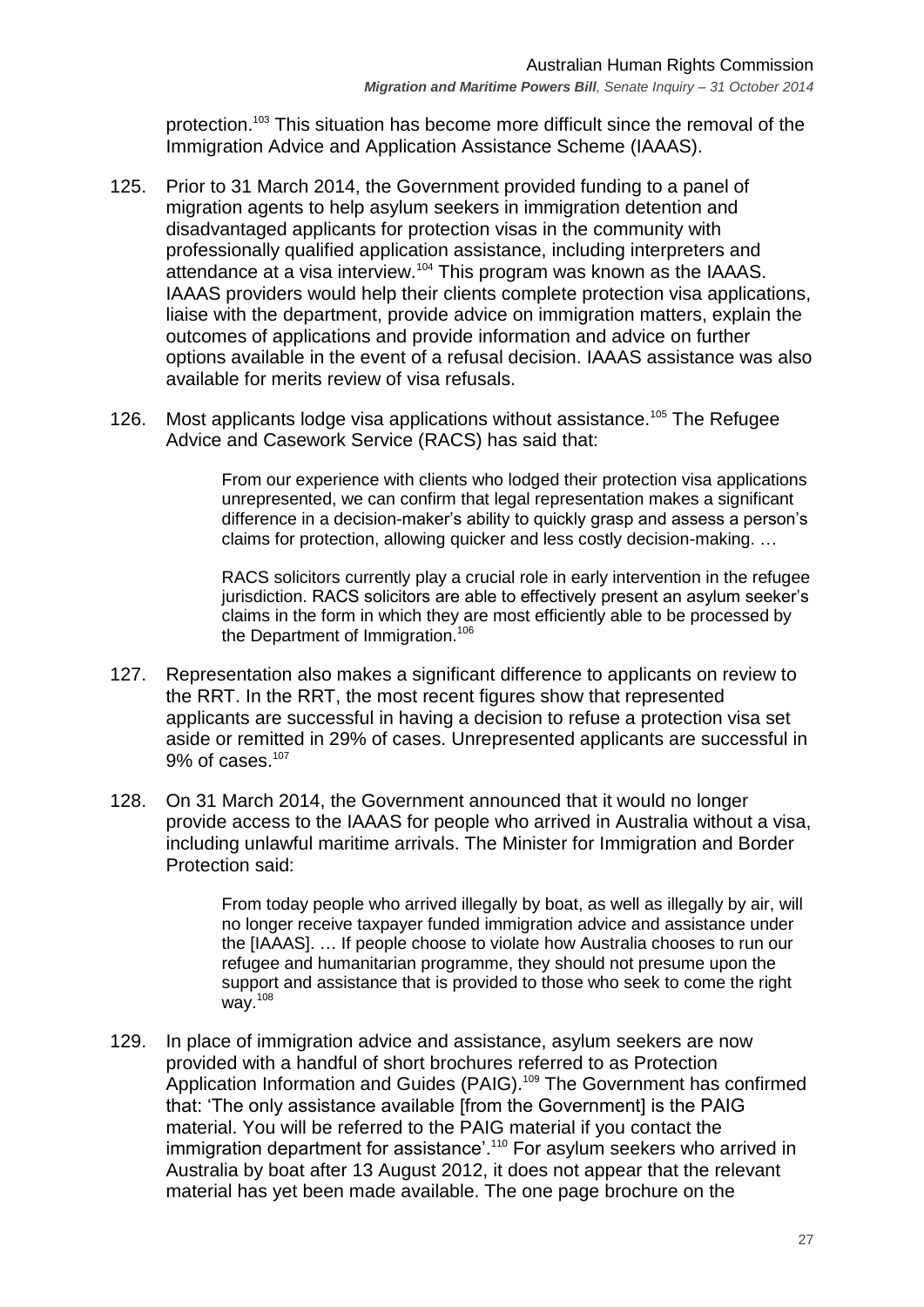department's website in relation to applying for protection in Australia notes: ‗When the minister decides to lift the application bar for people who arrived illegally after 13 August 2012, PAIG material will be made available'.<sup>111</sup>

- 130. The lack of assistance provided to asylum seekers in articulating their claims for protection makes it highly likely that interviews with Onshore Protection decision makers will be based on incomplete information. Under the fast track assessment process, this cannot be corrected on review.
- 131. The Department of Immigration and Border Protection said that '[r]emoving access to IAAAS removes an incentive to come to Australia illegally'.<sup>112</sup> The implication is that taking away immigration advice and assistance to asylum seekers will act as a disincentive because without such assistance there is less chance that they will be found to be a refugee.
- <span id="page-27-0"></span>*(b) No interview – inability to test adverse credibility findings*
- 132. The IAA must not interview the applicant and must conduct a review on the papers unless there are 'exceptional circumstances'.<sup>113</sup>
- 133. This proposal would amount to a return to the process for refugee status assessment that existed prior to 1992. That process had been criticised by the Administrative Review Council, the Joint Standing Committee on Migration Regulations and the Attorney-General's Department as being inadequate and less fair than a merits review process involving a hearing.
- 134. A review process without a hearing would mean that Australia's system of refugee status assessment would be inferior to that used by UNHCR discussed above.
- 135. A review hearing is particularly important where, as is common, the primary decision maker rejects claims made by an asylum seeker based on a view about the applicant's credibility. Unless there is a hearing on review where the applicant can give evidence in person, it will be almost impossible to make an assessment about the applicant's demeanor and credibility based on a review on the papers.<sup>114</sup>
- <span id="page-27-1"></span>*(c) Limited powers of IAA – no ability to grant a protection visa*
- 136. The IAA may affirm a fast track reviewable decision or remit the decision for reconsideration.<sup>115</sup> These powers are narrower than those of the RRT. The RRT may exercise all of the powers and discretions that are conferred by the Migration Act on the person who made the original decision.<sup>116</sup> In particular, the RRT has the power to: $117$ 
	- a. affirm the decision
	- b. vary the decision
	- c. remit certain decisions for reconsideration
	- d. set aside the decision and substitute a new decision.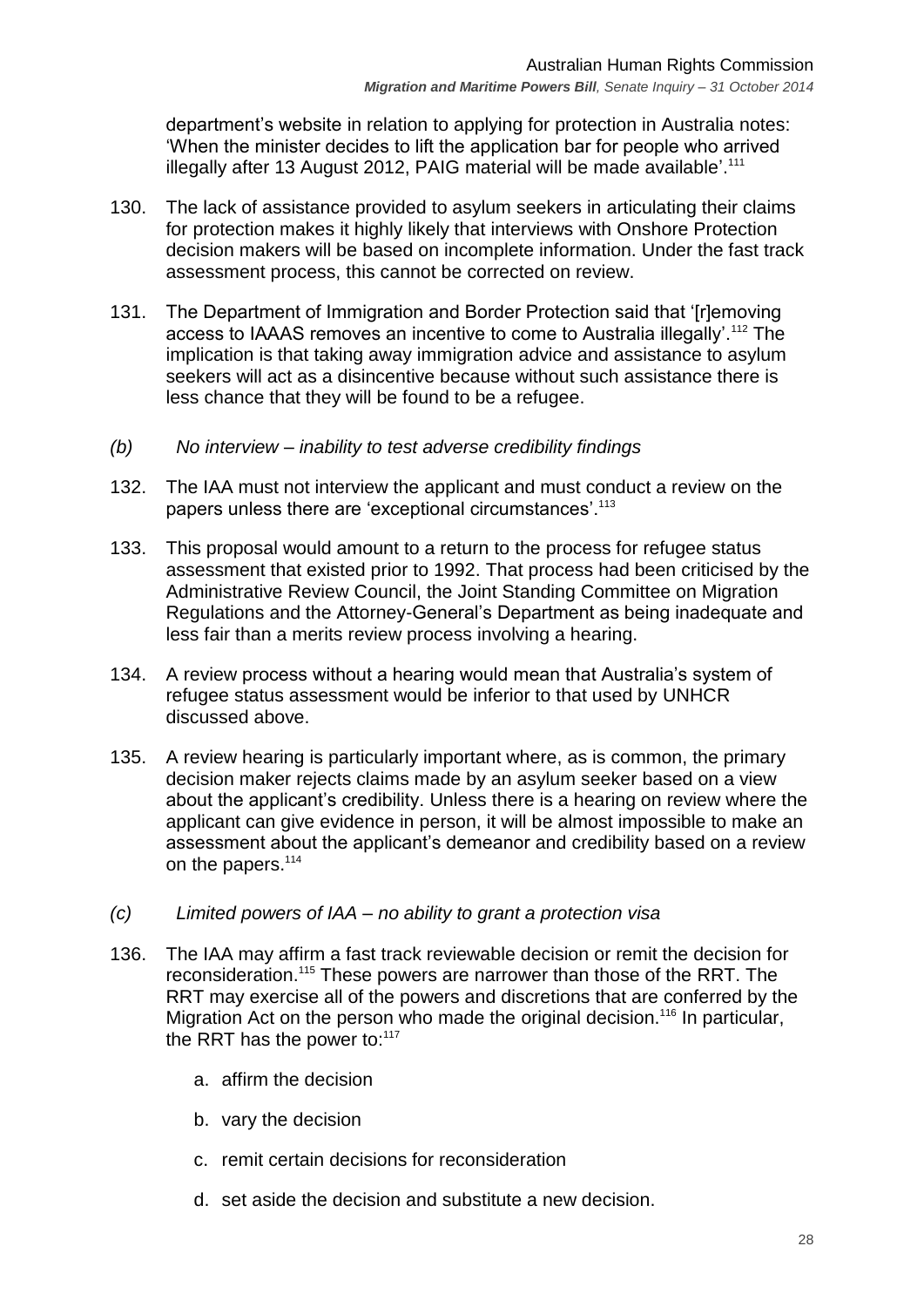137. Because the IAA cannot substitute a new decision if the original decision was wrong, it has no ability to grant an applicant a protection visa in an appropriate case. The most it can do in the case of error is to send the decision back to an Onshore Protection decision maker employed by the Department of Immigration and Border Protection for reconsideration.

#### <span id="page-28-0"></span>*(d) Way of operating – speed rather than fairness or justice*

- 138. Proposed s 473FA provides that in carrying out its functions, the IAA is to provide 'a mechanism of limited review that is efficient and quick'.<sup>118</sup>
- 139. The difference with the objects of the RRT is stark. Section 420 of the Migration Act provides that the RRT is to provide 'a mechanism of review that is fair, just, economical, informal and quick'. The emphasis in the RRT on a procedure that is fair reflects the rights in article 14 of the ICCPR discussed in section [5.1](#page-17-1) above.
- 140. Further, unlike the RRT, the IAA is not required to 'act according to substantial justice and the merits of the case'.<sup>119</sup> The proposed new process prioritises speed at the expense of both fairness and justice.

#### <span id="page-28-1"></span>*5.6 Differences between review rights for different classes of people*

- <span id="page-28-2"></span>*(a) Classes of asylum seekers*
- 141. The discussion above has focussed on the reduction of review rights accorded to one class of people referred to as 'fast track review applicants'. Broadly, this class comprises asylum seeker who arrived in Australia by sea on or after 13 August 2012.
- 142. However, if the Bill is passed in its current form, it will create three classes of people, each of which have a different ability to access merits review of a decision to refuse them a protection visa. These classes of people are set out in the following table.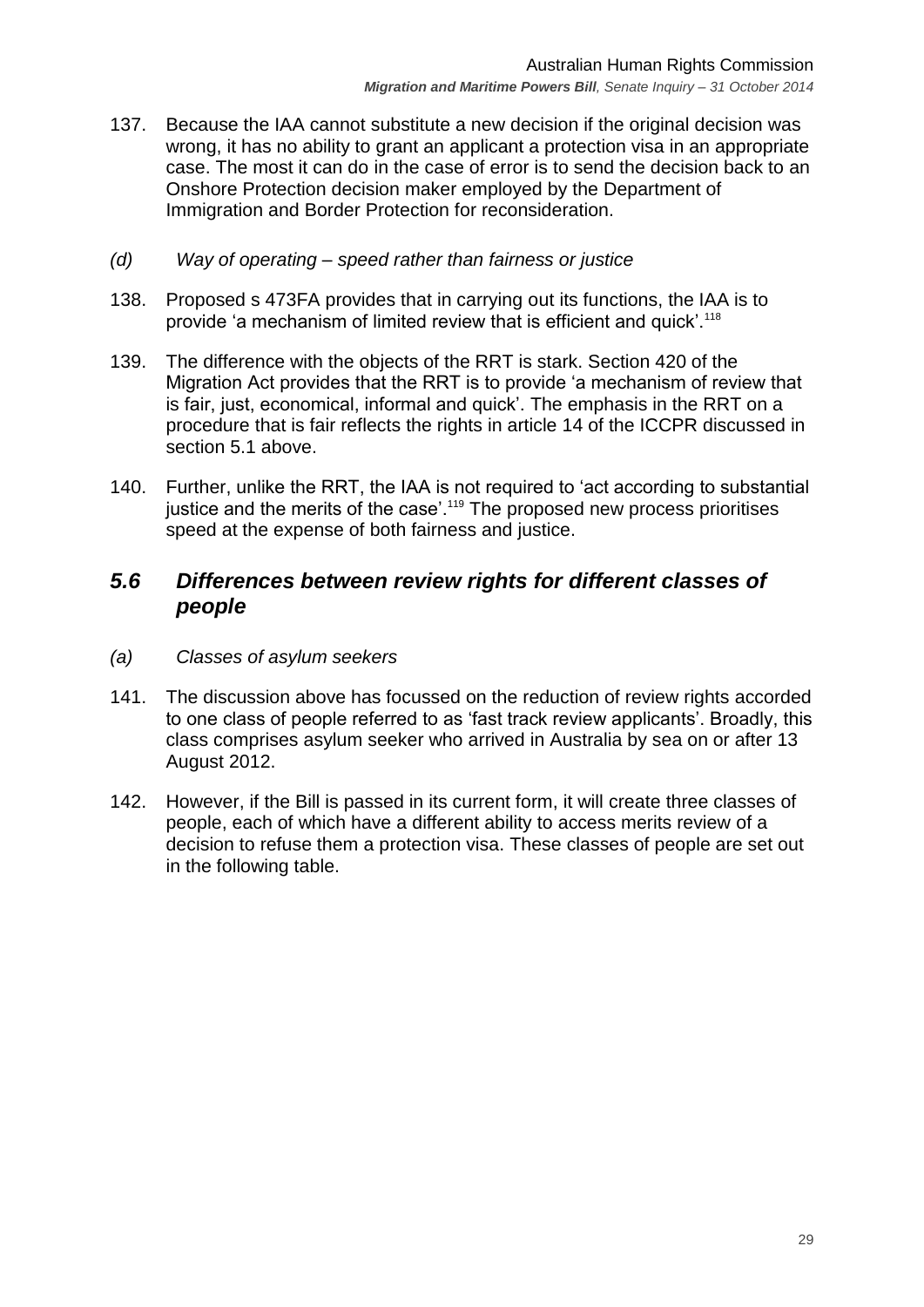#### Australian Human Rights Commission

*Migration and Maritime Powers Bill, Senate Inquiry – 31 October 2014*

| <b>Class</b>                             | <b>People</b>                                                                                  | <b>Review rights</b>      |
|------------------------------------------|------------------------------------------------------------------------------------------------|---------------------------|
| Excluded fast track<br>review applicants | A 'fast track applicant' who, in<br>the opinion of the Minister:                               | No merits review          |
|                                          | is covered by ss 91C or 91N;<br>$\text{Or}^{120}$                                              |                           |
|                                          | has been refused refugee status<br>by Australia in a previous<br>application; or               |                           |
|                                          | has been refused refugee status<br>by another country; or                                      |                           |
|                                          | has been refused refugee status<br>by UNHCR; or                                                |                           |
|                                          | makes a 'manifestly unfounded<br>claim' for protection; or                                     |                           |
|                                          | presents 'bogus documents' in<br>support of an application,<br>without reasonable explanation. |                           |
| <b>Fast track review</b><br>applicants   | An unauthorised maritime arrival<br>who:                                                       | Limited merits review     |
|                                          | entered Australia on or after<br>13 August 2012; and                                           | (IAA)                     |
|                                          | has made a valid application for<br>a protection visa; and                                     |                           |
|                                          | is not an excluded fast track<br>review applicant.                                             |                           |
| Other applicants                         | Any other asylum seeker who                                                                    | <b>Full merits review</b> |
|                                          | has applied for a protection visa,<br>for example:                                             | (RRT)                     |
|                                          | unauthorised maritime arrivals<br>prior to 13 August 2012; or                                  |                           |
|                                          | air arrivals.                                                                                  |                           |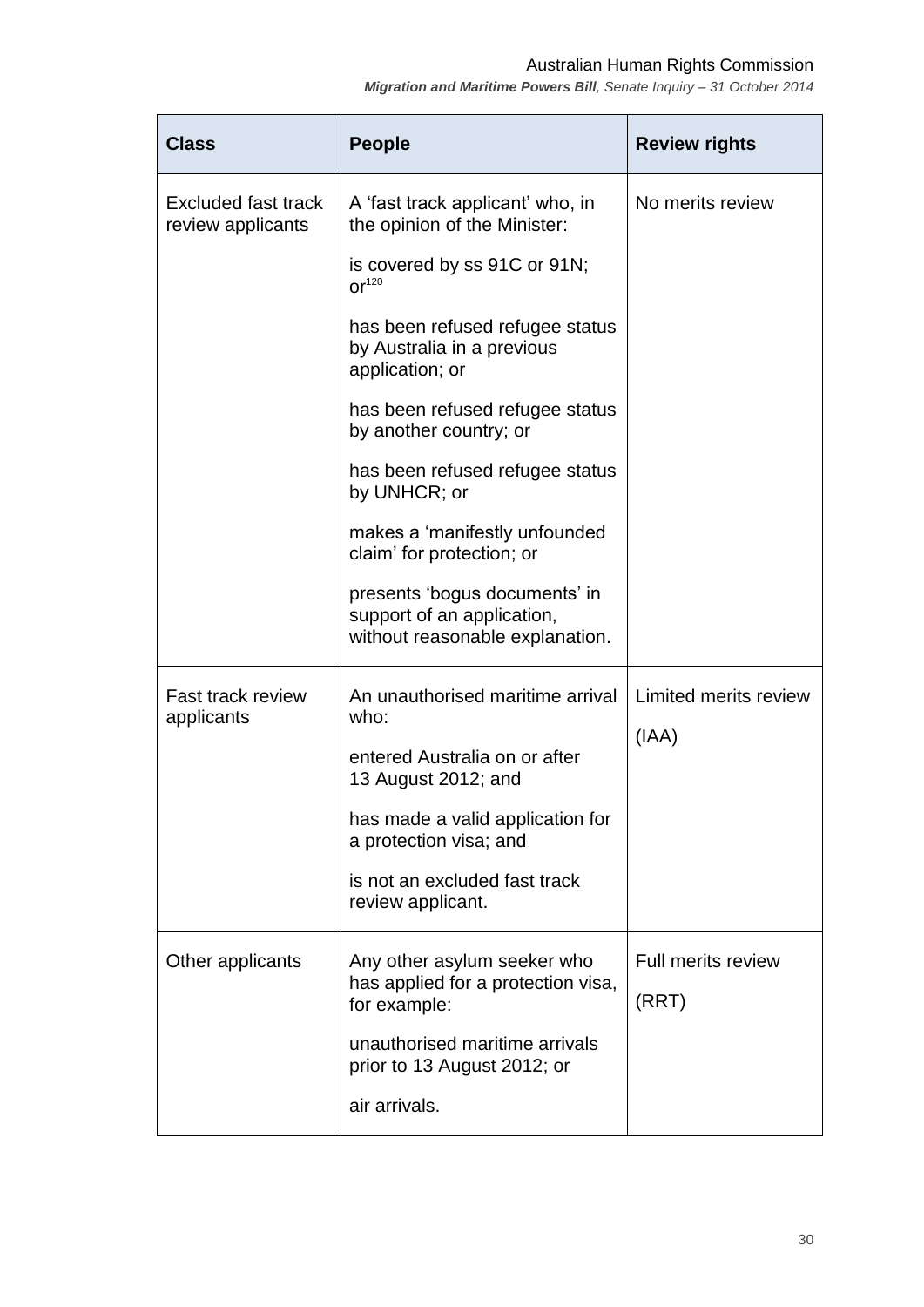- <span id="page-30-0"></span>*(b) No review for 'excluded fast track review applicants'*
- 143. The people who initially fall within the class of ‗excluded fast track review applicants' is set out in the table above. However, the Bill gives discretion to the Minister to expand the class of people who are excluded from any form of merits review.<sup>121</sup> There is no limit in the Bill to the class of people denied a protection visa that the Minister could decide should not have access to any administrative review at all. That is, the Minister could ultimately entirely prevent any recourse to either the IAA or the RRT. Further, the Minister can make such a decision by issuing a legislative instrument that cannot be disallowed by the Senate.<sup>122</sup>
- 144. The rationale given for denying any merits review to the existing class of ‗excluded fast track review applicants' is put in the following way:

The intention is to exclude … from merits review … those fast track applicants who, after an assessment of their protection claims, are determined to have put forward disingenuous information in support of their application or have access to protection elsewhere.<sup>123</sup>

- 145. There are some concerns with this approach, particularly in relation to the scope of discretionary judgments that would need to be made by the Minister about whether or not a claim was 'manifestly unfounded' and, perhaps more significantly, whether or not it was reasonable for an asylum seeker to rely on ‗bogus documents'.
- 146. The Migration Act currently provides that if a person presented a 'bogus document' in relation to an application for a visa, the visa is liable to be cancelled unless the person shows cause why it should not be cancelled.<sup>124</sup> A bogus document is a document that the Minister reasonably suspects:
	- a. purports to have been, but was not, issued in respect of the person; or
	- b. is counterfeit or has been altered by a person who does not have authority to do so; or
	- c. was obtained because of a false or misleading statement, whether or not made knowingly.<sup>125</sup>
- 147. The provisions proposed in the Bill go significantly further than the existing provisions in the Migration Act in that they refuse any form of review of a decision to refuse a protection visa if the Minister considers that a bogus document was presented in support of an application for protection, without reasonable explanation.
- 148. The Explanatory Memorandum gives some indication of how the Minister will assess whether it was 'reasonable' to rely on the document:

The Government considers it is not reasonable for an asylum seeker to continue presenting or relying on bogus documents beyond the time when those documents may have facilitated the asylum seeker's safe passage until such a time as they could claim protection at the first available opportunity. To continue to rely on them is considered purposefully misleading.<sup>126</sup>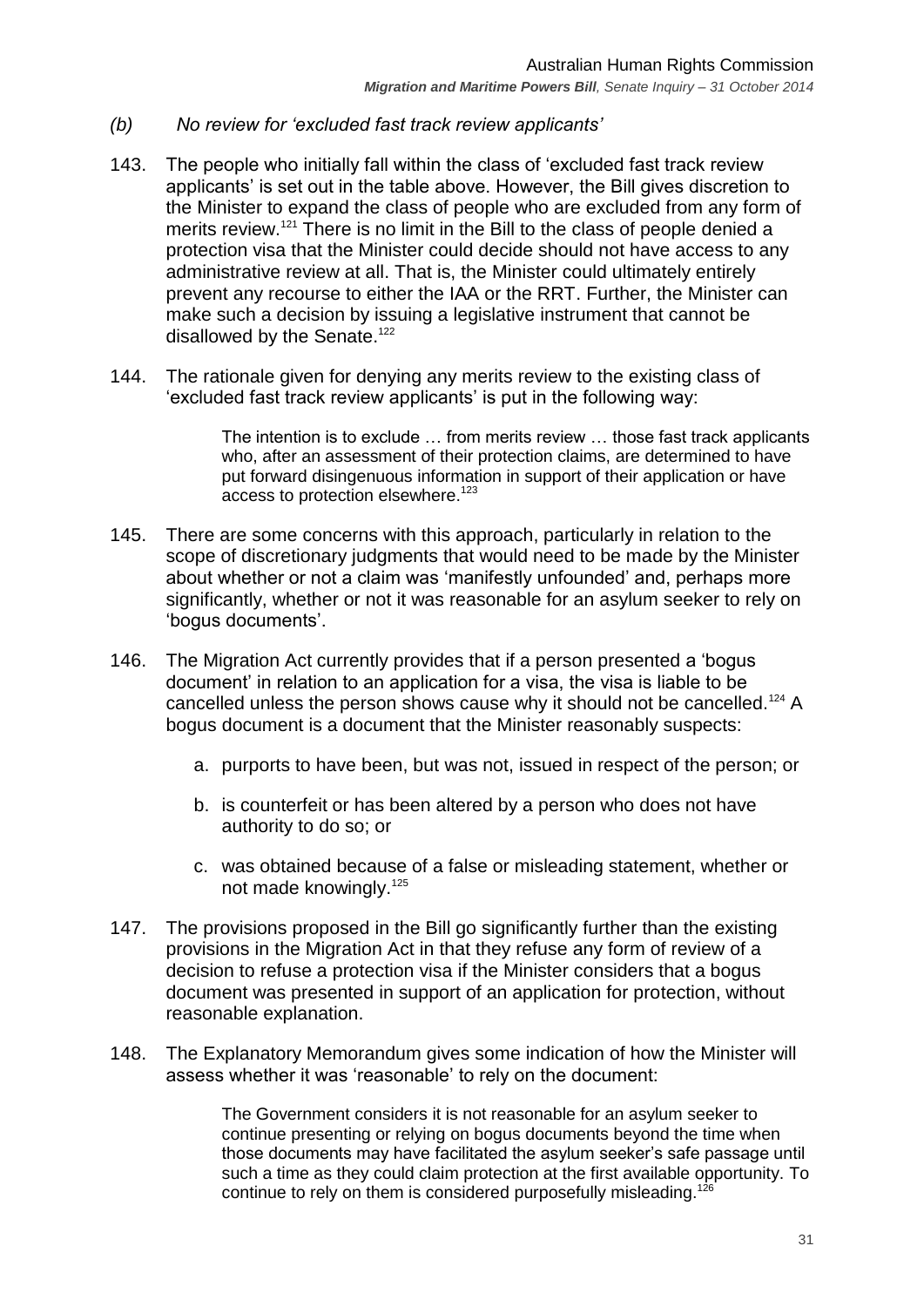- 149. This passage recognises that it may have been necessary for an asylum seeker to rely on a bogus document to flee from a place of persecution, but applies a strict test that refuses access to merits review unless the reliance on the document ceases 'at the first available opportunity'. It is unclear how the asylum seeker is in a position to judge the point in time at which the facilitation of safe passage has ended and the first opportunity to resile from a bogus document has arrived.
- 150. There is a risk in this provision that a person who is actually a refugee will be denied any form of review of his or her claims for protection, based only on an assessment of what is considered reasonable in such circumstances.
- <span id="page-31-0"></span>*(c) Discrimination between 'fast track review applicants' and other asylum seekers*
- 151. The fast track assessment process draws an unjustifiable distinction between ‗fast track review applicants' and other asylum seekers who arrived by air, or who arrived by sea before 13 August 2012. Fast track review applicants are provided with the limited merits review which suffers from the deficiencies identified above. Other applicants have access to full merits review through the RRT.
- 152. Article 26 of the ICCPR provides that:

All persons are equal before the law and are entitled without any discrimination to the equal protection of the law. In this respect, the law shall prohibit any discrimination and guarantee to all persons equal and effective protection against discrimination on any ground such as race, colour, sex, language, religion, political or other opinion, national or social origin, property, birth or other status.

- 153. Similarly, by virtue of the non-discrimination provisions in article 2, the fair hearing required by article 14(1) of the ICCPR is to be provided to all individuals without distinction of any kind.
- 154. There is little justification given by the Government for the difference in treatment between these groups. The Statement of Compatibility with Human Rights acknowledges that different review rights for different groups engage the human rights principles identified above. The only statement made in support of this differential treatment is as follows:

It is the Government's view that [unlawful maritime arrivals] with unmeritorious claims are often encouraged by private contacts to pursue vexatious merits review to prolong their stay. The length of time a person remains in Australia is relevant to a people smuggler's message.<sup>127</sup>

155. However, the fact that there may be a small minority of vexatious claims does not justify curtailing the opportunity to obtain proper advice and assistance and removing access to full merits review for this whole cohort. As noted above, on average 90% of this group are in fact refugees and not all of the remainder could be said to be vexatious.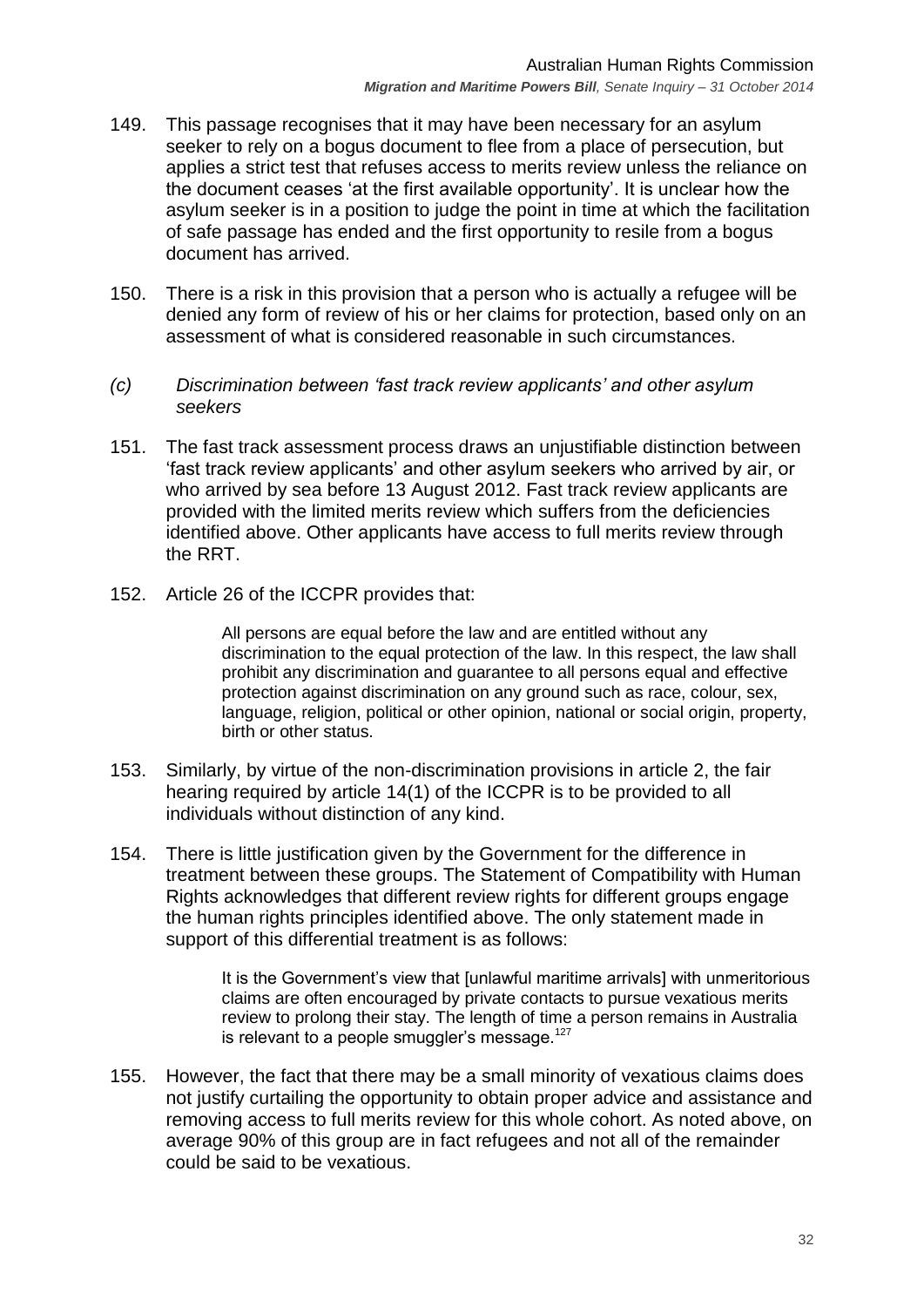156. No substantial justification has been provided for the differential treatment. In the Commission's view, this is a breach of article 26 and of article 14(1) read with article 2(1) of the ICCPR.

# <span id="page-32-0"></span>**6 Temporary Protection Visas**

## <span id="page-32-1"></span>*6.1 Introduction*

- 157. Schedule 2 of the Bill would reintroduce Temporary Protection Visas (TPVs) for asylum seekers who arrived in Australia without a valid visa (whether they arrived by boat or by plane) and are found to engage Australia's protection obligations (as redefined by Schedule 5 of the Bill). Under the proposed amendments, these refugees will not be eligible to apply for or be granted a permanent protection visa.<sup>128</sup>
- 158. Schedule 2 will also apply retrospectively to asylum seekers who arrived unauthorised and who have already lodged a valid application for a permanent protection visa. If, at the time the Bill passes, their application for a permanent protection visa has not been decided, their application will be effectively converted into an application for a TPV.<sup>129</sup>
- 159. The TPVs would only permit the holder to remain in Australia for a period of up to three years (unlike a permanent protection visa which grants the holder permanent resident status). As the TPV comes to an end, the holder can apply for a further TPV, and his or her protection claim will be reassessed at that point.<sup>130</sup>
- 160. While on a TPV, the holder:
	- will not be able to sponsor their family members to join them in Australia
	- will not be able to re-enter Australia if they leave the country
	- will be permitted to work, and will have access to employment services support
	- may be eligible for social security payments in the form of the Special Benefit or Family Tax Benefit if they are unable to work
	- $\bullet$  will have access to Medicare.<sup>131</sup>

## <span id="page-32-2"></span>*6.2 Summary*

- 161. The Commission does not support the use of temporary protection visas for refugees. In 2006 a Senate Committee acknowledged in relation to the temporary protection regime that 'there is no doubt that its operation has had a considerable cost in terms of human suffering'.<sup>132</sup>
- 162. It is not necessary to introduce TPVs to remove people from immigration detention. The vast majority (approximately 90 per cent) of the more than 30,000 asylum seekers awaiting the processing of their claims for protection are living in the community.<sup>133</sup> The remaining 10 per cent could be granted a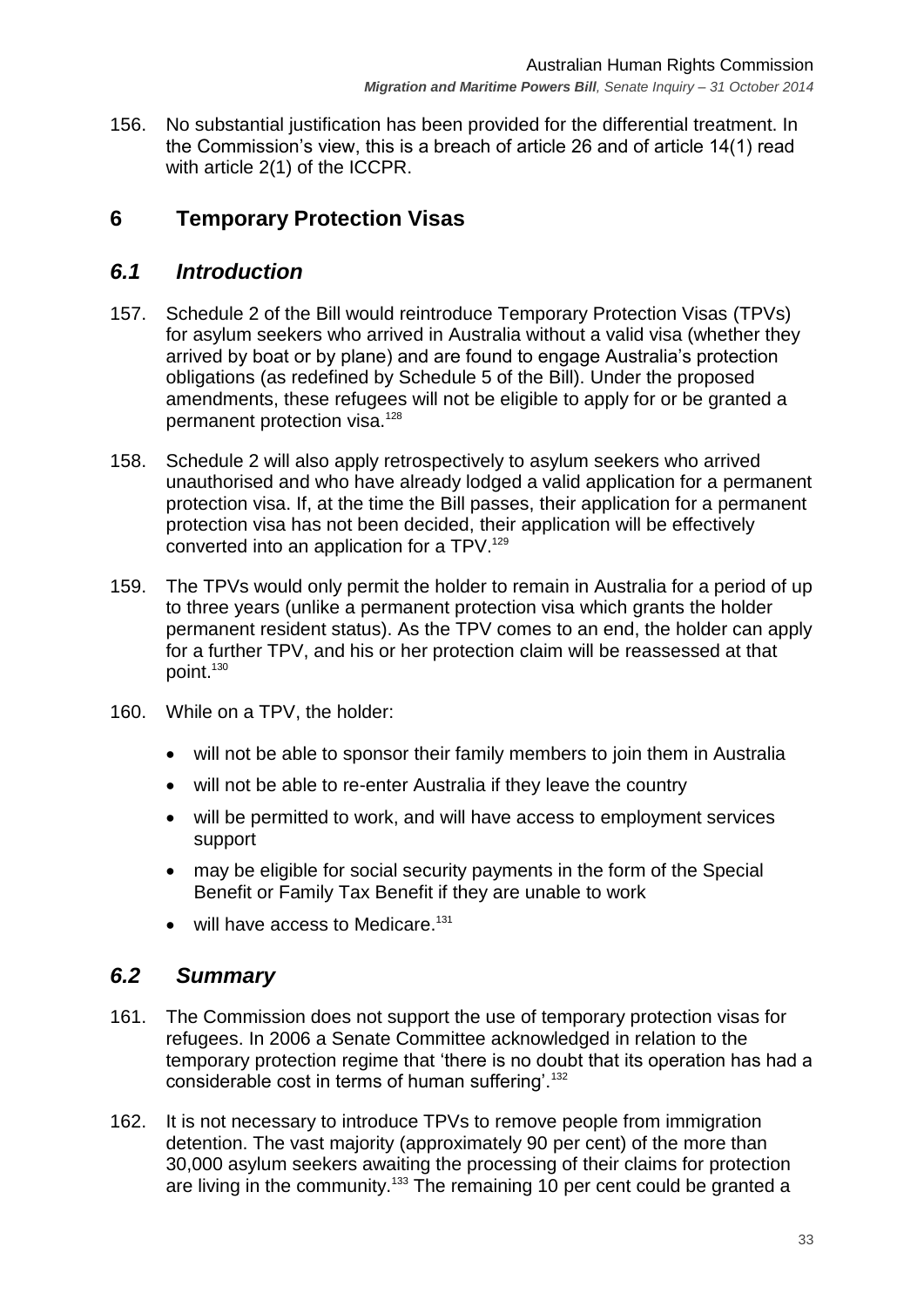bridging visa or placed into community detention while their protection claims are assessed.

- 163. TPVs are not a deterrent to people seeking asylum in Australia for at least two reasons. First, historical evidence shows that after TPVs were introduced in late 1999 the numbers of asylum seekers coming to Australia increased to then record highs during the next two years.<sup>134</sup> Secondly, the fact that people currently in Australia would be granted TPVs under this Bill is irrelevant to the decision by an asylum seeker to travel to Australia in the future because under the Government's policy settings future asylum seekers will not receive TPVs.
- 164. The historical record also suggests that permanent protection visas could be granted to asylum seekers currently in Australia without an impact on the numbers of asylum seekers coming to Australia. The total number of TPVs granted from their inception to abolition (1999-2007) was 11,206. Of the 11,206 people granted a TPV 9,043 were irregular maritime arrivals. Of this number 8,600 (95 per cent) were eventually granted a permanent visa.<sup>135</sup> Following an announcement by the then Minister for Immigration in July 2004, TPV holders were able to apply for permanent protection visas. In the four years that followed, between 85 per cent and 93 per cent of protection visas issued by the Government were permanent protection visas. While TPV holders were being granted permanent visas throughout this period there was no significant increase in unauthorised boat arrivals.
- 165. All asylum seekers found to be refugees should be given permanent protection, with the associated entitlements to sponsor family members to come to Australia, and to travel outside of Australia.
- 166. If, contrary to this recommendation refugees are initially granted a three-year Temporary Protection Visa, they should be granted a permanent protection visa if after those three years they are found to still be in need of protection. By that stage, they would have demonstrated a continuing, well-founded fear of persecution.

## <span id="page-33-0"></span>*6.3 Temporary Protection Visas are not an alternative to detention*

- 167. The proposed temporary protection regime is targeted at a specific group of people, namely more than 30,000 asylum seekers who are already in Australia and who have not yet had their claims for protection processed.<sup>136</sup> The vast majority of these asylum seekers (approximately 90 per cent) are already living in the community, not in immigration detention facilities.<sup>137</sup>
- 168. The proposed temporary protection regime will not operate as an alternative to the detention of asylum seekers while they are waiting to have their claims assessed. The temporary visas would only be granted after a person has had their protection claim assessed and been found to be a refugee.
- 169. The passage of TPVs is not necessary in order to release the 3,314 asylum seekers (including 603 children) currently held in immigration detention facilities on mainland Australia and on Christmas Island. The Government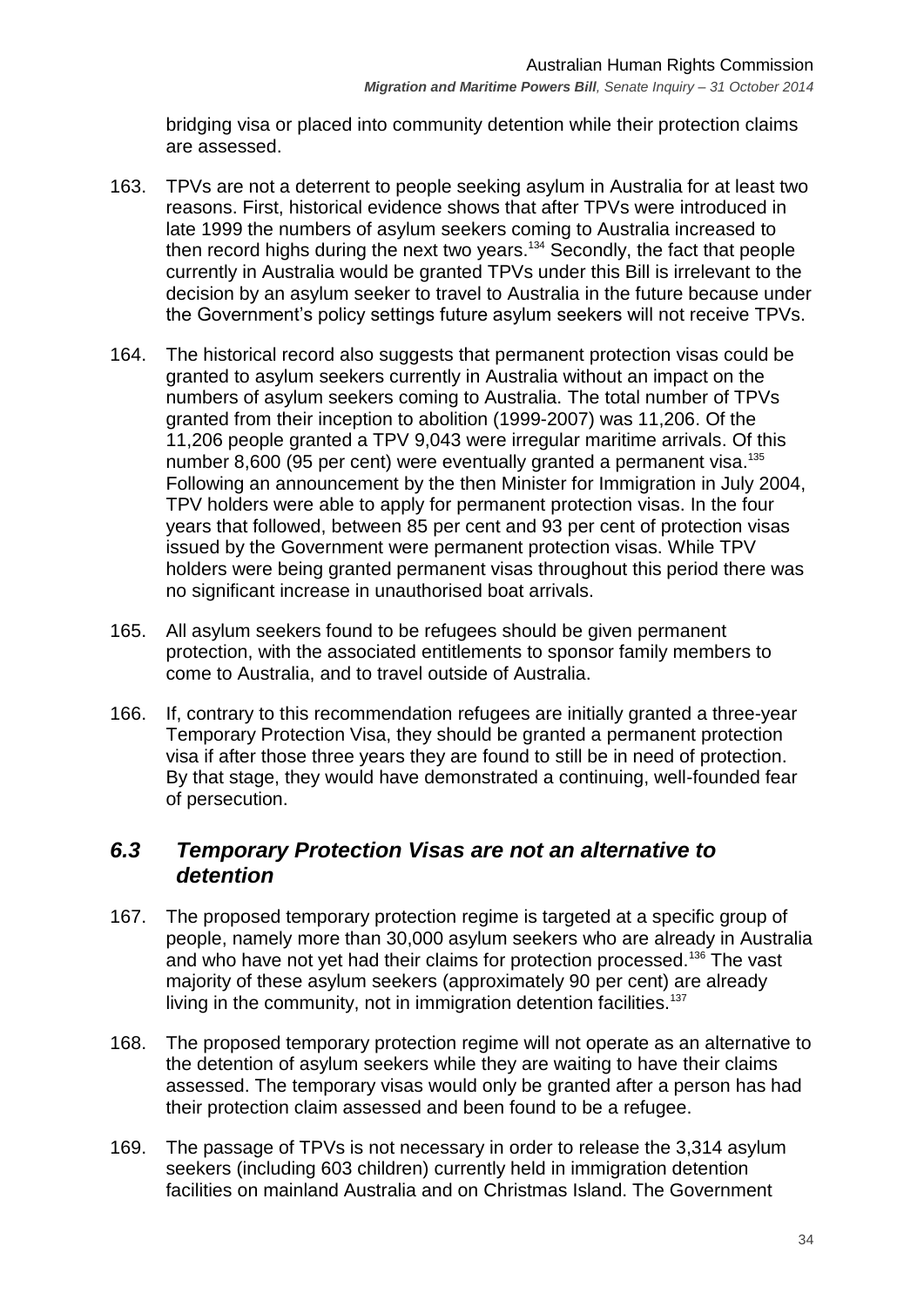already has existing options to release these asylum seekers from detention, namely placement into community detention and grant of Bridging Visa Es.

- 170. The Minister for Immigration and Border Protection had stated that the temporary protection regime will not apply to the 2,200 asylum seekers, including 186 children, who are detained in Nauru or on Manus Island in Papua New Guinea (as at 30 September 2014). It will also not apply to unauthorised asylum seekers who seek to come to Australia now or in the future.<sup>138</sup>
- 171. Based on the letter from the Minister to Mr Clive Palmer MP, the Member for Fairfax, tabled in Parliament at the time of the second reading speech for the Bill, it appears that the Government has committed to cease transferring asylum seekers already in Australia to regional processing countries and to process their claims in Australia. The Minister has said that if found to be owed protection, asylum seekers already in Australia who would otherwise be liable for regional processing would be granted a TPV or SHEV.<sup>139</sup>

## <span id="page-34-0"></span>*6.4 Temporary Protection Visas are not an effective deterrent*

- 172. The Government has stated that the aim of reintroducing TPVs is 'to combat people smuggling and to discourage people from making dangerous voyages to Australia'.<sup>140</sup> The Government states that the proposed TPVs are a reasonable and proportionate measure to achieve this aim, and therefore to the extent that granting such visas to asylum seekers limits their rights, this is justified.<sup>141</sup>
- 173. This assertion is not supported by what occurred when Australia last used TPVs. The introduction of TPVs in October 1999 did not halt unauthorised boat arrivals – in fact, there was a significant surge in arrivals in 2001.<sup>142</sup> A Senate Committee which reviewed the operation of the TPV regime in 2006 concluded that 'there is little real evidence of its deterrent value'.<sup>143</sup>
- 174. Also, the Commission questions how the introduction of TPVs will operate as a deterrent to asylum seekers thinking of coming to Australia given that the Minister has stated that this measure will not apply to future arrivals, as they will be transferred to Nauru or Manus Island.<sup>144</sup>

## <span id="page-34-1"></span>*6.5 People previously granted TPVs ultimately granted permanent visas*

- 175. When TPVs were last introduced, the then Coalition Government did not ultimately require them to be renewed indefinitely and eventually granted permanent visas to 95 per cent of irregular maritime arrivals who had held a TPV.
- 176. The policy change allowing people on TPVs to apply for permanent protection visas was announced by the Minister for Immigration and Multicultural and Indigenous Affairs, Senator the Hon Amanda Vanstone on 13 July 2004.<sup>145</sup> The Minister announced that '9500 temporary protection visa holders would have the opportunity to apply for mainstream migration visas to enable them to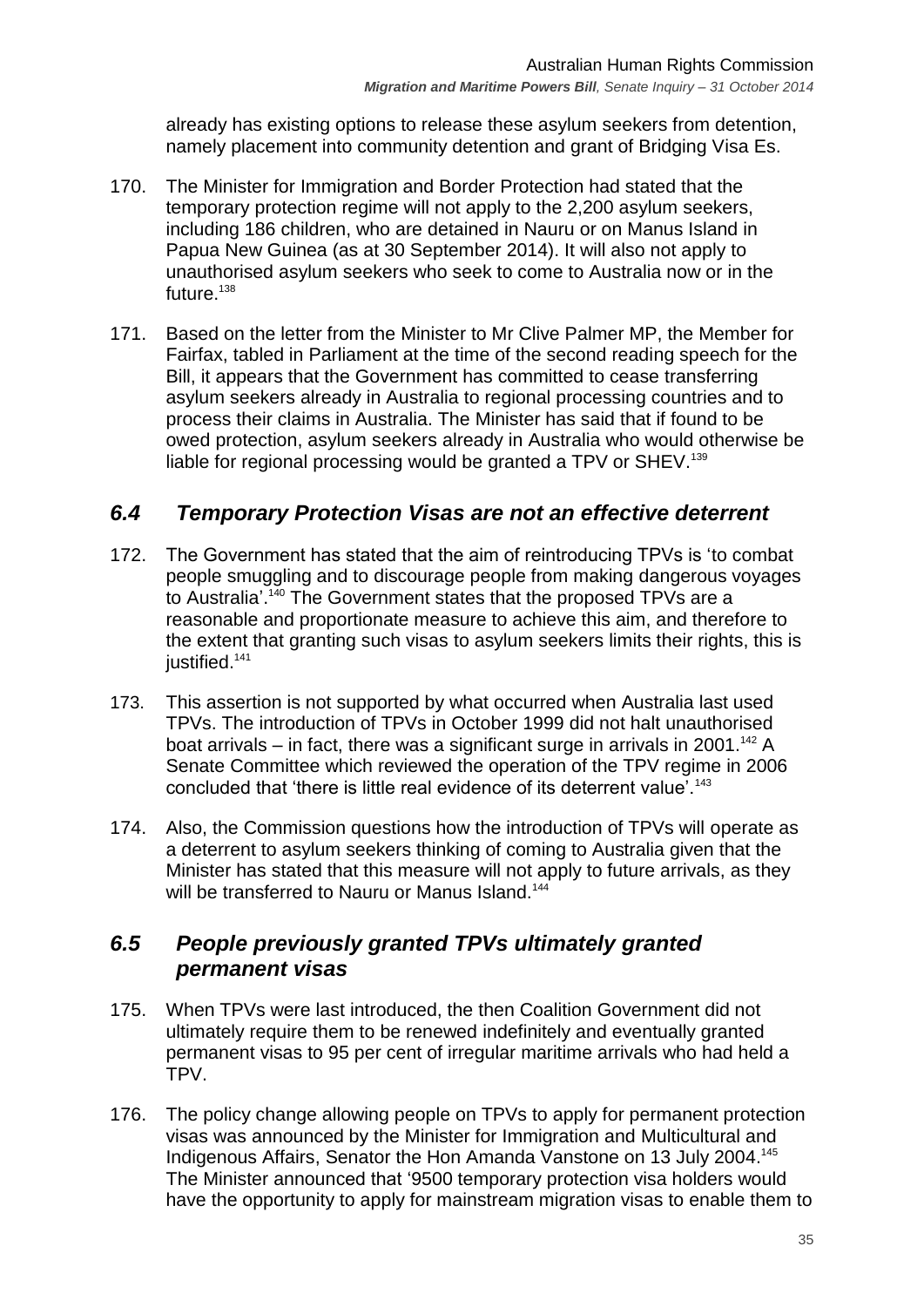remain in Australia permanently'. The announcement also referred to the return pending bridging visa which allowed people found not to be refugees to be released from immigration detention pending their removal from Australia.

177. In describing the policy behind these changes, the Minister said:

These arrangements will ensure that Australia's border integrity is maintained, our international obligations to refugees are met and that those who are making a significant contribution to the Australian community are able to remain here. $146$ 

178. In the four years that followed the announcement, thousands of TPV holders made applications for further visas and were generally granted permanent protection visas. The number of permanent protection visas granted to temporary protection visa holders (including TPVs and temporary humanitarian visas) in each of these years was as follows:

| Year    | Permanent protection visas granted<br>to temporary protection visa holders |
|---------|----------------------------------------------------------------------------|
| 2004-05 | $3,679*$                                                                   |
| 2005-06 | 3,854                                                                      |
| 2006-07 | 514                                                                        |
| 2007-08 | 488                                                                        |

Source: Department of Immigration Annual Reports<sup>147</sup>

- 179. The Annual Reports for the Department show that the proportion of protection visas granted in each of these years that were permanent protection visas was: 93 per cent (2004-05), 93 per cent (2005-06), 85 per cent (2006-07) and 91 per cent (2007-08). This was attributed in the Annual Reports to the small number of unauthorised boat arrivals during the year in question and the fact that almost all further protection visas granted to TPV holders were permanent protection visas.
- 180. While TPV holders were being granted permanent visas throughout this period there was no significant increase in unauthorised boat arrivals.<sup>148</sup>

## <span id="page-35-0"></span>*6.6 The Commission's concerns about TPVs*

181. The Commission raised serious concerns about TPVs when they were used in Australia (with similar conditions attached) from 1999 to 2008.<sup>149</sup> In 2004 the Commission's National Inquiry into Children in Immigration Detention raised serious concerns about the impact of the TPVs on refugees, and found that their use breached a number of rights in the *Convention on the Rights of the Child*. 150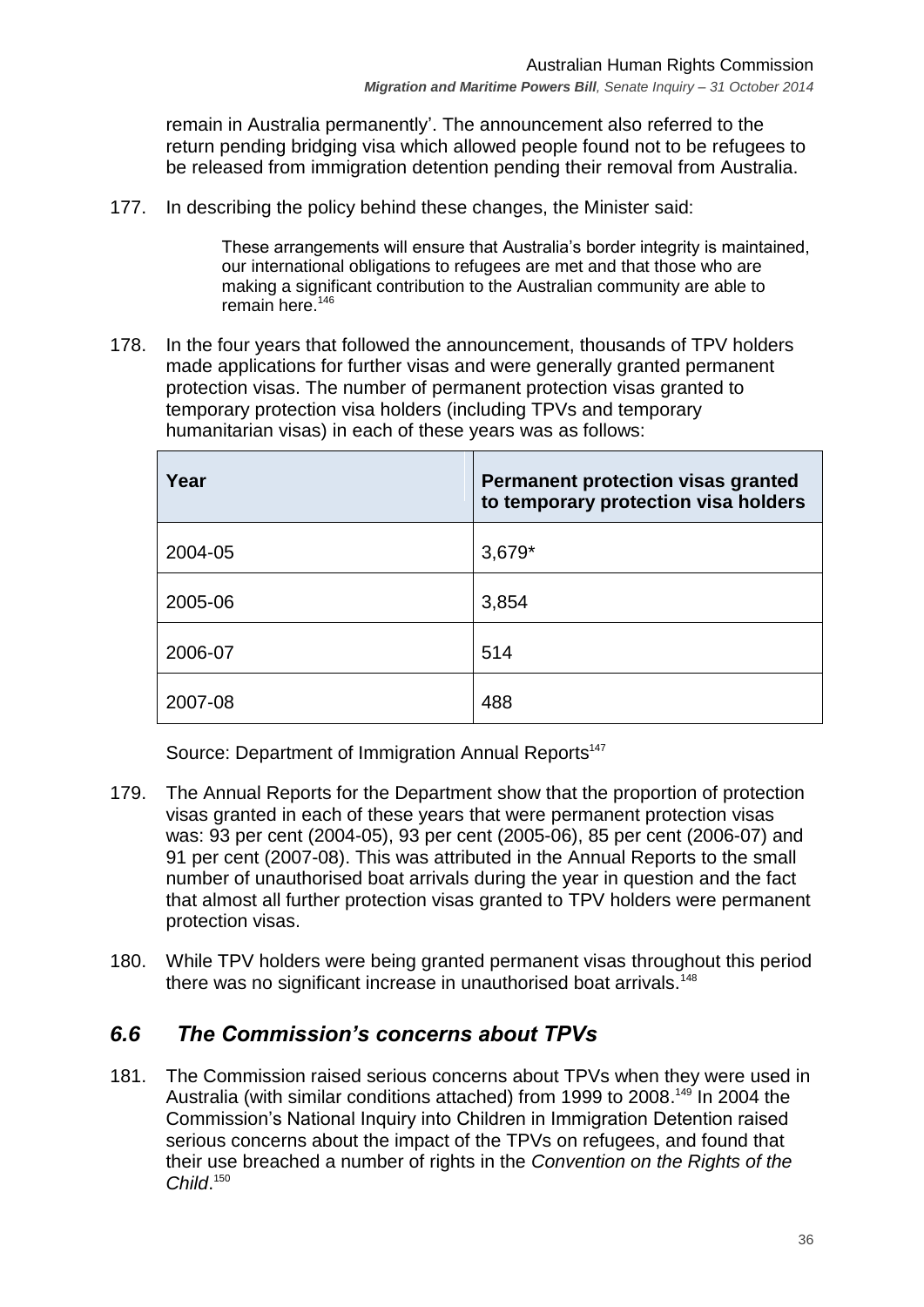- 182. Based on the negative impacts of TPVs on refugees when they were last used, the Commission is concerned that the reintroduction of TPVs may lead to breaches of Australia's international obligations due to:
	- the detrimental impact of temporary protection on the mental health of refugees
	- the prolonged separation of TPV holders from their family members, especially in the case of unaccompanied refugee children
	- the discrimination and penalisation of refugees for arriving without a valid visa.
- 183. The Parliamentary Joint Committee on Human Rights has similarly raised concerns that TPVs (with conditions such as a prohibition on sponsoring family members or leaving and re-entering Australia) cannot be reconciled with Australia's human rights obligations.<sup>151</sup>
- <span id="page-36-0"></span>*(a) Detrimental impact of temporary protection on the mental health of refugees*
- 184. Under international human rights law, all people have a right to the highest attainable standard of physical and mental health.<sup>152</sup>
- 185. The granting of protection to refugees only on a temporary basis had a significant detrimental impact upon their mental health when TPVs were last used in Australia.
- 186. The temporary nature of the protection granted under a TPV created uncertainty and insecurity in the life of refugees, who lived with the possibility of being forcibly removed to face persecution in their country of origin when the TPV ends. Those feelings of insecurity and fears of repatriation contribute to ongoing mental health problems.<sup>153</sup> Refugees on TPVs were likely to suffer from higher levels of anxiety, depression and post-traumatic stress disorder than those on permanent protection visas, despite the fact that the two groups had experienced similar levels of past trauma.<sup>154</sup>
- 187. The uncertainty and anxiety of temporary residency status had a strong impact on children. It was reported that as a result of the uncertainty, children exhibited physiological and psychological symptoms including constant headaches, sleeping problems, problems with concentration and memory, and signs of depression.<sup>155</sup>
- 188. The Commission's National Inquiry into Children in Immigration Detention found in 2004 that granting temporary protection was more likely to compound mental health problems for refugee children than facilitate their rehabilitation and integration into Australian society.<sup>156</sup> It concluded that the use of TPVs for refugee children had resulted in breaches of those children's rights to mental health, maximum possible development and recovery from past torture and trauma.<sup>157</sup>
- 189. The Senate Legal and Constitutional References Committee which reviewed the Migration Act in 2006 acknowledged the negative impact that the temporary protection regime had on those subjected to it. It concluded that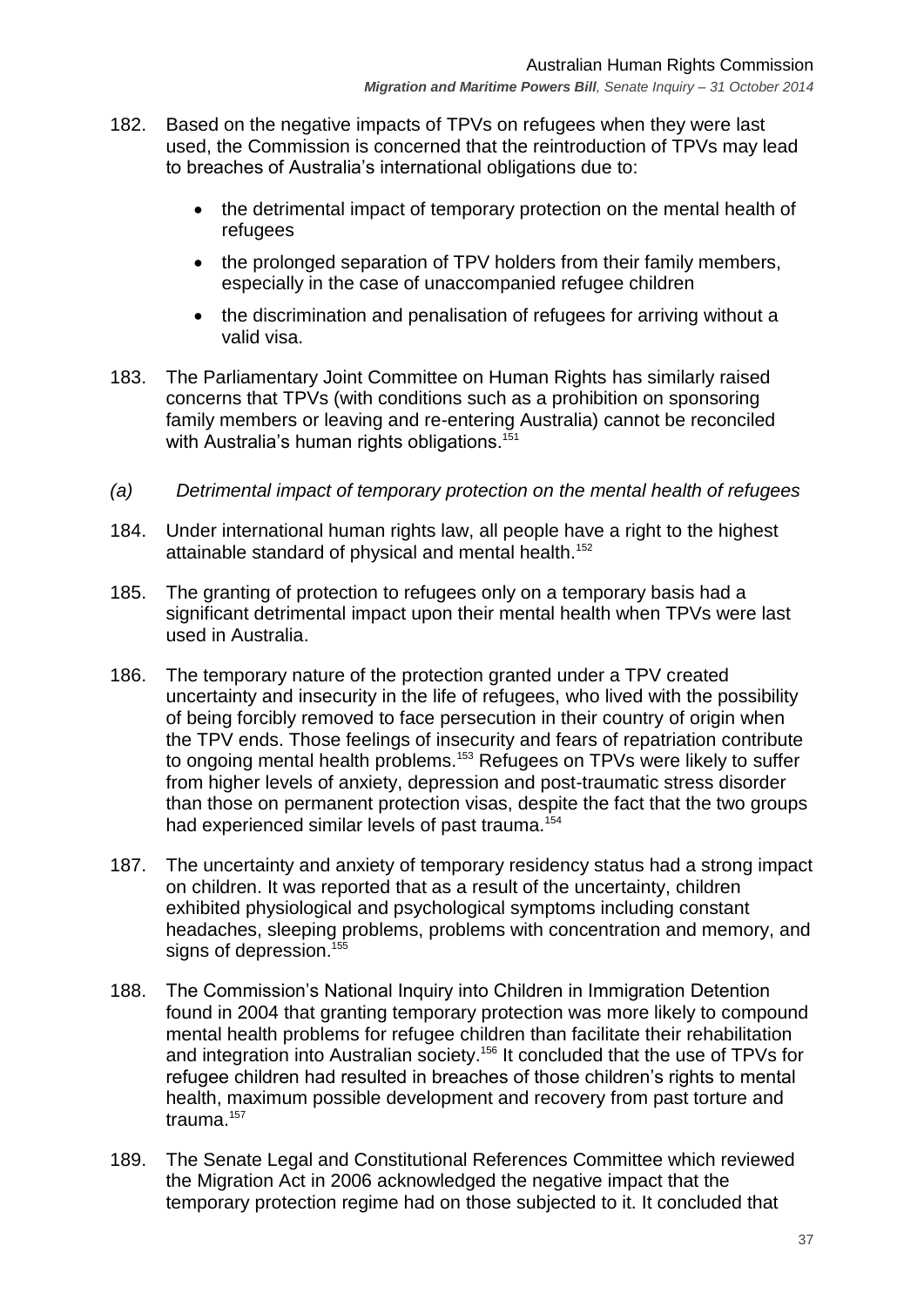there is no doubt that its operation has had a considerable cost in terms of human suffering'.<sup>158</sup>

190. The Commission is concerned that the reintroduction of TPVs will result in breaches of the right of refugees to the highest attainable standard of health, given the clear evidence of the detrimental impact that granting temporary protection had last time TPVs were utilised.

#### <span id="page-37-0"></span>*(b) Prolonged separation from family members*

- 191. The Government has stated that the refugees who are granted TPVs proposed in the Bill ‗will not be eligible to sponsor family members to migrate to Australia'.<sup>159</sup> Also, the visa 'will cease automatically if the holder departs Australia' and therefore the holder of a TPV will not be able to re-enter Australia if they depart.<sup>160</sup>
- 192. The Commission is concerned that the prohibition on TPV holders sponsoring family members to join them in Australia, combined with the restrictions on travel outside of Australia while on a TPV, means that refugees, including unaccompanied children, may potentially be separated from their family for long periods of time, in breach of Australia's human rights obligations.
- 193. The Government acknowledges that:

As refugees are unable to return to their country of origin for fear of persecution, if family reunification is not available there is the potential that some Temporary Protection visa holders may remain separated from their family for years until they are either deemed not to engage Australia's protection obligations and removed from Australia or choose to return home. $161$ 

- 194. Australia has obligations under international law to support families to reunify. Article 23 of the ICCPR provides:
	- 1. The family is the natural and fundamental group unit of society and is entitled to protection by society and the State.
	- 2. The right of men and women of marriageable age to marry and **to found a family** shall be recognized.

(emphasis added)

- 195. Australia has similar obligations under the Convention on the Rights of the Child (CRC). Article 16 of the CRC provides that no child shall be subject to arbitrary or unlawful interference with his or her family (this is the equivalent of article 17 of the ICCPR).
- 196. Article 9(1) of the CRC provides that states shall ensure that a child shall not be separated from his or her parents against their will except where it is determined that this is in the child's best interests.
- 197. Further, article 10(1) of the CRC relevantly provides that: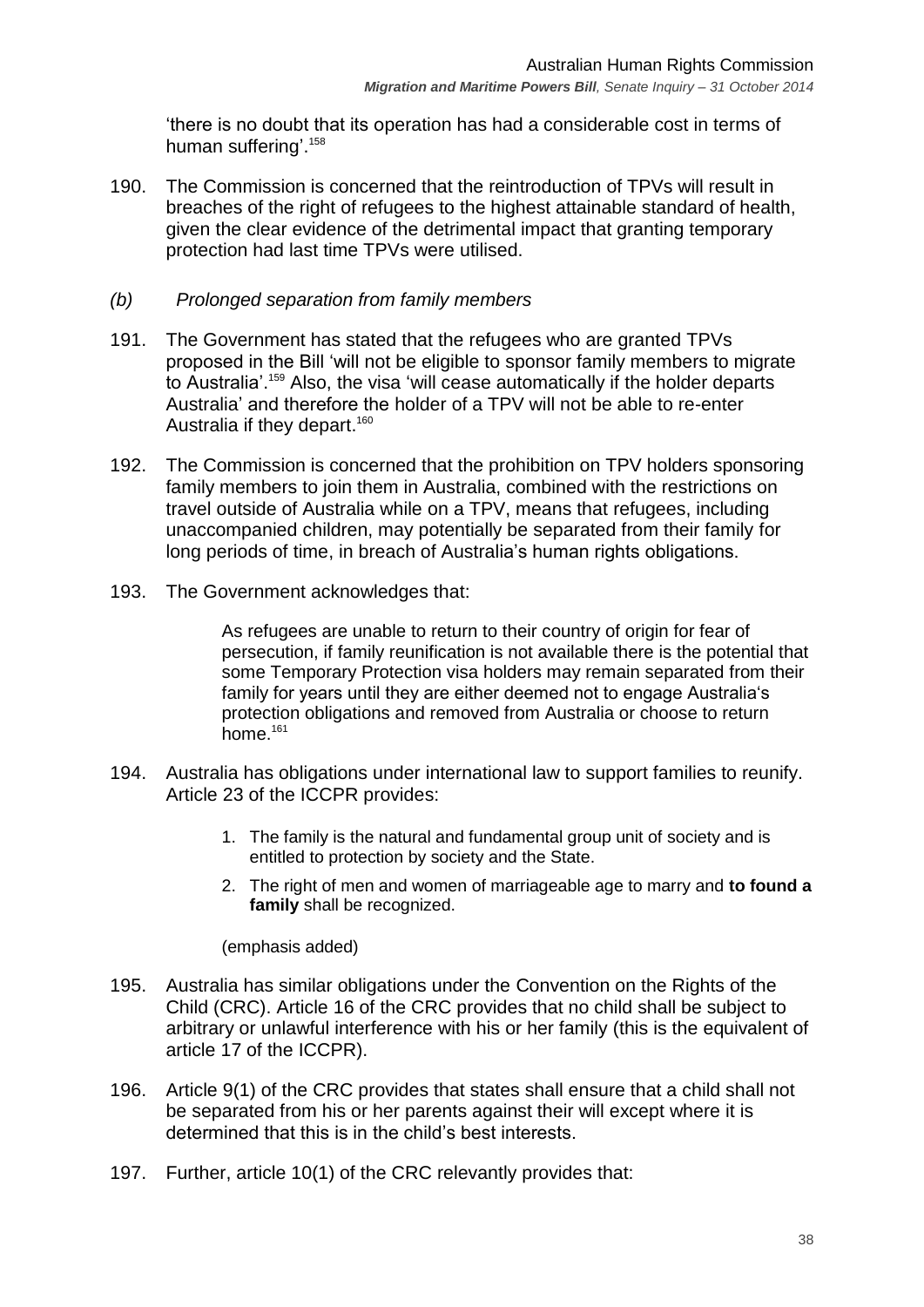In accordance with the obligation of States Parties under article 9, paragraph 1, applications by a child or his or her parents to enter or leave a State Party for the purpose of reunification shall be dealt with in a positive, humane and expeditious manner.

198. The UN Human Rights Committee has confirmed that article 23 of the ICCPR places positive obligations on States Parties to adopt legislative, administrative and other measures to ensure the protection provided for in that article.<sup>162</sup> The UN Committee has also stated that:

> The right to found a family implies, in principle, the possibility to procreate and live together ... the possibility to live together implies the adoption of appropriate measures, both at the internal level and as the case may be, in cooperation with other States, to ensure the unity or reunification of families, particularly when their members are separated for political, economic or similar reasons.<sup>163</sup>

- 199. The Commission acknowledges that article 23 does not equate to a right to family reunification. However, the protection article 23 affords to the existence of the family requires States Parties to take steps to support families to reunify, as '[s]ince life together is an essential criterion for the existence of a family, members of a family are entitled to a stronger right to live together than other persons'.<sup>164</sup>
- 200. The Government states that to the extent that the right in article 23 may be limited by the prohibition on TPV holders sponsoring family to come to Australia, it considers:

that this is a necessary, reasonable and proportionate measure to achieve the legitimate aim of preventing UMAs [Unauthorised Maritime Arrivals] from making the dangerous journey to Australia by boat. The TPV Regulations were designed as part of a suite of measures, which includes the Regional Resettlement Arrangements (RRA), to act as a deterrent for people making the dangerous journey by boat to Australia.<sup>165</sup>

201. The Parliamentary Joint Committee on Human Rights has emphasised that:

any restriction on rights which is aimed at achieving a legitimate objective must do so in a rational and proportionate manner … the government bears the onus of demonstrating that a restriction is justifiable. Such measures must be supported by evidence ... .<sup>166</sup>

- 202. The evidence regarding Australia's past experience of TPVs does not support using a prohibition on family reunion to try to deter asylum seekers from coming to Australia by boat. In the years following the introduction of TPVs (with a similar restriction on family reunion) in 1999, the numbers of unauthorised boat arrivals reached (then) unprecedented levels.<sup>167</sup>
- 203. Also, the Minister has made clear that the TPVs with these restrictions will only apply to asylum seekers who are already in Australia; they will not apply to future arrivals.<sup>168</sup> This undermines the reasonableness of the stated intention that the measures will operate as a deterrent to those considering coming to Australia.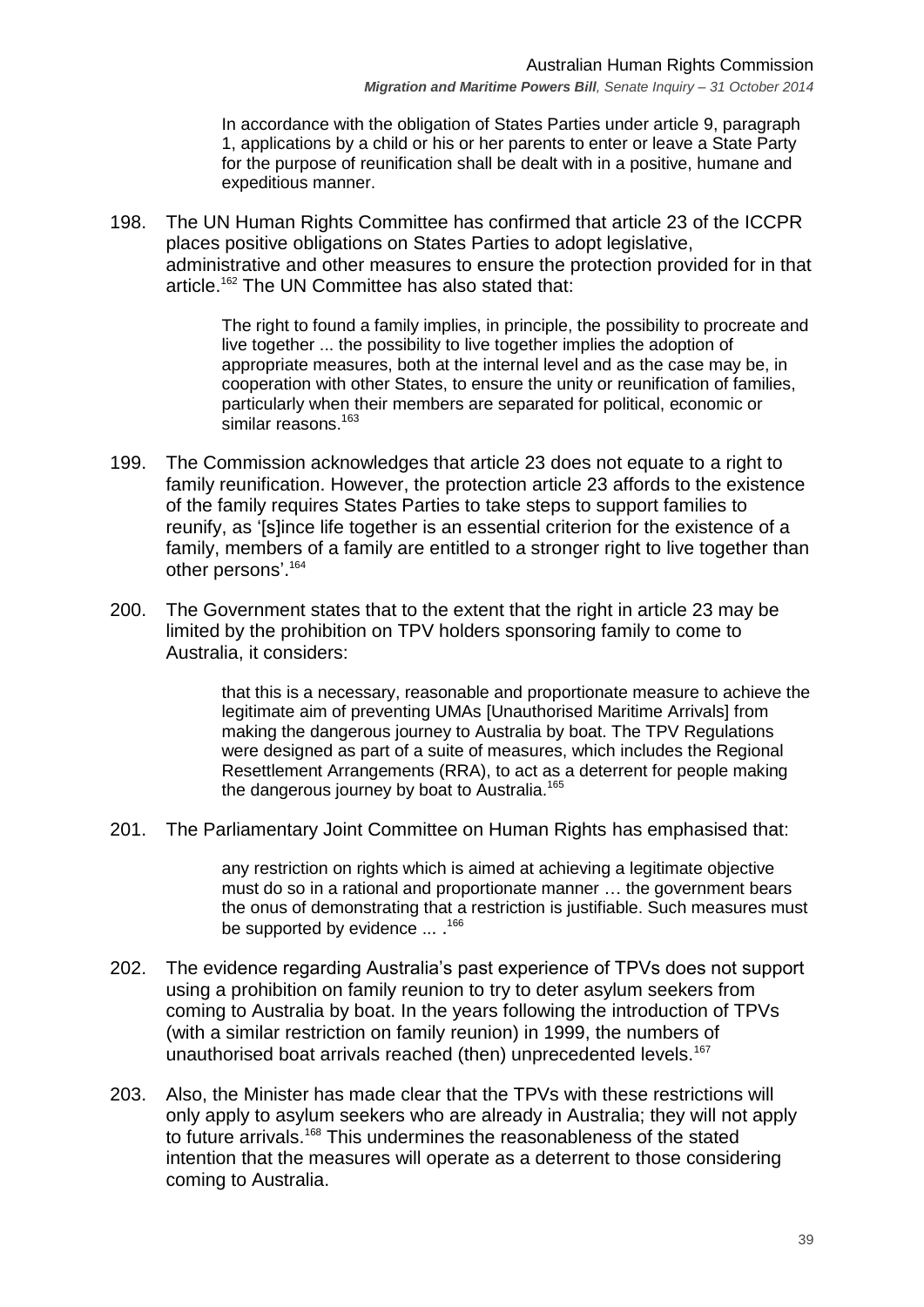- 204. Of particular concern to the Commission is the impact of these restrictions on child refugees who come to Australia without a parent or legal guardian. Unaccompanied children are particularly vulnerable and denying a right to family reunification to this group creates particular problems.
- 205. Article 3 of the *Convention on the Rights of the Child* requires that the best interests of the child shall be a primary consideration in all actions which concern children, and that States Parties shall take ‗all appropriate legislative and administrative measures' to 'ensure the child such protection and care as is necessary for his or her well-being'.<sup>169</sup> The Government's view is that:

The reintroduction of Temporary Protection visas seeks to prevent minors from taking potentially life threatening avenues to achieve resettlement for their families in Australia. This goal, as well as the need to maintain the integrity of Australia's migration system and protect the national interest, is also a primary consideration. Australia considers that on balance these and other primary considerations outweigh the best interests of the child in seeking family reunification. Therefore, Australia considers that these amendments are consistent with Article 3 of the CRC.<sup>170</sup>

206. The Parliamentary Joint Committee on Human Rights (considering a previous proposal to introduce TPVs) raised concerns about ‗a general policy denying the possibility of family reunion', and questioned the Minister for Immigration and Border Protection as to:

> whether and how the denial of family reunion without any consideration of individual circumstances is a reasonable and proportionate measure, particularly in light of the obligation to make the best interests of the child a primary consideration.<sup>171</sup>

- 207. The Commission is similarly concerned that a general policy which effectively prevents children who have been found by Australia to be owed protection from being reunited with their parents in Australia is not primarily informed by a concern for their best interests.
- 208. Directly relevant in this context is article 10(1) of the *Convention on the Rights of the Child*, which provides that:

applications by a child or his or her parents to enter or leave a State Party for the purpose of family reunification shall be dealt with by States Parties in a positive, humane and expeditious manner.

- 209. The Commission acknowledges that article 10 does not amount to a right to reunification. However, the requirement that applications for family reunification must be dealt with in a 'positive' and 'humane' manner suggests that there must be a level of engagement with the question of the impact on the child of a denial of reunification in the circumstances.<sup>172</sup>
- 210. The justification given by the Government for the blanket policy is as follows:

The Australian Government will not provide a separate pathway to family reunification that will allow people smugglers to exploit children and encourage them to risk their lives on dangerous boat journeys. As such, to the extent that the rights under Article 10 are limited by the introduction of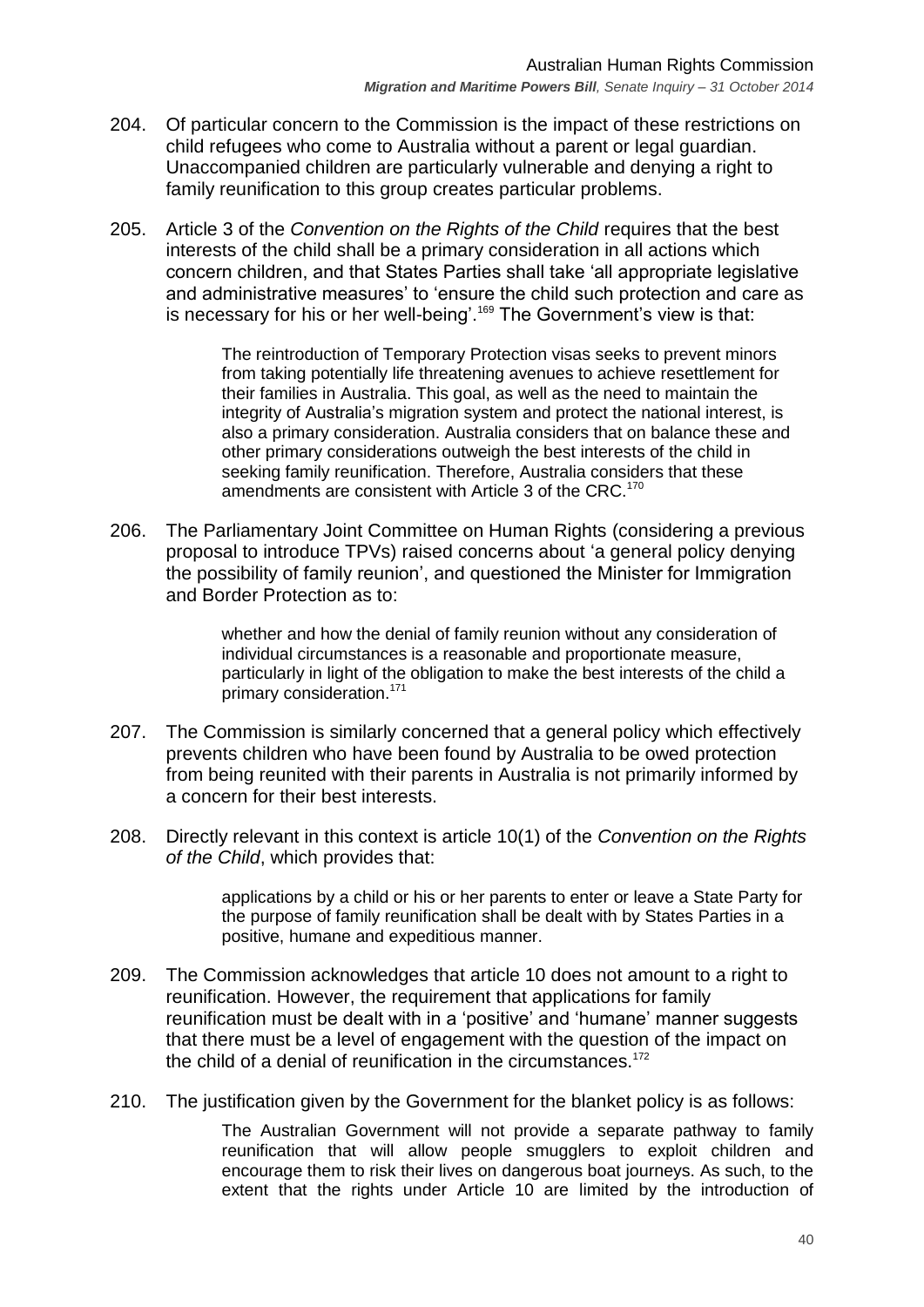Temporary Protection visas, Australia considers that these limitations are necessary, reasonable and proportionate to achieve a legitimate aim.<sup>173</sup>

- 211. Again, the Commission questions whether denying unaccompanied refugee children family reunion can be considered as 'reasonable' and 'proportionate' limitations of the right in article 10.
- 212. Australia's past experience refutes the assertion that this is a reasonable measure to achieve the aim of deterring children from using people smugglers in future. In the period following the introduction of TPVs in 1999, there was in fact a marked increase in the numbers of women and children making unauthorised boat journeys to Australia. <sup>174</sup> The restrictions on family reunion and overseas travel may have directly contributed to this increase.<sup>175</sup>
- 213. The Parliamentary Joint Committee on Human Rights recently raised the question whether a 'ban on family reunion rights is rationally connected to the objective of reducing the incentive for people, including children, from [sic] undertaking dangerous voyages'. 176
- 214. Looking at whether denying family reunion is a proportionate measure, the refugees who will be most adversely affected by the prohibition on family sponsorship are unaccompanied refugee children. Australia owes these children particular protection and assistance under articles 20 and 22 of the *Convention on the Rights of the Child*. The practical consequence of these restrictions last time TPVs were used was that children on TPVs whose parents were outside Australia were prevented from seeing them for the duration of their visa.<sup>177</sup>
- <span id="page-40-0"></span>*(c) Discrimination and penalisation of refugees for arriving without a visa*
- 215. The proposed temporary protection regime would distinguish between asylum seekers who arrived in Australia with a valid visa, and those who arrive without one. If asylum seekers have a valid visa when they enter Australia, they can apply for (and, if found to be owed protection, be granted) a permanent protection visa. If they arrived without a visa, under the proposed changes they will only be eligible to apply for a TPV.
- 216. Under international human rights law, asylum seekers (and other non-citizens) have a right not to be discriminated against in the enjoyment of their rights.<sup>178</sup> Legislating to treat one group of asylum seekers differently to others will breach this right unless the criteria for the differential treatment are ‗reasonable and objective and if the aim is to achieve a purpose which is legitimate under the [ICCPR]'.<sup>179</sup>
- 217. The Government states that:

To the extent that the regulations result in differential treatment between permanent protection visa holders and temporary protection visa holders in being unable to sponsor family members for reunification purposes, this treatment is based on reasonable and objective criteria. The criteria being applied is whether or not the individual entered Australia illegally, or applied to come to Australia via lawful means and is aimed at a legitimate purpose, that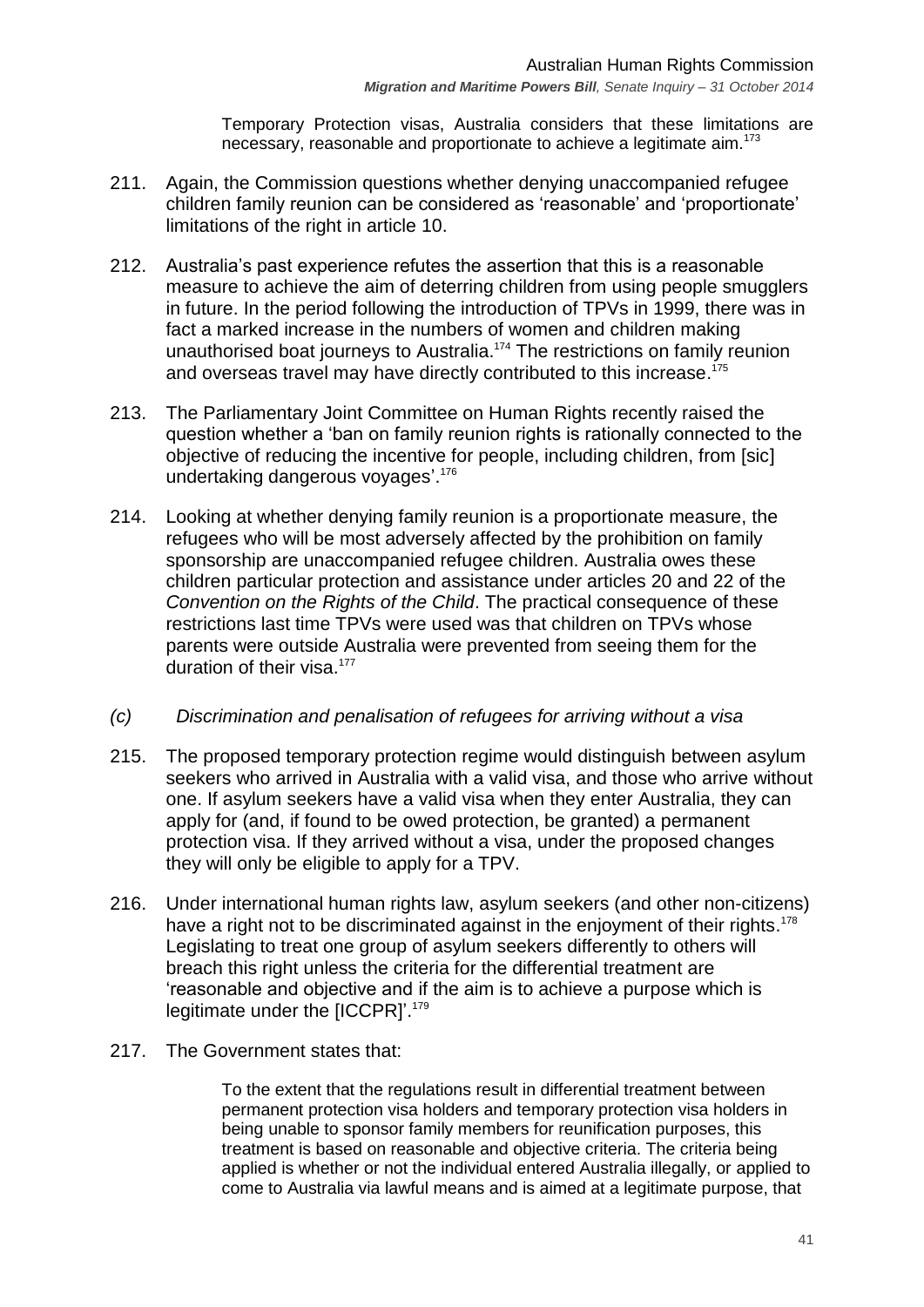is the need to maintain the integrity of Australia's migration system and encouraging the use of regular migration pathways to enter Australia.<sup>180</sup>

- 218. It is questionable whether the differential treatment of asylum seekers under the proposed temporary protection regime can be said to be based on reasonable criteria, for the reasons set out in the sections above. The fact that in the years after TPVs were introduced in 1999 the numbers of asylum seekers coming unauthorised by boat ultimately rose suggests that they were not effective in 'encouraging the use of regular migration pathways' in the past. Also, the likelihood of the introduction of TPVs influencing the future behaviour of asylum seekers thinking of coming to Australia is significantly diminished by the fact the Minister has stated that this measure will not apply to them.
- 219. The differential treatment of asylum seekers who arrive unauthorised also raises issues under article 31 of the Refugee Convention. Article 31 prohibits States Parties from penalising asylum seekers on account of their unauthorised arrival in a country when they are coming directly from a territory where their life or freedom was threatened. The Commission is concerned that the provision of temporary protection to asylum seekers who arrive unauthorised may amount to a penalty contrary to article 31.

## <span id="page-41-0"></span>**7 Safe Haven Enterprise Visas**

- 220. The Bill would also introduce a new category of temporary visa called a Safe Haven Enterprise Visa (SHEV). The details of these visas are not contained in the Bill. In the Explanatory Memorandum it is stated that the requirements for this new type of visa will be set out in amendments to the Migration Regulations 1994 (Cth) once the visa has been introduced.
- 221. In his second reading speech, the Minister for Immigration and Border Protection explained his intention that the SHEV will be an alternative temporary protection visa to the TPV. The SHEV will be similar to the TPV in that it will not include family reunion or a right to re-enter Australia, and a SHEV holder will not be able to apply for a permanent protection visa.<sup>181</sup>
- 222. However, the Minister's intention is that SHEV will last for five rather than three years, and 'SHEV holders will be targeted to designated regions and encouraged to fill regional job vacancies'.<sup>182</sup> Also, it is envisaged that there will be a pathway from a SHEV to certain types of permanent visas, as:

SHEV holders who have worked in regional Australia without requiring access to income support for 3½ years will be able to apply and if they meet eligibility requirements be granted other onshore visas—for example, a family or skilled visa as well as temporary skilled and student visa.<sup>183</sup>

223. The Commission considers it prudent to wait to see the detail of this proposed new type of temporary protection visa before assessing whether they raise human rights concerns. However, to the extent that the Minister has foreshadowed that they will not allow for family reunion or travel outside of Australia, the Commission has concerns that, as in the case of TPVs, SHEVs may not be compatible with article 23 of the ICCPR.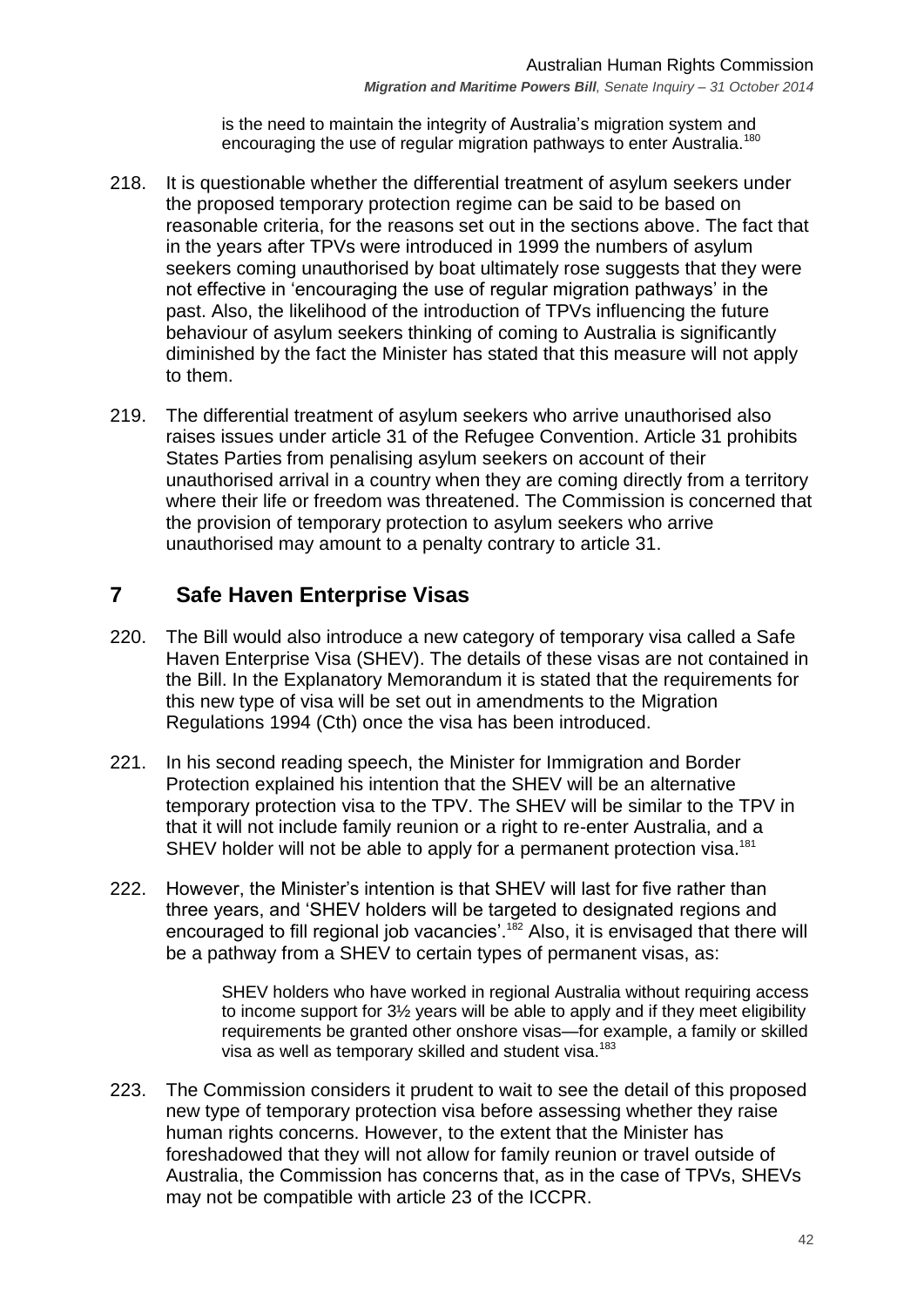## <span id="page-42-0"></span>**8 Maritime Powers**

- 224. The proposed amendments to the *Maritime Powers Act 2013* (Cth) (Maritime Powers Act) in Schedule 1 of the Bill will allow people to be arrested at sea and taken to another country, without listening to their concerns and without any judicial assessment of whether this would put them at risk of persecution.
- 225. The amendments are designed to overcome claims made by one of a group of 157 Tamil asylum seekers detained at sea by the Commonwealth for 4 weeks from 29 June 2014 until 27 July 2014. Those claims are the subject of a case heard by the High Court on 14 and 15 October 2014.<sup>184</sup> The Commission sought leave to intervene in this case and filed written submissions.<sup>185</sup> The Commission submitted, among other things, that the power in s 72(4) of the Maritime Powers Act to take a person to a particular place was limited by Australia's *non-refoulement* obligations. The plaintiff submitted, among other things, that the power in s 72(4) of the Maritime Powers Act was also limited by obligations of procedural fairness. Judgment in the case has been reserved.
- 226. The amendments to the Maritime Powers Act engage Australia's *nonrefoulement* obligations and the prohibition against arbitrary detention.

## <span id="page-42-1"></span>*8.1 Non-refoulement*

- 227. The most significant of Australia's *non-refoulement* obligations are set out in paragraph [13](#page-6-2) above.
- 228. The Maritime Powers Act has the potential to engage these *non-refoulement* obligations through the exercise of powers to take a person to a place outside Australia. The most relevant of those powers are in ss 69 and 72.
- 229. Section 69 of the Maritime Powers Act provides that a maritime officer may detain a vessel or aircraft and take it to a port, airport or other place that the officer considers appropriate.
- 230. Section 72 applies to a person on a detained vessel (or who was on a vessel when it was detained). It provides that the officer may detain the person and cause the person to be taken either to a place in the migration zone or to a place outside the migration zone including a place outside Australia (s 72(4)).
- 231. The Commission does not repeat in this submission all of the matters that led it to the conclusion that the power in s 72(4) to take a person to a place outside Australia is limited by Australia's *non-refoulement* obligations. These are set out in more detail in the Commission's submission to the High Court in *CPCF v Minister for Immigration and Border Protection*. 186
- 232. The Bill proposes to repeal and substitute subsections 72(3) and (4), to provide that a maritime officer may detain a person and take the person to a 'destination'. The destination may be in the migration zone or outside the migration zone (including outside Australia). <sup>187</sup> Similarly, subsections 69(2) and (3) will be repealed and substituted, providing that a maritime officer may take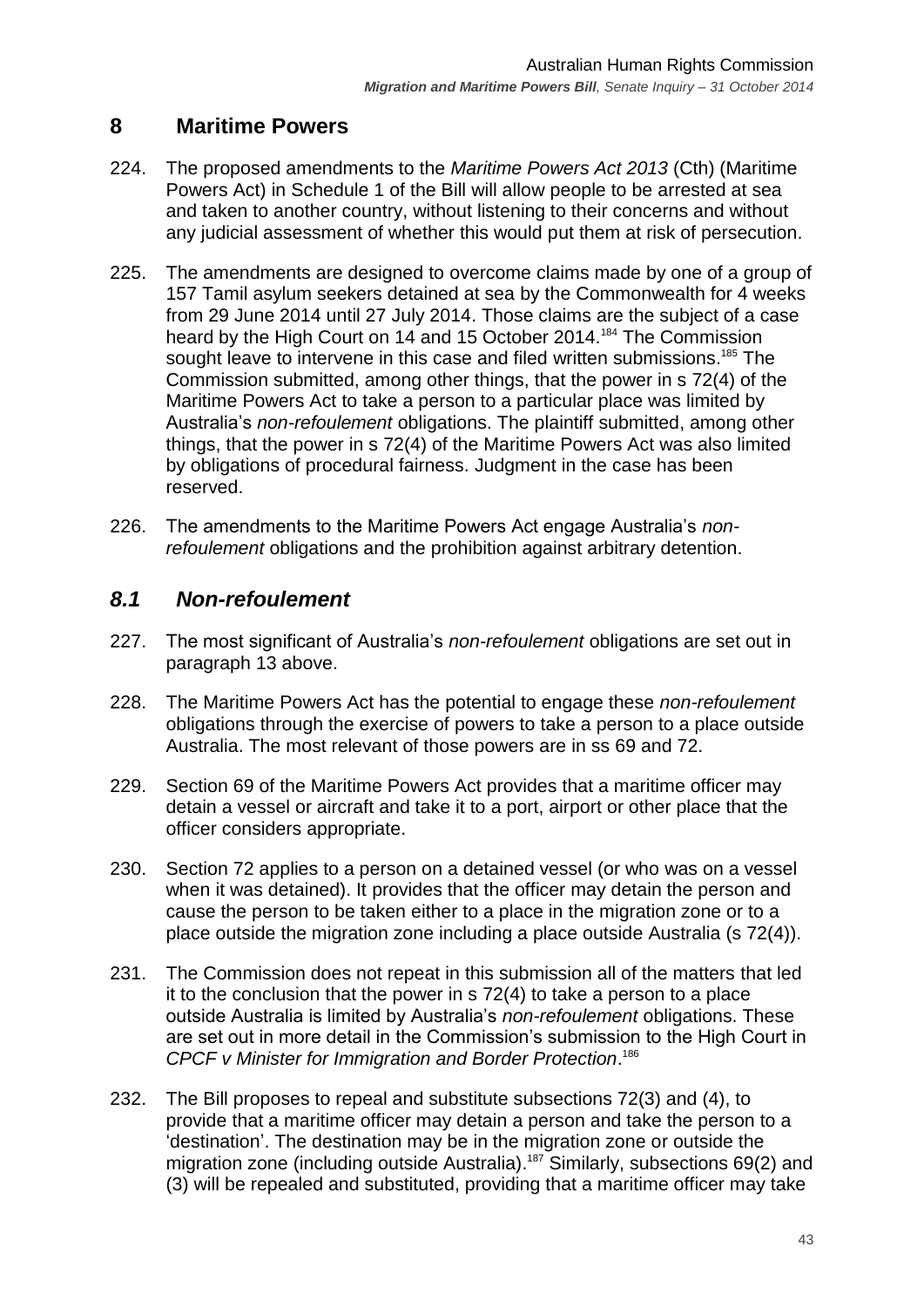a detained vessel or aircraft to a destination in the migration zone or outside the migration zone (including outside Australia).<sup>188</sup>

- 233. A vessel, aircraft or person could be taken to a destination in another country (including the territorial sea of another country):
	- a. whether or not Australia has an agreement or arrangement with any other country; and
	- b. irrespective of the international or domestic obligations of any other country (s  $75C$ ).<sup>189</sup>
- 234. That is, under the proposed amendments it would be valid to take a person to another country that does not also have *non-refoulement* obligations. The obvious risk that this involves is that a refugee may be sent from such a country to the country where they fear persecution.
- 235. Further, new sections are proposed to be added dealing with the authorisation (s 22A) and the exercise (s 75A) of the powers to detain vessels and persons and take them to a destination outside Australia.<sup>190</sup> The authorisation and exercise of these powers would not be invalid:
	- a. because of a failure to consider Australia's international obligations (or the international obligations or domestic law of any other country);
	- b. because of a defective consideration of Australia's international obligations (or the international obligations or domestic law of any other country);
	- c. because the exercise of the power is inconsistent with Australia's international obligations.
- 236. That is, under the proposed amendments Australia could validly return a person directly to a country where they fear persecution. These sections would allow Australia to validly disregard its *non-refoulement* obligations.
- 237. The Statement of Compatibility with Human Rights included with the Bill provides:

While on the face of the legislation as proposed to be amended, these provisions are capable of authorising actions which may not be consistent with Australia's *non-refoulement* obligations, the Government intends to comply with these obligations and Australia remains bound by them as a matter of international law. They will not, however, be capable as a matter of domestic law of forming the basis of an invalidation of the exercise of the affected powers.<sup>191</sup>

- 238. That is, the amendments are designed to prevent precisely the kind of judicial scrutiny that the High Court is currently engaged in in the matter of *CPCF v Minister for Immigration and Border Protection*. Again, the Government is saying that the public should be content to trust it to comply with its international human rights obligations, with no judicial scrutiny.
- 239. The Government says that 'the executive government is accountable to the international community for its compliance' with its international law obligations.<sup>192</sup> However, the Government does not want to be accountable to Australian courts.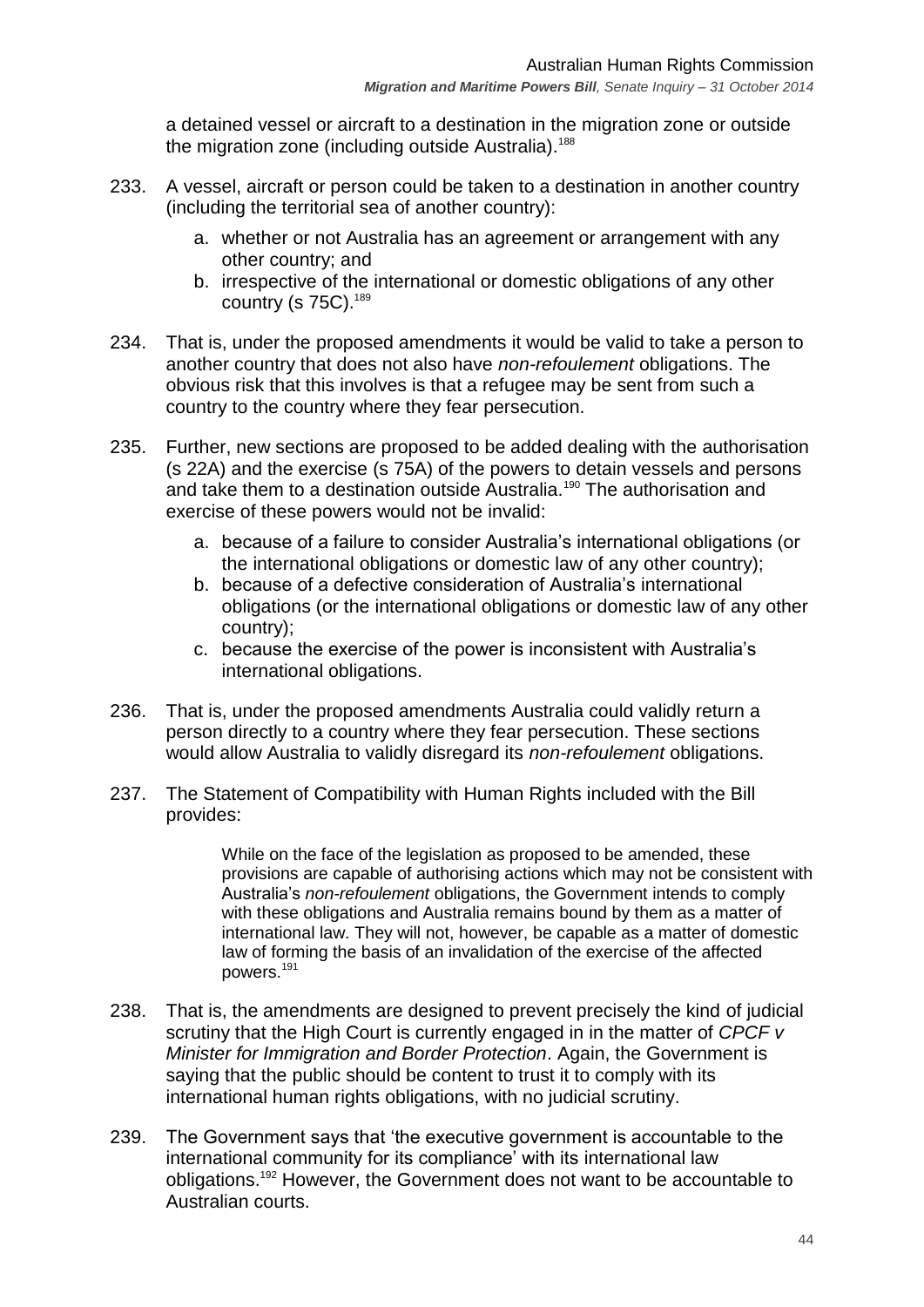240. Finally, the Bill proposes that the new powers to detain vessels and persons and take them to a destination outside Australia would not in any respect be subject to, or limited by, the Migration Act (s  $75E$ ).<sup>193</sup> As noted in section [4.2](#page-10-0) above, the High Court has recognised in several cases that the parts of the Migration Act that provide for the granting of protection visas are based on Australia's obligations under the Refugee Convention. As a result, the Migration Act needs to be read in a way that is consistent with the Refugee Convention. Proposed s 75E seeks to avoid reading the Maritime Powers Act in a way that is consistent with the Migration Act and Australia's protection obligations to refugees.

## <span id="page-44-0"></span>*8.2 Natural justice*

- 241. The rules of natural justice would not apply to the authorisation or the exercise of maritime powers under the proposed amendments. 194
- 242. That is, prior to a decision to authorise the exercise of powers to detain vessels and persons and take them to a destination outside Australia, and prior to a decision to exercise those powers, it would not be necessary for a maritime officer to allow people whose rights may be affected by such decisions to make submissions about whether the powers should be exercised or how the powers should be exercised.
- 243. In practical terms, this means that a maritime officer is not required to ask a person whether they fear persecution in a particular country before taking them there. A person could be taken to a country where they fear persecution, contrary to Australia's *non-refoulement* obligations, with no legal requirement for a maritime officer to ask the person any questions at all.

## <span id="page-44-1"></span>*8.3 Detention of people at sea*

#### <span id="page-44-2"></span>*(a) Human rights principles*

244. The administrative detention of people at sea engages with the prohibition on arbitrary detention in article 9 of the ICCPR. This article provides that:

> Everyone has the right to liberty and security of person. No one shall be subjected to arbitrary arrest or detention. No one shall be deprived of his liberty except on such grounds and in accordance with such procedures as are established by law.

- 245. Arbitrariness includes elements of inappropriateness, injustice or lack of predictability. <sup>195</sup> To avoid being arbitrary, detention must be necessary and reasonable in all the circumstances of the case, and a proportionate means of achieving a legitimate aim.<sup>196</sup>
- <span id="page-44-3"></span>*(b) Amendments to the Maritime Powers Act*
- 246. Proposed sections 69A and 72A would deal with the period for which people could be detained while they, or the vessel or aircraft that they are detained on, are taken to a destination pursuant to the new ss 69 or  $72.^{197}$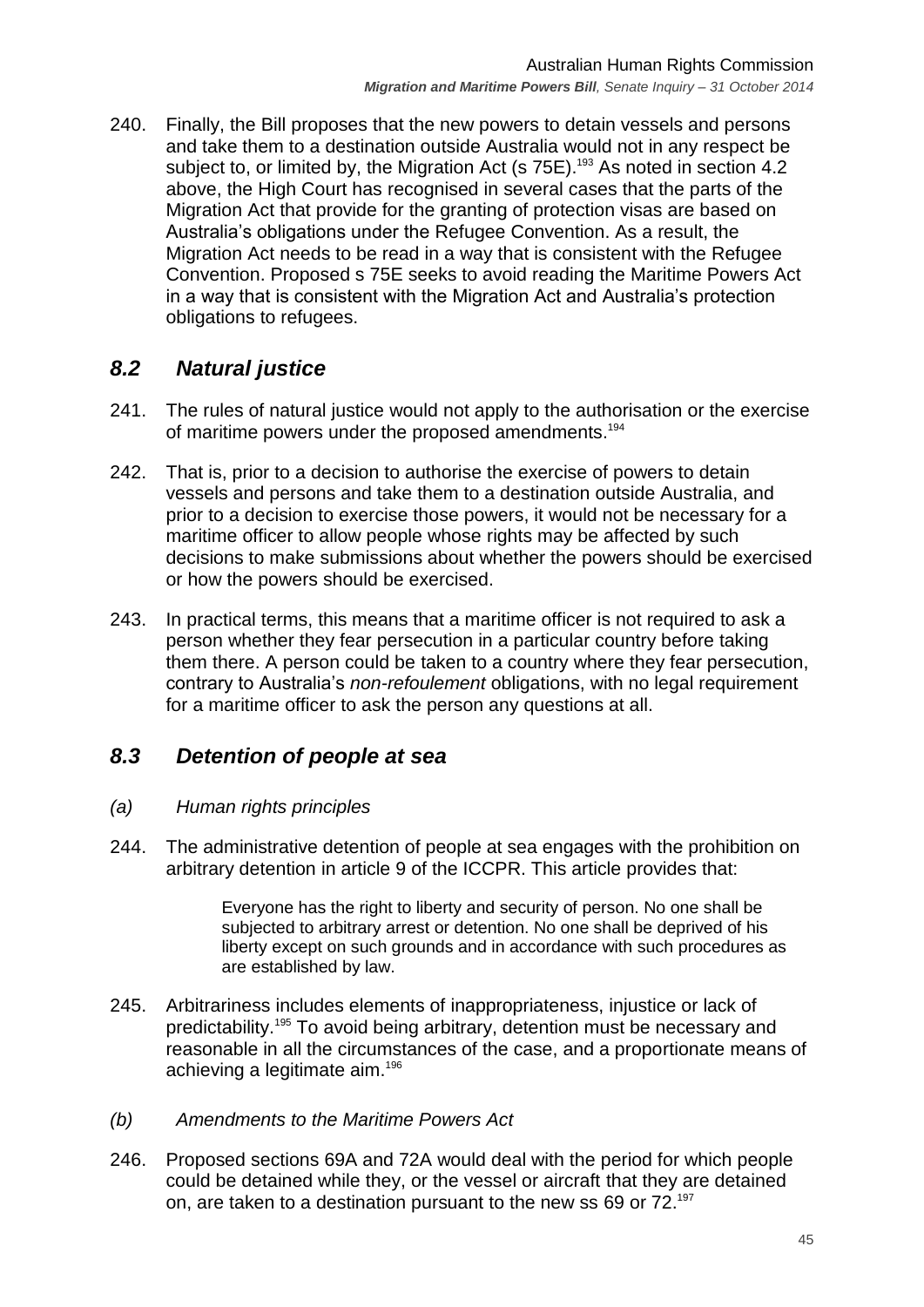- 247. These proposed sections engage with the recent jurisprudence of the High Court dealing with administrative detention. In *Plaintiff S4/2014 v Minister for Immigration and Border Protection, the High Court noted that the Migration Act* does not authorise detention at the unconstrained discretion of the Executive.<sup>198</sup> Rather, detention under and for the purposes of the Migration Act is limited by the purposes for which the detention is being effected, and the purposes must be pursued and carried into effect as soon as reasonably practicable.<sup>199</sup> The duration of lawful detention is 'fixed by reference to what is both necessary and incidental' to carrying out those purposes.<sup>200</sup>
- 248. By parity of reasoning, the same limits must apply to the executive power to detain under the Maritime Powers Act. Under the law as it stands, detention for the purposes of taking a person to a particular place is limited to detention for that purpose, and the process of taking the person to that place must be pursued and carried into effect as soon as reasonably practicable.
- 249. The proposed amendments seek to expand the length of time that a person can be detained. This would include not only the period of time reasonably necessary to take the person to the destination, but also any additional period reasonably required:
	- a. to decide which place should be the destination;
	- b. to consider whether the destination should be changed to another place, and to decide what that second destination should be;
	- c. for the Minister to consider making a determination or direction about the place that should be the destination;
	- d. for the Minister to consider making a determination or direction about a range of other matters.
- 250. Further, the proposed amendments seek to provide a high degree of flexibility in relation to how the person detained is taken to the destination. Rather than requiring someone to be taken to the destination identified as soon as reasonably practicable, the amendments would provide that a person can be detained 'for the period it actually takes to travel to the destination'. In determining this period:
	- a. there is no requirement to take the most direct route to the destination; and
	- b. the period of time can include stopovers at other places, and time for logistical, operational or other contingencies relating to the travel.
- 251. The time it actually takes to travel to the destination is not subject to any reasonableness requirement.<sup>201</sup>
- 252. Given that these are powers which interfere with a person's liberty, the Commission considers that it is appropriate for the legislation to provide more stringent criteria in relation to the period of detention. The authorisation of detention for as long as it actually takes to get to a place by a circuitous route involving multiple stopovers and including delays as a result of anything that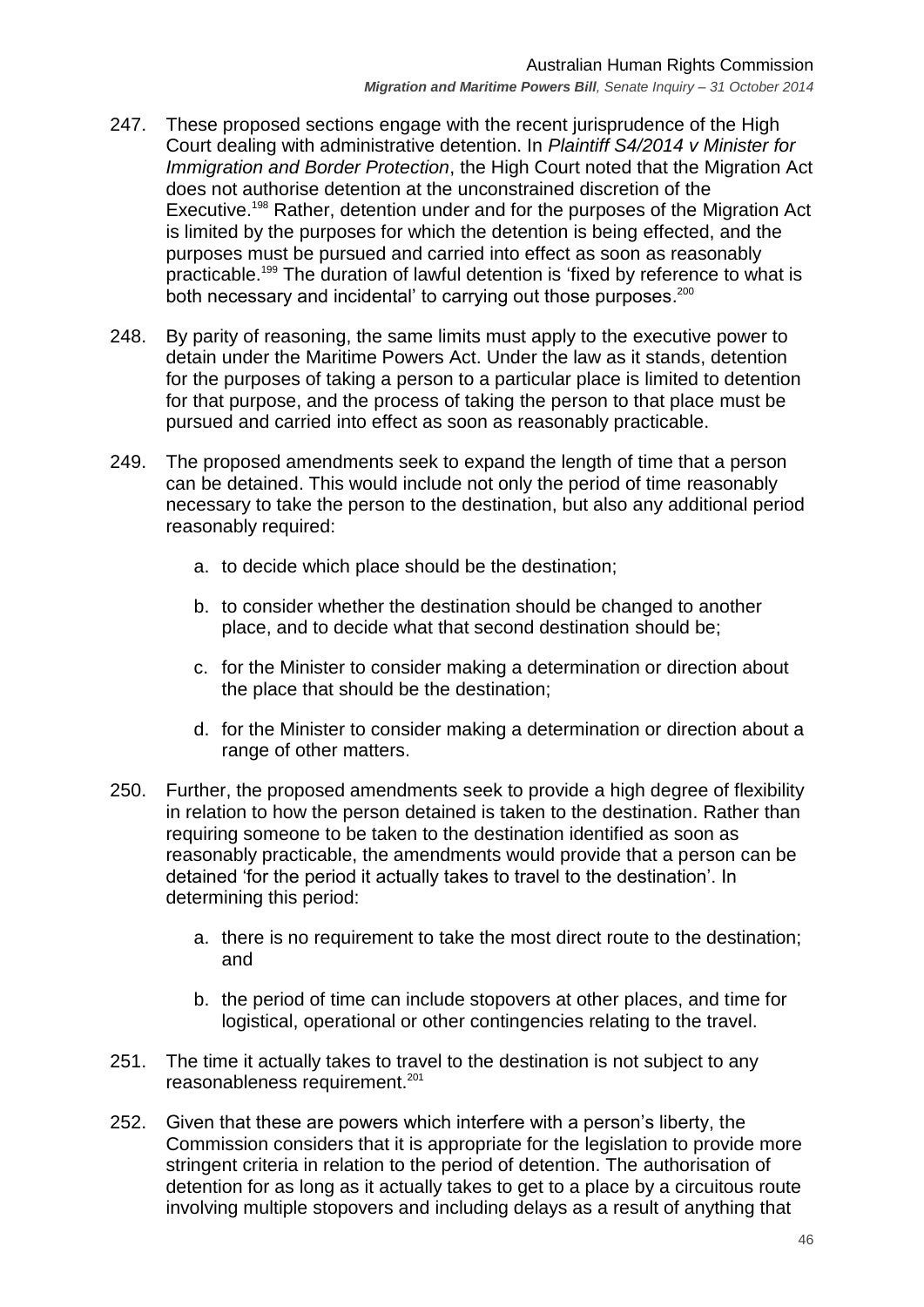could be described as 'logistical, operational or other contingencies' is problematic.

## <span id="page-46-0"></span>**9 Children born in Australia**

#### <span id="page-46-1"></span>*9.1 Two models*

- <span id="page-46-2"></span>*(a) Greens Bill*
- 253. This Committee has already considered a private members Bill introduced by Senator Sarah Hanson-Young dealing with the status of babies born in Australia to non-citizens without a visa. That Bill is the Migration Amendment (Protecting Babies Born in Australia) Bill 2014 (Cth) (Greens Bill).
- 254. The Greens Bill would have amended s 5AA(2)(a) of the Migration Act to confirm that a person does not become an 'unauthorised maritime arrival' merely by being born in the migration zone.
- 255. The Commission made a submission to the Senate Legal and Constitutional Affairs Committee in which it:
	- a. supported the amendment proposed in the Greens Bill; and
	- b. recommended further legislative amendment to ensure that the parents of such children are not liable to be taken to a regional processing country pursuant to s 198AD, to avoid family separation.<sup>202</sup>
- 256. The Commission identified the problem sought to be addressed by the Greens Bill in the following way:

As the Migration Act currently stands, s 5AA and s 10 appear to produce the problematic result that whenever a non-citizen child is born in the migration zone, he or she is to be taken as having 'entered Australia by sea'. Section 10 provides that a child who was born in the migration zone and was a noncitizen when he or she was born shall be taken to have entered Australia when he or she was born. Section 5AA(2)(a) provides that if a person entered the migration zone except on an aircraft that landed in the migration zone, then the person will be taken to have 'entered Australia by sea'.

If the parents of the baby do not have a current visa at the time the baby is born, the baby will be an 'unlawful non-citizen' at birth. As a person deemed to have entered Australia by sea and become an unlawful non-citizen as a result, the baby will be an 'unauthorised maritime arrival' (unless he or she is a New Zealand citizen, a resident of Norfolk Island, or a person within a prescribed class). As an ‗unlawful non-citizen', the baby would be liable to detention under s 189. As an 'unauthorised maritime arrival' the baby would then be liable to removal to a regional processing country pursuant to s 198AD.

This result seems to apply regardless of how the baby's parents came to be in Australia. For example, it appears that if a woman arrives in Australia by air, overstays her visa and gives birth to a child who is not a citizen of Australia, then the child will be deemed to have 'entered Australia by sea' and be liable to be detained and then taken to a regional processing country.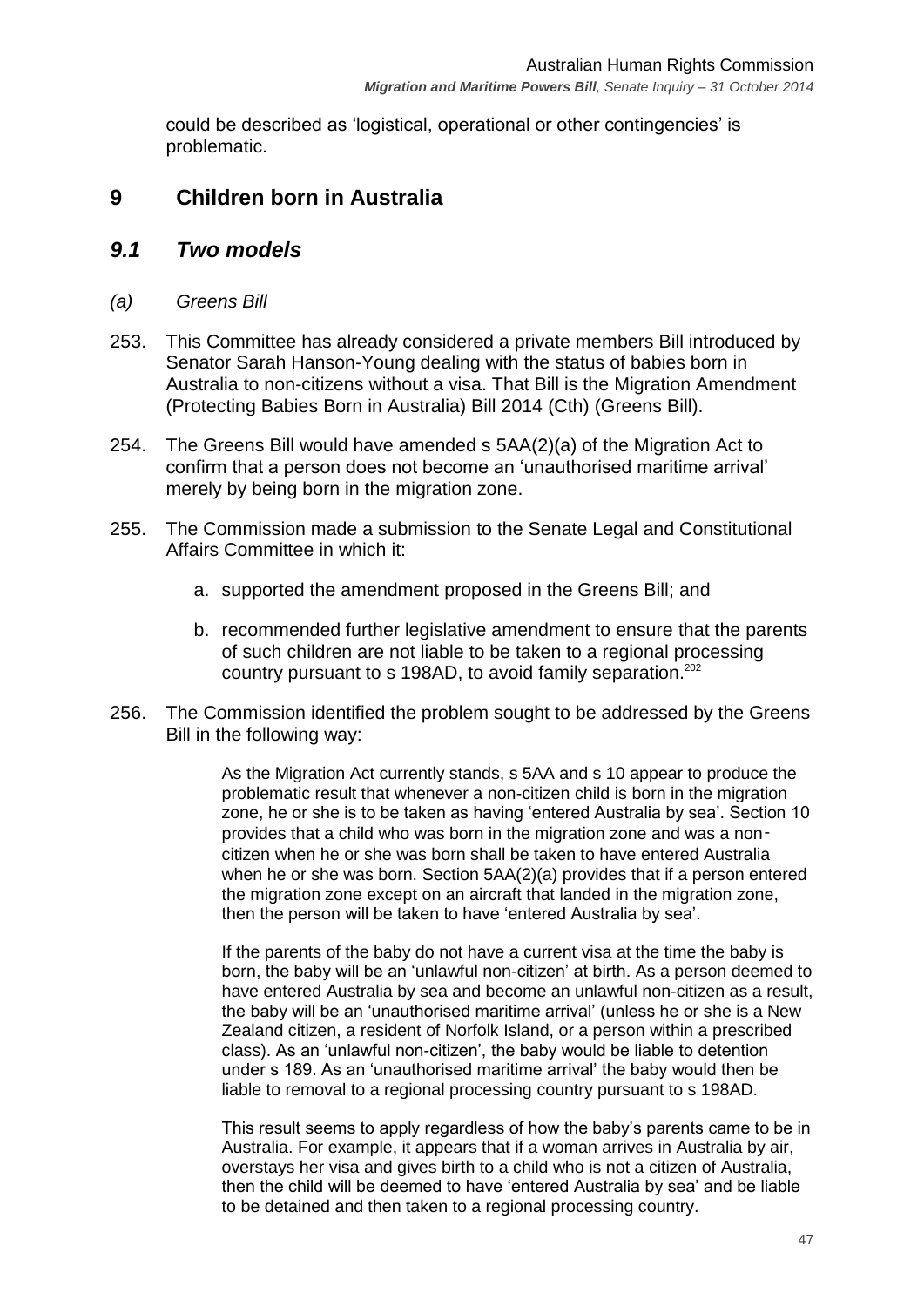- 257. That is, babies born in Australia to 'unlawful non-citizens' will be deemed to be ‗unauthorised maritime arrivals' and will be subject to detention and regional processing, even if their parents are not.
- 258. The Commission referred to the extrinsic material that introduced s 5AA to show that this result appeared to have been unintended.
- 259. This interpretation of the interaction between ss 5AA and 10 of the Migration Act was recently confirmed by the Federal Circuit Court of Australia in *Plaintiff B9/2014 v Minister for Immigration* [2014] FCCA 2348. In that case, the plaintiff was a baby named Ferouz Myuddin who was born in Australia to Rohingyan parents from Myanmar who had sought asylum in Australia. The Court held that the Migration Act deemed him to be an 'unauthorised maritime arrival' despite not actually arriving in Australia by maritime means. As a result, he was barred from making an application for a protection visa. The plaintiff has filed an appeal against the orders made in that case.
- <span id="page-47-0"></span>*(b) Government Bill*
- 260. The present Bill seeks to achieve the opposite result of the Greens Bill. Schedule 6 proposes to insert new ss 5AA(1A) and 5AA(1AA) which would provide that a person is an unauthorised maritime arrival if:<sup>203</sup>
	- a. the person is born in Australia or in a regional processing country
	- b. a parent of the person is, at the time of the person's birth, an unauthorised maritime arrival; and
	- c. the person is not an Australian citizen at the time of birth because one of his or her parents is an Australian citizen or a permanent resident.
- 261. There are several problematic aspects of the Government's Bill dealing with this issue. In particular:
	- a. it would confirm the position that certain babies born in Australia are liable to be detained and taken to a regional processing country based on the fiction that they are 'unauthorised maritime arrivals'
	- b. it would not address the anomaly that babies born in Australia to unlawful non-citizens who arrived in Australia by air would be liable to be detained and then taken to a regional processing country – creating a risk of family separation
	- c. it creates other risks of family separation by deeming a baby born in Australia to be an 'unauthorised maritime arrival' if only one parent is an 'unauthorised maritime arrival'
	- d. it does not adequately deal with the position of babies who would otherwise be stateless and who would be eligible to apply for Australian citizenship.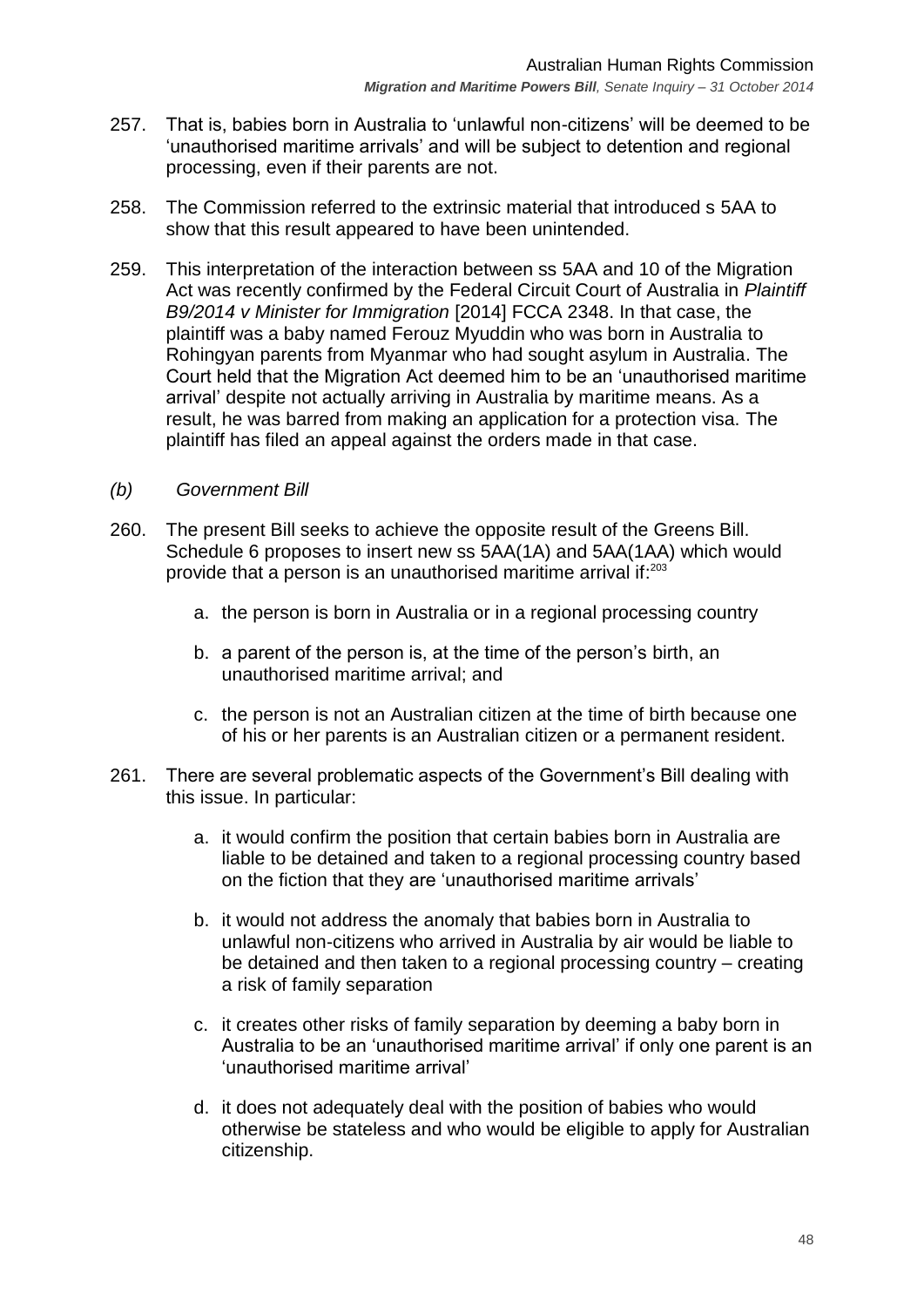## <span id="page-48-0"></span>*9.2 Family separation*

#### <span id="page-48-1"></span>*(a) Relevant principles*

262. The ICCPR contains two relevant provisions dealing with interference with family. Article 17(1) of the ICCPR provides:

> No one shall be subjected to arbitrary or unlawful interference with his … family … .

263. Article 23(1) of the ICCPR provides:

The family is the natural and fundamental group unit of society and is entitled to protection by society and the State.

264. Professor Manfred Nowak has noted that:<sup>204</sup>

[T]he significance of Art. 23(1) lies in the protected existence of the institution "family", whereas the right to non-interference with family life is primarily guaranteed by Art. 17. However, this distinction is difficult to maintain in practice.

- 265. The Commission takes the view that in cases alleging a State's arbitrary interference with a person's family, it is appropriate to assess the alleged breach under article 17(1). If an act is assessed as breaching the right not to be subjected to an arbitrary interference with a person's family, it will usually follow that the breach is in addition to (or in conjunction with) a breach of article 23(1).<sup>205</sup>
- 266. The exclusion of a person from a country where close members of his or her family are living is an interference with family.<sup>206</sup>
- 267. An unlawful interference with a person's family is prohibited by article 17(1) of the ICCPR. A lawful interference with a person's family will be prohibited by article 17(1) if it is arbitrary.
- 268. In its General Comment on article 17(1), the UNHRC confirmed that a lawful interference with a person's family may be arbitrary, unless it is in accordance with the provisions, aims and objectives of the ICCPR and is reasonable in the particular circumstances.<sup>207</sup> In *Toonen v Australia*, the United Nations Human Rights Committee held that the requirement of 'reasonableness' implies that any interference with family 'must be proportional to the end sought and be necessary in the circumstances of any given case'.<sup>208</sup>
- 269. Article 16 of the CRC is in substantially the same form as article 17 of the ICCPR. As noted earlier, article 9(1) of the CRC also provides that a child shall not be separated from his or her parents against their will, unless this is in the child's best interests.
- <span id="page-48-2"></span>*(b) Parents arriving by air*
- 270. As the Commission noted in its submission in relation to the Greens Bill, as the Migration Act currently stands it appears that if a woman arrives in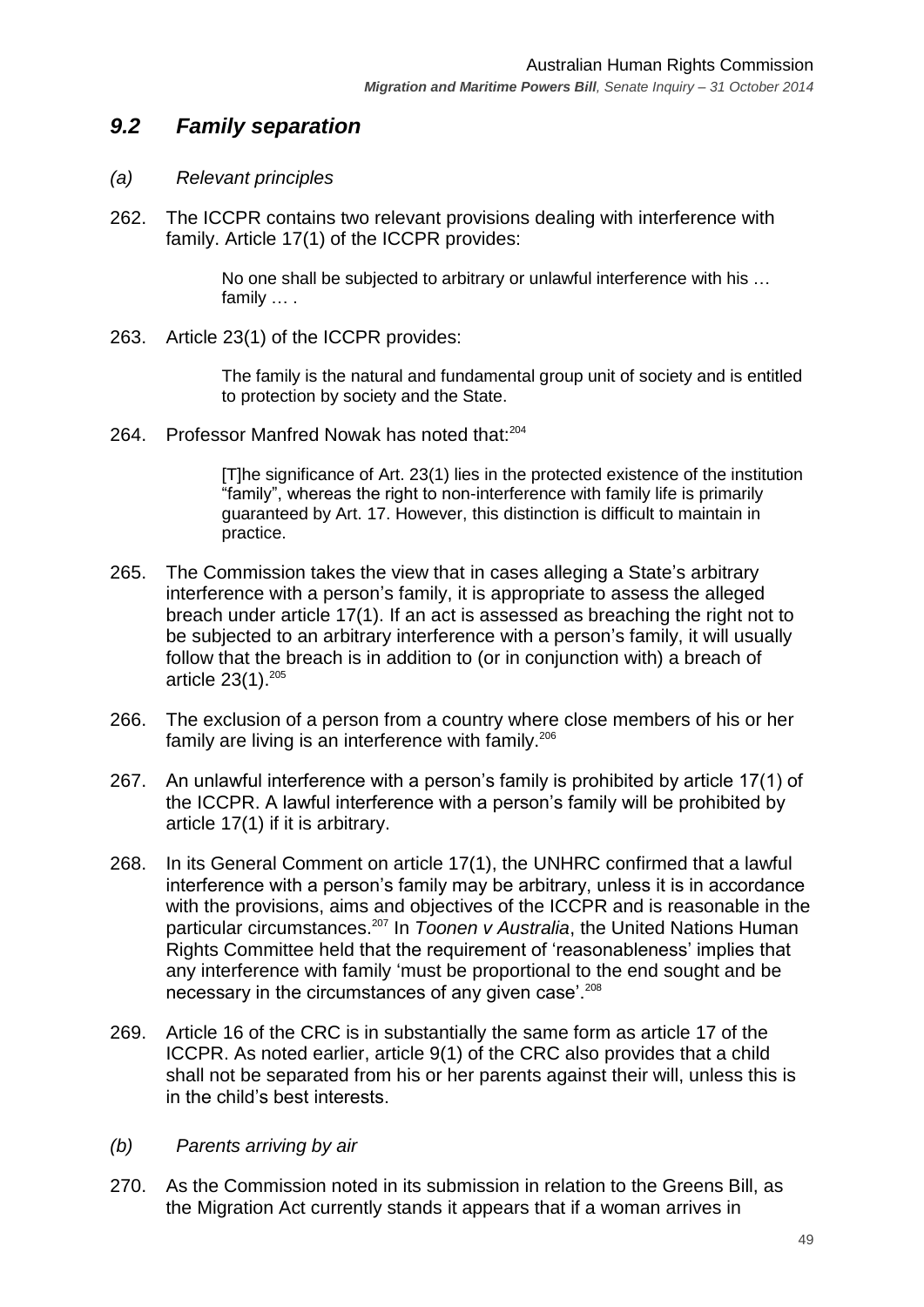Australia by air, overstays her visa and gives birth to a child who is not a citizen of Australia, then the child will be deemed to have 'entered Australia by sea' and be liable to be detained and then taken to a regional processing country.

- 271. The Migration Act would appear to require that the mother and her child be separated, with the child being taken to a regional processing country, unless the Minister makes a determination under s 198AE.
- 272. This possibility was adverted to by Jarrett J in *Plaintiff B9/2014 v Minister for Immigration and Border Protection*. 209
- 273. Such a result would clearly amount to an arbitrary interference with family. It is not supported by any policy aim. The Government Bill does nothing to address this issue.
- <span id="page-49-0"></span>*(c) Only one parent an unauthorised maritime arrival*
- 274. The proposed amendments would provide that a child born in Australia would be an unauthorised maritime arrival if at least one of his or her parents was also an unauthorised maritime arrival.
- 275. The Government says that this 'will ensure all members of the family are treated in the same way, where possible'.<sup>210</sup> However, if only one parent is an unlawful maritime arrival, this will not be the case.
- 276. Further, the drafting may well lead to anomalous results. For example, if a pregnant woman arrived in Australia by sea and sought asylum prior to 13 August 2012, she would not be subject to the regional processing arrangements. If the child's father arrived in Australia by sea after 13 August 2012 and also sought asylum, and the child was born after the father arrived in Australia, then both the father and the child, but not the mother, would be subject to offshore processing.
- 277. In the same way, if the man in the previous example arrived prior to 13 August 2012 and the woman arrived after 13 August 2012 and gave birth to the child in Australia, then both the mother and the child, but not the father, would be subject to offshore processing.
- 278. Each of these results would also amount to an arbitrary interference with family. They are contrary to the Government's announced policy of avoiding family separation, referred to below.
- <span id="page-49-1"></span>*(d) Resort to discretionary powers to avoid separation*
- 279. The Government says that its policy is that 'where possible, family units will not be separated by Australia and consideration will be given to family unity and to the best interests of the child on a case by case basis to ensure that the obligations in Articles 17 and 23 of the ICCPR and Article 3 of the CRC are met'.211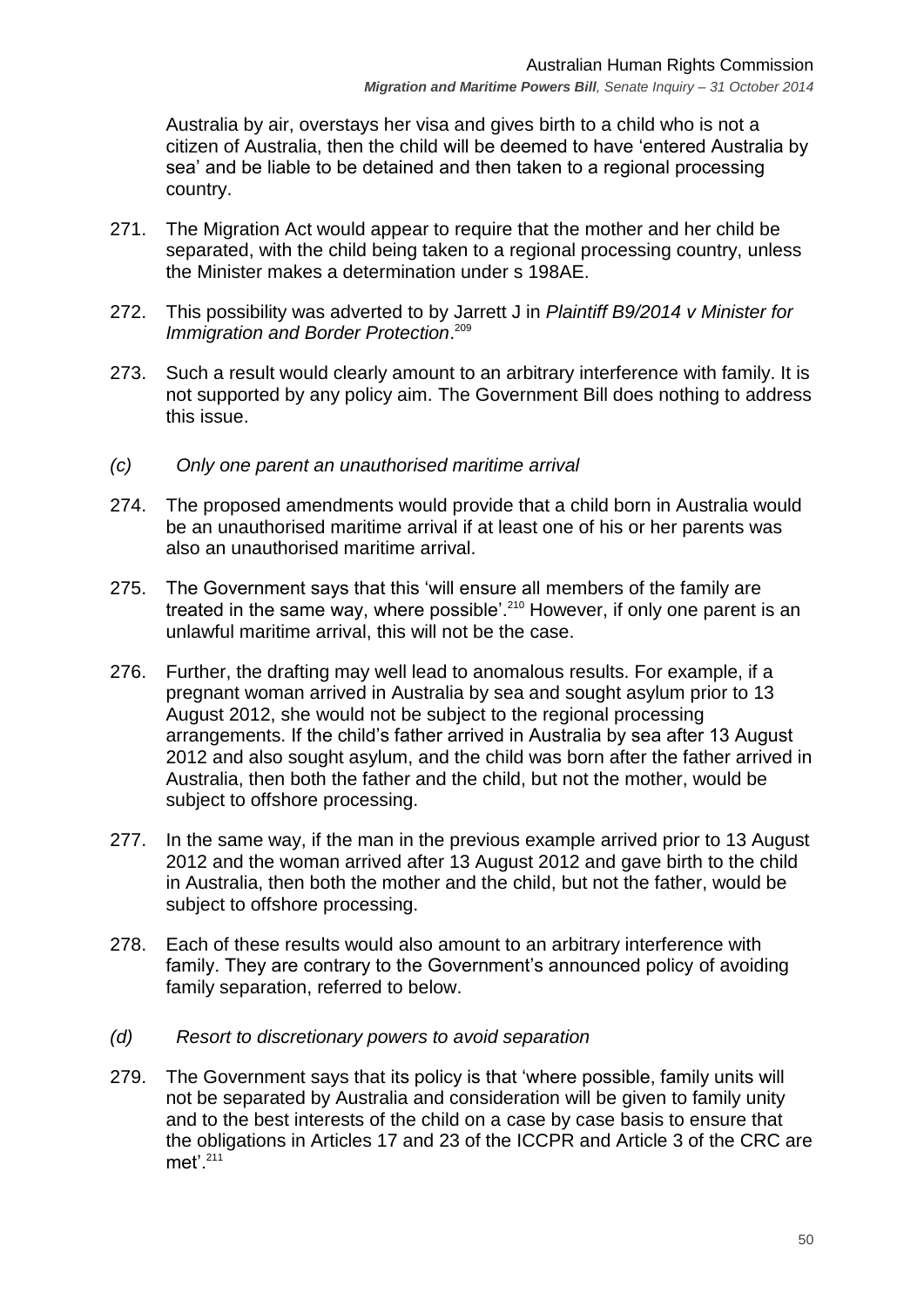- 280. This suggests that where the Migration Act on its face requires the separation of families, Government policy is ‗where possible' to use discretionary powers to avoid this outcome. One way of avoiding family separation as a result of the regional processing arrangements is for the Minister to exercise his power under s 198AE of the Migration Act. This power allows a Minister to determine that the requirement to take a person or a class of people to a regional processing country does not apply to that person or class.
- 281. The Commission considers that in the kinds cases identified above, it is unsatisfactory to rely on the Minister's power under s 198AE to resolve the inconsistencies in the legislation and prevent family separation. This is primarily because the power is discretionary. The Minister does not have a duty to consider whether to exercise the power in respect of any unauthorised maritime arrival, whether the Minister is requested to do so by the unauthorised maritime arrival or by any other person, or in any other circumstances.<sup>212</sup>
- 282. The preferable course is not to create a legislative scheme which requires these kinds of family separations. This could be achieved by legislative amendment requiring that asylum claims of each member of a family of children born in Australia be processed in Australia.

## <span id="page-50-0"></span>*9.3 Stateless babies and Australian citizenship*

- 283. As at 31 March 2014 there were at least 12 babies who had been born in immigration detention to mothers who were stateless.<sup>213</sup> These mothers are generally of Rohingya ethnic origin and come from Myanmar where they have no status as citizens and are not recorded in the census.<sup>214</sup>
- 284. Under the *Convention on the Rights of the Child*, Australia has obligations to newborns. Article 7(1) requires that newborns:

shall be registered immediately after birth and shall have the right from birth to a name, the right to acquire a nationality and, as far as possible, the right to know and be cared for by his or her parents.

- 285. Equivalent provisions dealing with the right to birth registration, a name and a nationality are contained in article 24(2) and (3) of the ICCPR.
- 286. Further, article 7(2) of the Convention on the Rights of the Child provides that these rights are to be implemented by States in accordance with their national law and their obligations under the relevant international instruments in this field, in particular where the child would otherwise be stateless.
- 287. One key instrument in this field to which Australia is a party is the Convention on the Reduction of Statelessness.<sup>215</sup> Article 1 of the Convention seeks to prevent statelessness at birth by requiring States to grant their nationality to children born on their territory who would otherwise be stateless. Nationality is to be granted either automatically at birth or upon an application being lodged with an appropriate authority.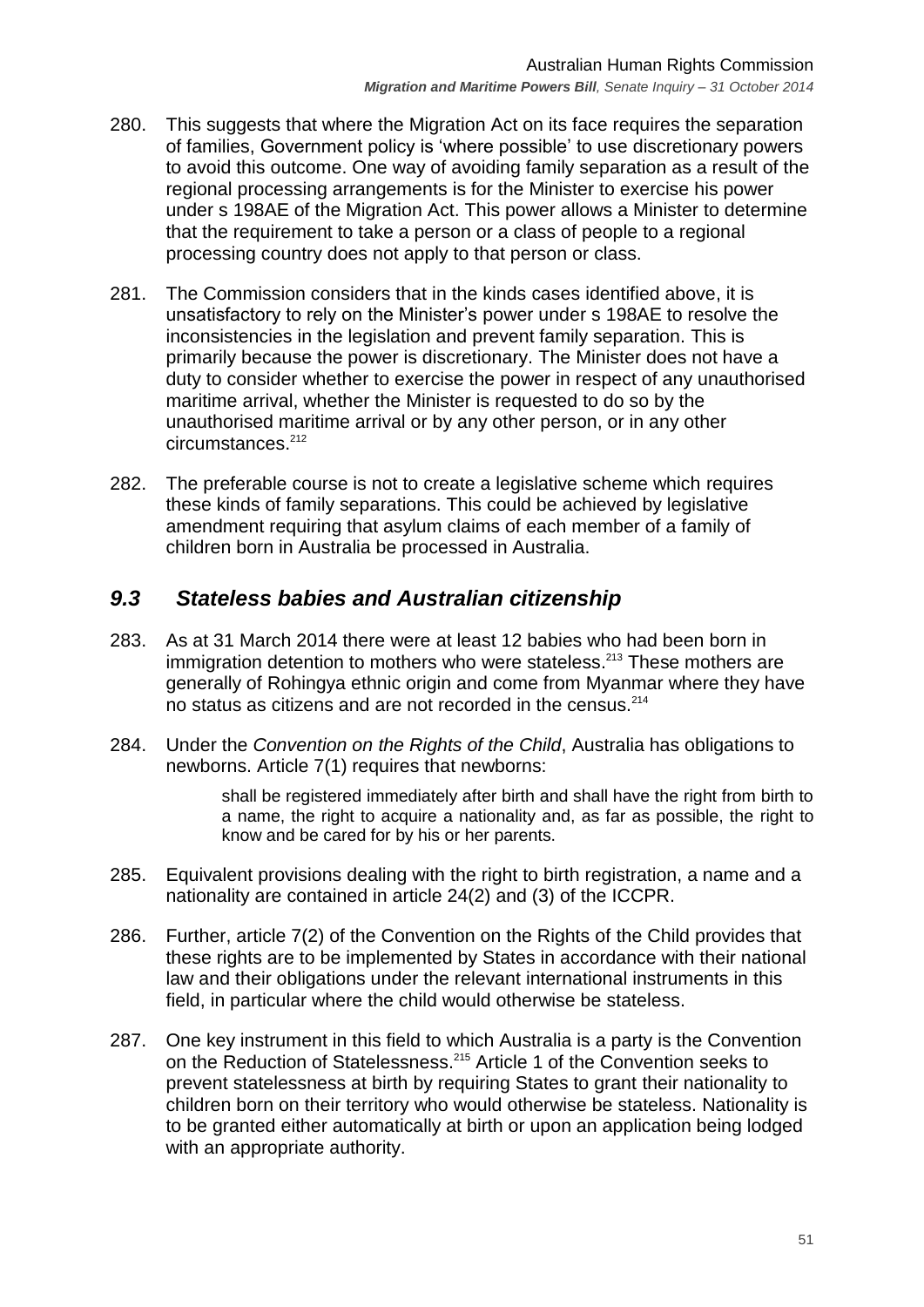- 288. Australia has addressed this obligation through section 21(8) of the *Australian Citizenship Act 2007* (Cth) which provides that people born in Australia who would otherwise be stateless are eligible to become Australian citizens. Children who are born to stateless asylum seekers can make an application to the Minister to become an Australian citizen. The effect of section 24 is that the Minister will be required to approve such applications once they are made.
- 289. The Government has said that a stateless child's status as an unlawful maritime arrival does not alter that child's eligibility for citizenship under the citizenship laws of Australia.<sup>216</sup>
- 290. However, if a child is an unlawful maritime arrival, an officer must take the child to a regional processing country as soon as reasonably practicable.<sup>217</sup>
- 291. There is clearly a tension between the ability to apply for citizenship and the obligation to promptly take the child to a regional processing country.
- 292. The Commission is concerned that children born in Australia and eligible to become Australian citizens may be taken to a regional processing country before they have the opportunity to make an application for citizenship.
- 293. As a result, the Commission recommends that the Government publish administrative guidelines for relevant officers to facilitate the making and processing of applications for Australian citizenship by children born in Australia who would otherwise be stateless, so that they are not removed from Australia without having the opportunity to apply for Australian citizenship and have that application determined. The guidelines should make clear that in exercising those administrative functions, the officers should treat the best interests of the child as a primary consideration.<sup>218</sup>

<sup>1</sup> Explanatory Memorandum, Migration and Maritime Powers Legislation Amendment (Resolving the Asylum Legacy Caseload) Bill 2014 (Cth) (**EM**), p 2.

<sup>2</sup> Proposed s 5(1), Migration and Maritime Powers Legislation Amendment (Resolving the Asylum Legacy Caseload) Bill 2014 (Cth) (**Bill**), Sch 5, Pt 1, item 1, p 90.

<sup>3</sup> *GT v Australia* UN Doc CCPR/C/61/D/706/1996 at [8.1]-[8.2]; *ARJ v Australia* UN Doc CCPR/C/60/D/692/1996; *C v Australia* UN Doc CCPR/C/76/D/900/1999; *Kindler v Canada* UN Doc CCPR/C/48/D/470/1991 at [13.1]-[13.2]; *Ng v Canada* UN Doc CCPR/C/49/D/469/1991 at [14.1]- [14.2]; *Cox v Canada* UN Doc CCPR/C/52/D/539/1993 at [16.1]-[16.2]; *Judge v Canada* UN Doc CCPR/C/78/D/829/1998 at [10.2]-[10.7]; *Nakrash and Qifen v Sweden* UN Doc CCPR/C/94/D/1540/2007 at [7.3]; *Bauetdinov v Uzbekistan* UN Doc CCPR/C/92/D/1205/2003 at [6.3]; *Munaf v Romania* UN Doc CCPR/C/96/D/1539/2006 at [14.2].

<sup>4</sup> UNHRC, General Comment 31, *The Nature of the General Legal Obligation Imposed on States Parties to the Covenant*, UN Doc CCPR/C/21/Rev.1/Add.13 at [12] (29 March 2004).

 $^5$  Proposed s 197C, Bill, Sch 5, Pt 1, item 2, p 91.

<sup>6</sup> EM, Statement of Compatibility with Human Rights, p 7.

<sup>7</sup> EM, Statement of Compatibility with Human Rights, p 7.

<sup>&</sup>lt;sup>8</sup> EM, Statement of Compatibility with Human Rights, p 7.

EM, p 9.

<sup>10</sup> *Minister for Immigration and Citizenship v SZQRB* [2013] FCAFC 33 at [246] and [247] (Lander and Gordon JJ).

<sup>11</sup> *Minister for Immigration and Citizenship v SZQRB* [2013] FCAFC 33 at [32] and [110] (Lander and Gordon JJ).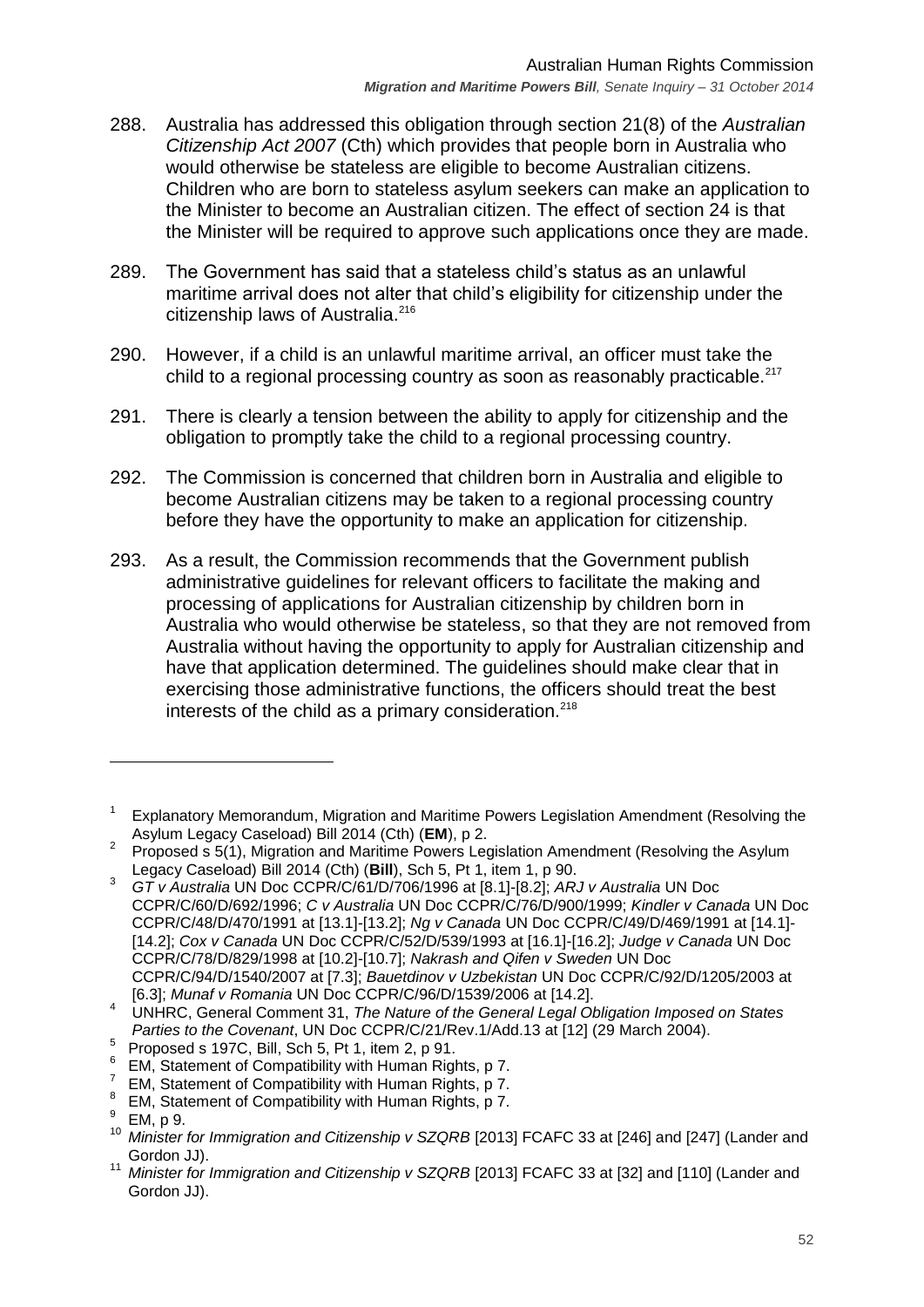- <sup>12</sup> *Minister for Immigration and Citizenship v SZQRB* [2013] FCAFC 33 at [33], [267] and [268] (Lander and Gordon JJ).
- <sup>13</sup> *Minister for Immigration and Citizenship v SZQRB* [2013] FCAFC 33 at [264] and [272] (Lander and Gordon JJ), at [296], [297] and [300] (Besanko and Jagot JJ), at [342] (Flick J).
- <sup>14</sup> *Minister for Immigration and Citizenship v SZQRB* [2013] HCATrans 323 (13 December 2013). At <http://www.austlii.edu.au/au/cases/cth/HCATrans/2013/323.html> (viewed 24 October 2014).
- <sup>115</sup> EM, Statement of Compatibility with Human Rights, p 28.
- <sup>16</sup> EM, Statement of Compatibility with Human Rights, p 28.
- <sup>17</sup> Australian Human Rights Commission, submission to the Senate Legal and Constitutional Affairs Legislation Committee inquiry into the Migration Amendment (Regaining Control Over Australia's Protection Obligations) Bill 2013. At [http://www.aph.gov.au/DocumentStore.ashx?id=6a2d64ab-](http://www.aph.gov.au/DocumentStore.ashx?id=6a2d64ab-3869-4e4e-a74b-600b070a7f50&subId=32277)[3869-4e4e-a74b-600b070a7f50&subId=32277](http://www.aph.gov.au/DocumentStore.ashx?id=6a2d64ab-3869-4e4e-a74b-600b070a7f50&subId=32277) (viewed 22 October 2014).
- <sup>18</sup> Plaintiff M61/2010E v Commonwealth of Australia; Plaintiff M69 of 2010 v Commonwealth of *Australia* (2010) 243 CLR 319 at 339 [27].
- <sup>19</sup> *Plaintiff M70/2011 v Minister for Immigration and Citizenship; Plaintiff M106/2011 v Minister for Immigration and Citizenship* (2011) 244 CLR 144 at 189 [90] and [94] and 192 [98] (Gummow, Hayne, Crennan and Bell JJ), 230-232 [233]-[239] per Kiefel J.
- <sup>20</sup> *Minister for Immigration and Multicultural and Indigenous Affairs v QAAH of 2004* (2006) CLR 1 at 15 [34] (Gummow A-CJ, Callinan, Heydon and Crennan JJ).
- $21$  EM, p 4.

- $22$  Bill, Sch 5, Pt 2, item 10, p 96.
- $23$  EM, pp 4 and 169 [1165].
- $24$  EM at [1181].
- <sup>25</sup> The EM provides at [1181] that 'a decision maker will still be required to take into account whether the person can safely and legally access the area upon returning to the receiving country' but this statement appears inconsistent with the definition in proposed s 5J. No explanation is provided in the EM as to how these matters would be taken into account.
- <sup>26</sup> *SZATV v Minister for Immigration and Citizenship* (2007) 233 CLR 18.
- <sup>27</sup> *SZATV v Minister for Immigration and Citizenship* (2007) 233 CLR 18 at 26 [23] (Gummow, Hayne and Crennan JJ), 42 [79]-[81] (Kirby J) and 49 [105] (Callinan J).
- <sup>28</sup> *SZATV v Minister for Immigration and Citizenship* (2007) 233 CLR 18 at 27 [24] (Gummow, Hayne and Crennan JJ), 42 [79]-[81] (Kirby J) and 49 [105] (Callinan J).
- <sup>29</sup> J Hathaway, *The Law of Refugee Status* (Butterworths, 1991), p, 104-105.
- <sup>30</sup> *Minister for Immigration and Multicultural Affairs v Respondents S152/2003* (2004) 222 CLR 1 at 8 [20] (Gleeson CJ, Hayne and Heydon JJ).
- <sup>31</sup> *Minister for Immigration and Multicultural Affairs v Respondents S152/2003* (2004) 222 CLR 1 at 8 [20] (Gleeson CJ, Hayne and Heydon JJ), referring to *Applicant A v Minister for Immigration and Ethnic Affairs* (1997) 190 CLR 225 at 248 (Dawson J).

- <sup>33</sup> *Appellant S395/2002 v Minister for Immigration and Multicultural Affairs* (2003) 216 CLR 473.
- <sup>34</sup> *Applicant NABD of 2002 v Minister for Immigration and Multicultural and Indigenous Affairs* (2005) 216 ALR 1.
- $35$  Proposed s 5J(3), Bill, Sch 5, Pt 2, item 7, p 93.
- <sup>36</sup> EM at [1191].
- <sup>37</sup> *Applicant A v Minister for Immigration and Ethnic Affairs* (1997) 190 CLR 225 at 264 (McHugh J), referred to with approval in *Applicant S v Minister for Immigration and Multicultural Affairs* (2004) 217 CLR 387 at 396 (Gleeson CJ, Gummow and Kirby JJ) and 411 (McHugh J).
- $38$  Proposed s 5L, Bill, Sch 5, Pt 2, item 7, p 95.
- <sup>39</sup> *Gomez v INS* 947 F 2d 660 (2nd Circuit), 1991.
- <sup>40</sup> *Minister for Immigration and Multicultural Affairs v Khawar* (2002) 210 CLR 1.
- <sup>41</sup> *Minister for Immigration and Multicultural Affairs v Khawar* (2002) 210 CLR 1 at 6 [4] (Gleeson CJ).<br><sup>42</sup> Minister for Immigration and Multiqultural Affairs v Khawar (2003) 210 CLR 1 at 12 [22] (Cleason
- <sup>42</sup> *Minister for Immigration and Multicultural Affairs v Khawar* (2002) 210 CLR 1 at 13 [32] (Gleeson CJ).
- <sup>43</sup> *Minister for Immigration and Multicultural Affairs v Khawar* (2002) 210 CLR 1 at 28 [81] (McHugh and Gummow JJ).
- <sup>44</sup> *Minister for Immigration and Multicultural Affairs v Khawar* (2002) 210 CLR 1 at 41 [123] (Kirby J).
- <sup>45</sup> T Aleinkoff, ‗Protected characteristics and social perceptions: an analysis of the meaning of ‗membership of a particular social group' in E Feller, V Türk and F Nicholson (eds) *Refugee*

 $32$  EM [1189]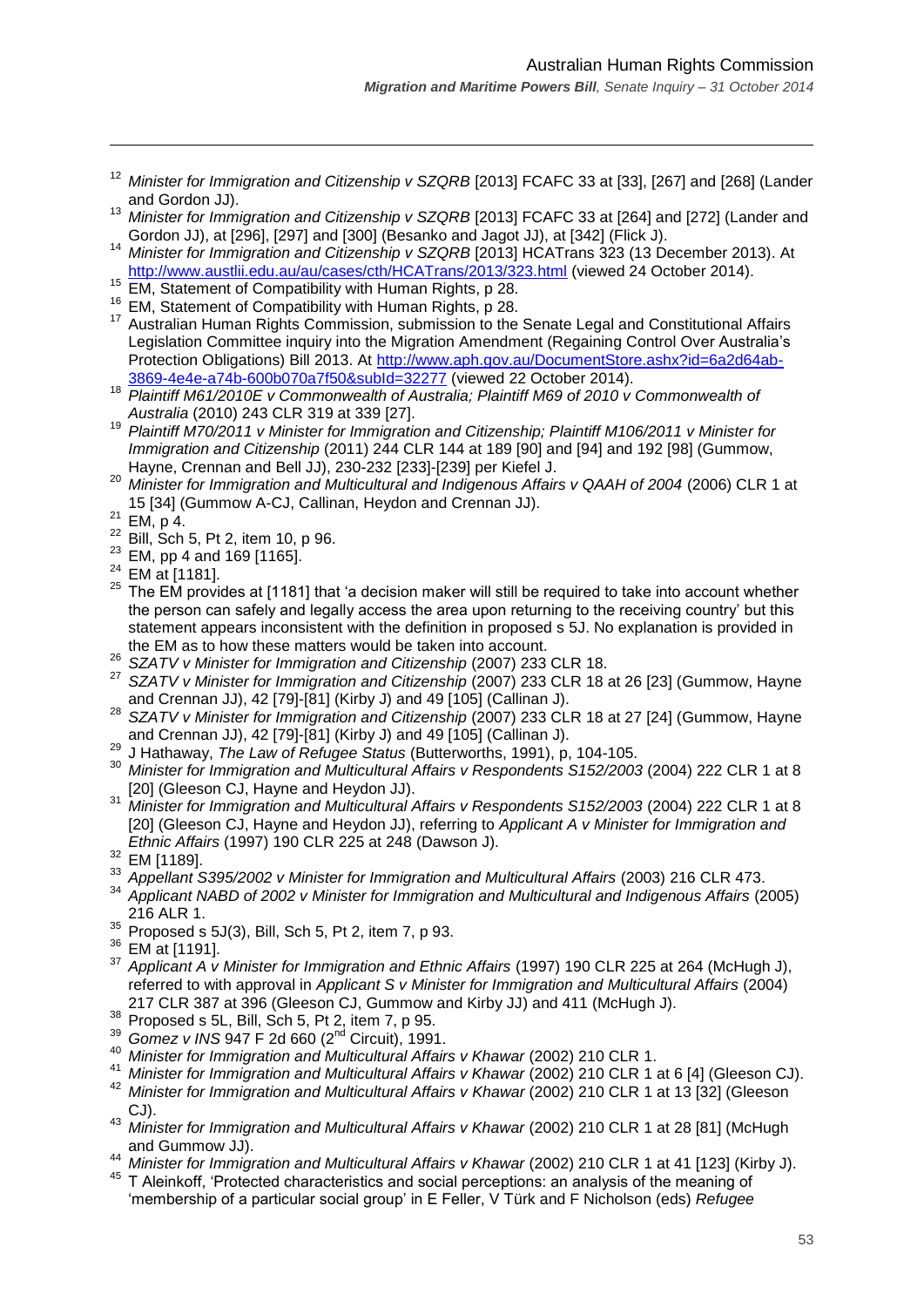*Protection in International Law: UNHCR's Global Consultations on International Protection* (Cambridge University Press 2003), pp 266 and 294.

- 46 T Aleinkoff, 'Protected characteristics and social perceptions: an analysis of the meaning of ‗membership of a particular social group' in E Feller, V Türk and F Nicholson (eds) *Refugee Protection in International Law: UNHCR's Global Consultations on International Protection* (Cambridge University Press 2003), pp 272 and 295.
- <sup>47</sup> Decision of the Immigration Appeals Tribunal of the United Kingdom in *Montoya*, Appeal No. CC/15806/2000, 27 April 2001.
- <sup>48</sup> *Dranichnikov v Minister for Immigration and Multicultural Affairs* (2003) 197 ALR 389 at 395 [27] (Gummow and Callinan JJ).
- <sup>49</sup> EM, Statement of Compatibility with Human Rights, p 22.

- <sup>50</sup> Human Rights Committee, *General Comment 32 on Article 14: Right to equality before courts and tribunals and to a fair trial*, UN Doc CCPR/C/GC/32 (23 August 2007) para 9. At [http://tbinternet.ohchr.org/\\_layouts/treatybodyexternal/Download.aspx?symbolno=CCPR%2fC%2fG](http://tbinternet.ohchr.org/_layouts/treatybodyexternal/Download.aspx?symbolno=CCPR%2fC%2fGC%2f32&Lang=en) [C%2f32&Lang=en](http://tbinternet.ohchr.org/_layouts/treatybodyexternal/Download.aspx?symbolno=CCPR%2fC%2fGC%2f32&Lang=en) (viewed 17 October 2014).
- <sup>51</sup> Human Rights Committee, *General Comment 32 on Article 14: Right to equality before courts and tribunals and to a fair trial*, UN Doc CCPR/C/GC/32 (23 August 2007) para 16. At [http://tbinternet.ohchr.org/\\_layouts/treatybodyexternal/Download.aspx?symbolno=CCPR%2fC%2fG](http://tbinternet.ohchr.org/_layouts/treatybodyexternal/Download.aspx?symbolno=CCPR%2fC%2fGC%2f32&Lang=en) [C%2f32&Lang=en](http://tbinternet.ohchr.org/_layouts/treatybodyexternal/Download.aspx?symbolno=CCPR%2fC%2fGC%2f32&Lang=en) (viewed 17 October 2014).
- <sup>52</sup> Human Rights Committee, *Zundel v Canada*, Communication No. 1341/2005, UN Doc CCPR/C/89/D/1341/2005 (4 April 2007), para 6.8. At [http://tbinternet.ohchr.org/\\_layouts/treatybodyexternal/Download.aspx?symbolno=CCPR%2fC%2f8](http://tbinternet.ohchr.org/_layouts/treatybodyexternal/Download.aspx?symbolno=CCPR%2fC%2f89%2fD%2f1341%2f2005&Lang=en) [9%2fD%2f1341%2f2005&Lang=en](http://tbinternet.ohchr.org/_layouts/treatybodyexternal/Download.aspx?symbolno=CCPR%2fC%2f89%2fD%2f1341%2f2005&Lang=en) (viewed 17 October 2014).
- 53 EM, Statement of Compatibility with Human Rights, p 25.
- <sup>54</sup> *Russell v Duke of Norfolk* [1949] 1 All ER 109 at 118 (Tucker LJ), cited with approval in a unanimous judgment of the Full Court of the High Court in *R v Commonwealth Conciliation and Arbitration Commission; Ex parte Angliss Group* (1969) 122 CLR 546 at 552-553.
- <sup>55</sup> See M Aronson and M Groves, *Judicial Review of Administrative Action* (5th ed, 2013) at [8.340] and cases cited therein.
- <sup>56</sup> *Report of the Expert Panel on Asylum Seekers* (August 2012). At <http://expertpanelonasylumseekers.dpmc.gov.au/report.html> (viewed 7 October 2014).
- <sup>57</sup> Expert Panel Report, note [56](#page-18-1) above at [1.24].
- <sup>58</sup> Administrative Review Council, *Review of Migration Decisions*, Report to the Attorney-General (1986).
- <sup>59</sup> *Review of Migration Decisions*, p 49 [91].
- <sup>60</sup> *Review of Migration Decisions*, p 115 [324].
- <sup>61</sup> *Review of Migration Decisions*, p 115 [325].
- <sup>62</sup> *Review of Migration Decisions*, p 50 [98].
- <sup>63</sup> *Review of Migration Decisions*, pp 9 [4] and 52 [103].
- <sup>64</sup> *Review of Migration Decisions*, p 115 [326].
- <sup>65</sup> Commonwealth, Joint Standing Committee on Migration Regulations, *Australia's Refugee and Humanitarian System: Achieving a Balance Between Refuge and Control* (August 1992).
- <sup>66</sup> *Australia's Refugee and Humanitarian System: Achieving a Balance Between Refuge and Control*, at [6.17].
- <sup>67</sup> *Australia's Refugee and Humanitarian System: Achieving a Balance Between Refuge and Control*, at [6.5].
- <sup>68</sup> *Australia's Refugee and Humanitarian System: Achieving a Balance Between Refuge and Control*, at [6.18].
- <sup>69</sup> *Australia's Refugee and Humanitarian System: Achieving a Balance Between Refuge and Control*, at [6.13].
- <sup>70</sup> *Australia's Refugee and Humanitarian System: Achieving a Balance Between Refuge and Control*, at [6.68].
- <sup>71</sup> *Australia's Refugee and Humanitarian System: Achieving a Balance Between Refuge and Control*, at [6.84].
- <sup>72</sup> Commonwealth, *Parliamentary Debates*, House of Representatives, 11 November 1992, p 3147 (The Hon Dr Robert Catley MP, Member for Adelaide).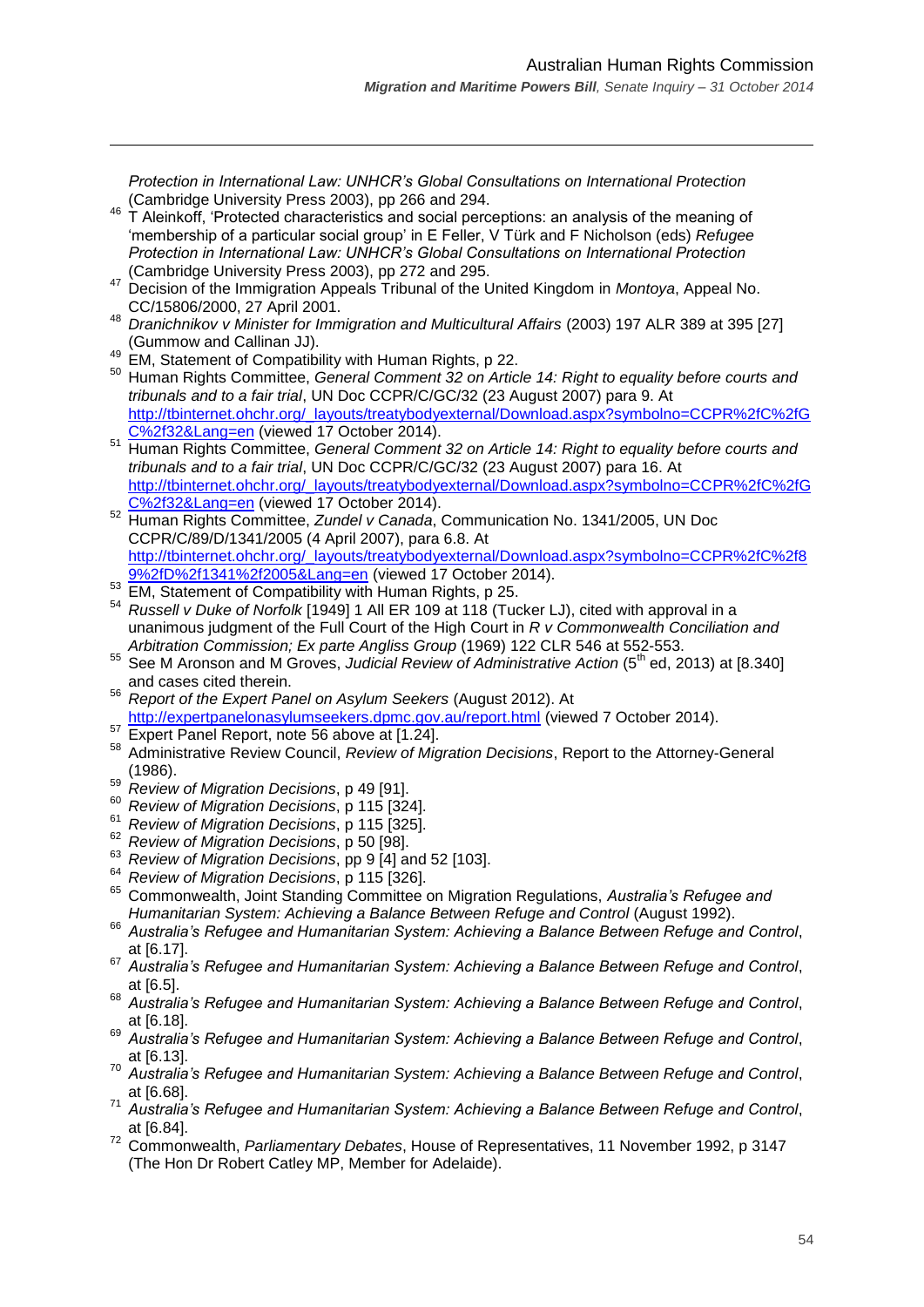- <sup>73</sup> Administrative Review Council, *What decisions should be subject to merit review?* (1999). At [http://www.arc.ag.gov.au/Publications/Reports/Pages/Downloads/Whatdecisionsshouldbesubjectto](http://www.arc.ag.gov.au/Publications/Reports/Pages/Downloads/Whatdecisionsshouldbesubjecttomeritreview1999.aspx) [meritreview1999.aspx](http://www.arc.ag.gov.au/Publications/Reports/Pages/Downloads/Whatdecisionsshouldbesubjecttomeritreview1999.aspx) (viewed 16 October 2014).
- <sup>74</sup> *What decisions should be subject to merit review?* at [4.56].
- <sup>75</sup> *What decisions should be subject to merit review?* at [5.3].
- <sup>76</sup> *What decisions should be subject to merit review?* at [5.12].
- <sup>77</sup> *What decisions should be subject to merit review?* at [5.28].
- <sup>78</sup> United Nations High Commissioner for Refugees, *Handbook on Procedures and Criteria for Determining Refugee Status under the 1951 Convention and the 1967 Protocol relating to the Status of Refugees*, UN Doc HCR/IP/4/Eng/REV.1 (January 1992).
- <sup>79</sup> *Handbook on Procedures and Criteria for Determining Refugee Status* at [189].
- <sup>80</sup> *Handbook on Procedures and Criteria for Determining Refugee Status* at [192(vi)].
- <sup>81</sup> United Nations High Commissioner for Refugees, *Procedural Standards for Refugee Status Determination under UNHCR's Mandate* (20 November 2003) at [7.1.1] and [7.4.1]. At <http://www.refworld.org/docid/42d66dd84.html> (viewed 16 October 2014).
- <sup>82</sup> Proposed s 473JA(1), Bill, Sch 4, Pt 1, item 21, p 85.
- <sup>83</sup> Proposed s 473CC, Bill, Sch 4, Pt 1, item 21, p 66.
- <sup>84</sup> See definitions of 'fast track reviewable decision' in proposed s 473BB, Bill, Sch 4, Pt 1, item 21, p 63; and 'fast track applicant' and 'fast track decision' in proposed s 5(1), Bill, Sch 4, Pt 1, item 1, p 57.
- 85 Australian Government, Department of Immigration and Border Protection, Immigration Detention and Community Statistics Summary (30 September 2014). At

[http://www.immi.gov.au/About/Documents/immigration-detention-statistics-for-30-september-](http://www.immi.gov.au/About/Documents/immigration-detention-statistics-for-30-september-2014.pdf)[2014.pdf](http://www.immi.gov.au/About/Documents/immigration-detention-statistics-for-30-september-2014.pdf) (viewed 22 October 2014). These statistics show that as at 30 September 2014 there were 3,314 people in immigration detention facilities in Australia, 3,076 people in community detention, and 24,775 people in the community on a Bridging Visa E. In total, this amounts to 31,165 people, the vast majority of whom are seeking asylum in Australia. See also Commonwealth, *Parliamentary Debates*, House of Representatives, 25 September 2014, p 5 (The Hon Scott Morrison MP, Minister for Immigration and Border Protection) (the Bill will 'ensure efficient processing of Labor's backlog of 30,000 IMA asylum claims'). At [http://parlinfo.aph.gov.au/parlInfo/download/chamber/hansardr/a526371b-b2dd-4037-ba7a-](http://parlinfo.aph.gov.au/parlInfo/download/chamber/hansardr/a526371b-b2dd-4037-ba7a-649c0c3fb696/toc_pdf/House%20of%20Representatives_2014_09_25_2857.pdf;fileType=application%2Fpdf)[649c0c3fb696/toc\\_pdf/House%20of%20Representatives\\_2014\\_09\\_25\\_2857.pdf;fileType=applicati](http://parlinfo.aph.gov.au/parlInfo/download/chamber/hansardr/a526371b-b2dd-4037-ba7a-649c0c3fb696/toc_pdf/House%20of%20Representatives_2014_09_25_2857.pdf;fileType=application%2Fpdf)

- [on%2Fpdf](http://parlinfo.aph.gov.au/parlInfo/download/chamber/hansardr/a526371b-b2dd-4037-ba7a-649c0c3fb696/toc_pdf/House%20of%20Representatives_2014_09_25_2857.pdf;fileType=application%2Fpdf) (viewed 22 October 2014).
- <sup>86</sup> Proposed s 5(1AA), Bill, Sch 4, Pt 1, item 2, p 59.
- EM [754].

- <sup>88</sup> *Legislative Instruments Act 2003* (Cth), s 44(2), item 26. See EM [758].
- $89$  Proposed ss 473DB-473DD, Bill, Sch 4, Pt 1, item 21, pp 67-68.
- $90$  Proposed s 473DB(1)(ii), Bill, Sch 4, Pt 1, item 21, p 67.
- <sup>91</sup> Proposed s 473CC, Bill, Sch 4, Pt 1, item 21, p 66.
- $92$  Proposed s 473DB(1)(i), Bill, Sch 4, Pt 1, item 21, p 67.
- $93$  Proposed s 473DC(1), Bill, Sch 4, Pt 1, item 21, p 68.
- <sup>94</sup> Proposed s 473DD, Bill, Sch 4, Pt 1, item 21, p 68.
- $95$  EM at [914].
- <sup>96</sup> EM at [916].
- <sup>97</sup> EM at [893] and [920]
- 98 EM, Statement of Compatibility with Human Rights, p 21.
- <sup>99</sup> *Handbook on Procedures and Criteria for Determining Refugee Status* at [198].
- <sup>100</sup> Handbook on Procedures and Criteria for Determining Refugee Status at [199].
- <sup>101</sup> *Handbook on Procedures and Criteria for Determining Refugee Status* at [200].
- <sup>102</sup> Handbook on Procedures and Criteria for Determining Refugee Status at [201].
- <sup>103</sup> United Nations High Commissioner for Refugees, *Fair and Efficient Asylum Procedures: A Non-Exhaustive Overview of Applicable International Standards* (2 September 2005), p 3. At <http://www.refworld.org/docid/432ae9204.html> (viewed 16 October 2014).
- <sup>104</sup> Department of Immigration and Citizenship, *Annual Report 2011-12*, p 121; Department of Immigration and Citizenship, *Annual Report 2012-13*, p 116.
- <sup>105</sup> Australian Government, Department of Immigration and Border Protection, 'Removal of the Immigration Advice and Application Assistance Scheme and introduction of Protection Application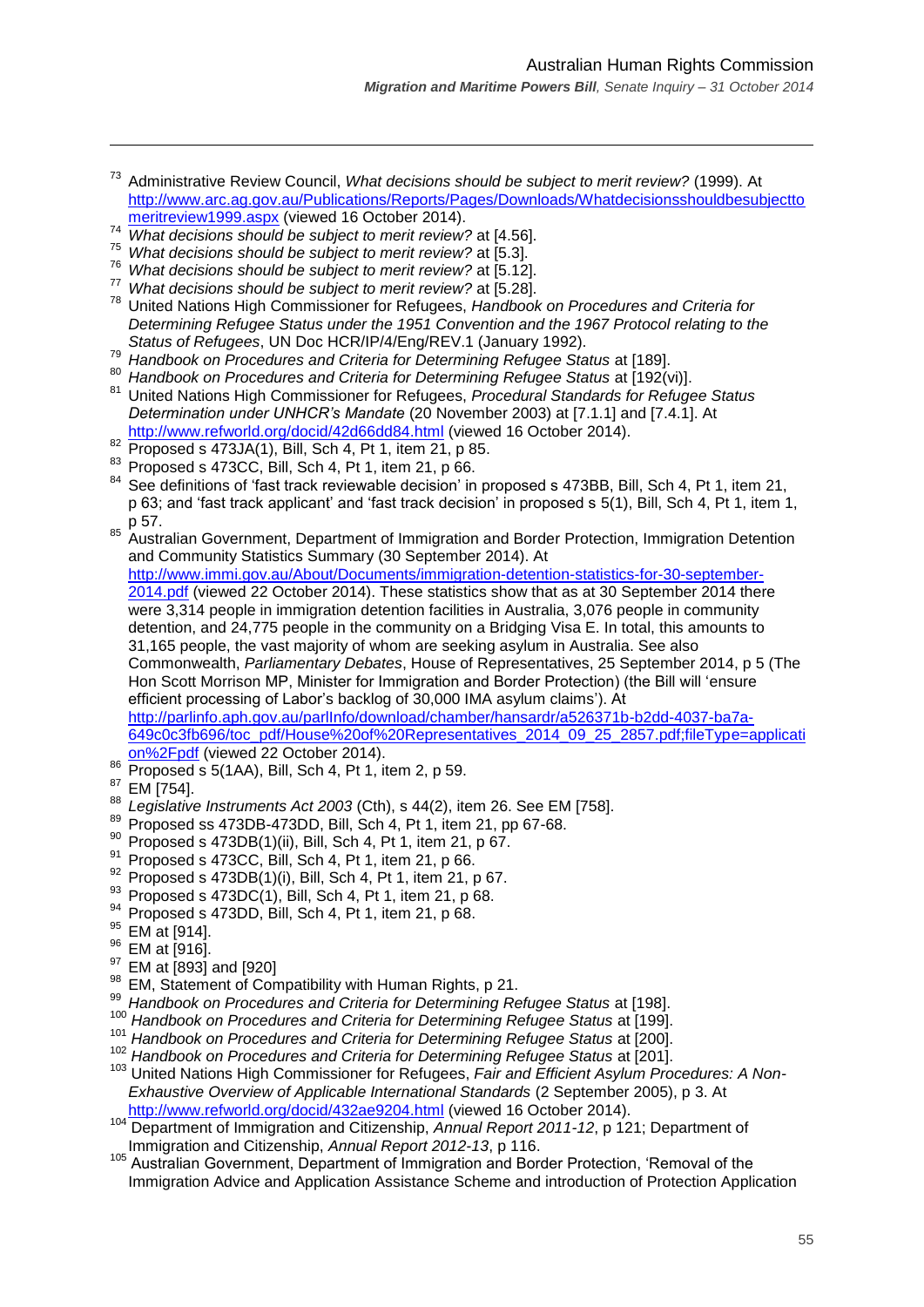Information and Guides' (March 2014). At<http://www.immi.gov.au/Live/Documents/paig-g.pdf> (viewed 8 October 2014).

- 106 RACS, Submission to the Productivity Commission inquiry into Access to Justice Arrangements, 4 November 2013, pp 6 and 8. At [http://www.racs.org.au/wp-content/uploads/Productivity-](http://www.racs.org.au/wp-content/uploads/Productivity-Commission.pdf)[Commission.pdf](http://www.racs.org.au/wp-content/uploads/Productivity-Commission.pdf) (viewed 16 October 2014).
- <sup>107</sup> Migration Review Tribunal and Refugee Review Tribunal, *Annual Report 2013-14*, p 30. At <http://www.mrt-rrt.gov.au/Forms-and-publications/Annual-Reports.aspx> (viewed 17 October 2014).
- 108 The Hon Scott Morrison MP, Minister for Immigration and Border Protection, Media Release, 'End of taxpayer funded immigration advice to illegal boat arrivals saves \$100 million' (31 March 2014). At<http://www.minister.immi.gov.au/media/sm/2014/sm213047.htm> (viewed 8 October 2014).

<sup>109</sup> Australian Government, Department of Immigration and Border Protection, *Protection Application Information and Guides*. At<http://www.immi.gov.au/About/Pages/paig.aspx> (viewed 16 October 2014).

- 110 Australian Government, Department of Immigration and Border Protection, 'Removal of the Immigration Advice and Application Assistance Scheme and introduction of Protection Application Information and Guides' (March 2014). At<http://www.immi.gov.au/Live/Documents/paig-g.pdf> (viewed 8 October 2014).
- <sup>111</sup> Australian Government, Department of Immigration and Border Protection, *Applying for protection in Australia: Information for people who arrived illegally by boat or plane and seek Australia's*  protection. At<http://www.immi.gov.au/Live/Documents/paig-h.pdf> (viewed 16 October 2014).
- Australian Government, Department of Immigration and Border Protection, 'Removal of the Immigration Advice and Application Assistance Scheme and introduction of Protection Application Information and Guides' (March 2014). At<http://www.immi.gov.au/Live/Documents/paig-g.pdf> (viewed 8 October 2014).
- $113$  Proposed s 473DB(1)(ii), Bill, Sch 4, Pt 1, item 21, p 67.
- <sup>114</sup> See Migration Review Tribunal and Refugee Review Tribunal, Guidance on the Assessment of Credibility (2012). At<http://www.mrt-rrt.gov.au/Files/HTML/CredibilityGuidance-GU-CD.html> (viewed 23 October 2014).
- <sup>115</sup> Proposed s 473CC, Bill, Sch 4, Pt 1, item 21, p 66.
- $^{116}$  Migration Act, s 415(1).
- Migration Act, s 415(2).
- $118$  Proposed s 473FA(1), Bill, Sch 4, Pt 1, item 21, p 72.
- $119$  Migration Act, s  $420(2)(b)$ , compare proposed s  $473FA(2)$ , Bill, Sch 4, Pt 1, item 21, p 72.  $120$  These sections provide that a non-citizen cannot apply for a protection visa if the person: is covered by the Comprehensive Plan of Action approved by the International Conference on Indo-Chinese Refugees or another agreement between Australia and a safe third country, or is a dual national or otherwise has the right to enter and reside in a third country.
- $121$  Proposed s 5(1AA), Bill, Sch 4, Pt 1, item 2, p 59.
- <sup>122</sup> *Legislative Instruments Act 2003* (Cth), s 44(2), item 26. See EM [758].
- $123$  EM [712].

- <sup>124</sup> Migration Act, s 109.
- <sup>125</sup> Migration Act, s 97.
- <sup>126</sup> EM [724].
- <sup>127</sup> EM. Statement of Compatibility with Human Rights, p 23.
- $128$  EM, p 6.
- <sup>129</sup> EM, p 7.
- <sup>130</sup> EM. Statement of Compatibility with Human Rights, p 9.
- <sup>131</sup> EM, Statement of Compatibility with Human Rights, pp 12-17. <sup>132</sup> Senate Legal and Constitutional References Committee, Parliament of Australia, *Administration and operation of the Migration Act 1958* (2006), para 8.33. At [http://www.aph.gov.au/Parliamentary\\_Business/Committees/Senate/Legal\\_and\\_Constitutional\\_Affai](http://www.aph.gov.au/Parliamentary_Business/Committees/Senate/Legal_and_Constitutional_Affairs/Completed%20inquiries/2004-07/migration/report/c08) [rs/Completed%20inquiries/2004-07/migration/report/c08](http://www.aph.gov.au/Parliamentary_Business/Committees/Senate/Legal_and_Constitutional_Affairs/Completed%20inquiries/2004-07/migration/report/c08) (viewed 23 October 2014).
- <sup>133</sup> Australian Government, Department of Immigration and Border Protection, *Immigration Detention and Community Statistics Summary: 30 September 2014* (2014), p 3. At <http://www.immi.gov.au/About/Pages/detention/about-immigration-detention.aspx> (viewed 22 October 2014).
- <sup>134</sup> J Phillips and H Spinks, *Boat arrivals in Australia since 1976*, Parliamentary Library Research Paper (updated 23 July 2013), Appendix B. At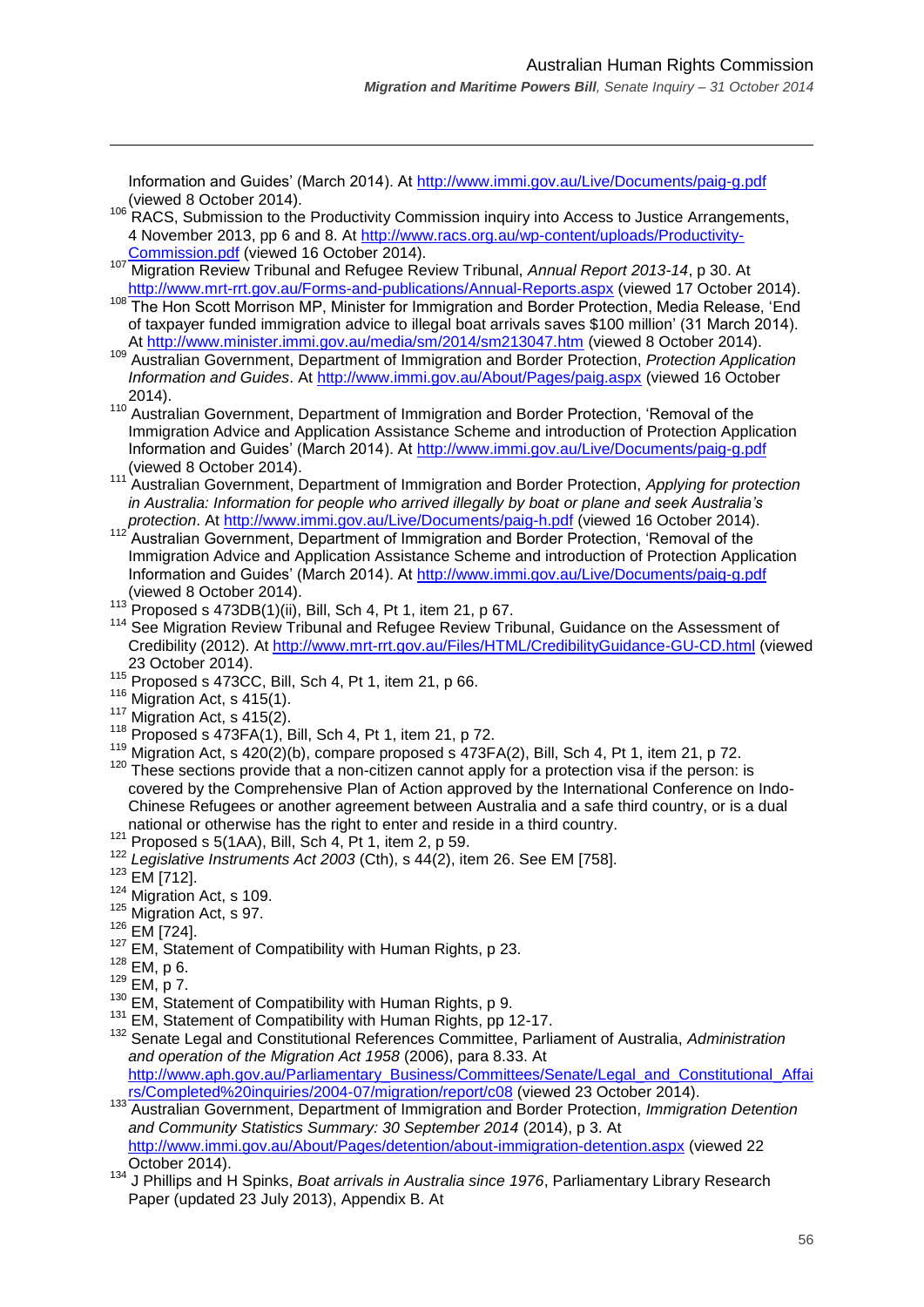[http://www.aph.gov.au/About\\_Parliament/Parliamentary\\_Departments/Parliamentary\\_Library/pubs/](http://www.aph.gov.au/About_Parliament/Parliamentary_Departments/Parliamentary_Library/pubs/BN/2012-2013/BoatArrivals) [BN/2012-2013/BoatArrivals](http://www.aph.gov.au/About_Parliament/Parliamentary_Departments/Parliamentary_Library/pubs/BN/2012-2013/BoatArrivals) (viewed 21 October 2014).

- <sup>135</sup> *Report of the Expert Panel on Asylum Seekers* (August 2012), p 92 referring to Australian Government, Department of Immigration and Citizenship, *IMAs – An Historical Study: 1990 to 20 June 2008*. At<http://expertpanelonasylumseekers.dpmc.gov.au/report.html> (viewed 24 October 2014).
- <sup>136</sup> Minister for Immigration and Border Protection, 'Reintroducing TPVs to resolve Labour's asylum legacy caseload, Cambodia' (Press conference, 26 September 2014). At
- <http://www.minister.immi.gov.au/media/sm/2014/sm218131.htm> (viewed 22 October 2014). <sup>137</sup> Australian Government, Department of Immigration and Border Protection, *Immigration Detention and Community Statistics Summary: 30 September 2014* (2014), p 3. At <http://www.immi.gov.au/About/Pages/detention/about-immigration-detention.aspx> (viewed 22 October 2014).
- 138 Minister for Immigration and Border Protection, 'Reintroducing TPVs to resolve Labour's asylum legacy caseload, Cambodia' (Press conference, 26 September 2014). At
- <http://www.minister.immi.gov.au/media/sm/2014/sm218131.htm> (viewed 22 October 2014). <sup>139</sup> Letter from the Hon Scott Morrison MP, Minister for Immigration and Border Protection to Mr Clive Palmer MP, Member for Fairfax dated 24 September 2014, p 3.
- <sup>140</sup> EM, p 6.

 $\overline{a}$ 

- <sup>141</sup> EM, Statement of Compatibility with Human Rights, pp 12-15.
- <sup>142</sup> J Phillips and H Spinks, *Boat arrivals in Australia since 1976*, Parliamentary Library Research Paper (updated 23 July 2013), Appendix B. At [http://www.aph.gov.au/About\\_Parliament/Parliamentary\\_Departments/Parliamentary\\_Library/pubs/](http://www.aph.gov.au/About_Parliament/Parliamentary_Departments/Parliamentary_Library/pubs/BN/2012-2013/BoatArrivals) [BN/2012-2013/BoatArrivals](http://www.aph.gov.au/About_Parliament/Parliamentary_Departments/Parliamentary_Library/pubs/BN/2012-2013/BoatArrivals) (viewed 21 October 2014).
- <sup>143</sup> Senate Legal and Constitutional References Committee, Parliament of Australia, *Administration and operation of the Migration Act 1958* (2006), para 8.33. At [http://www.aph.gov.au/Parliamentary\\_Business/Committees/Senate/Legal\\_and\\_Constitutional\\_Affai](http://www.aph.gov.au/Parliamentary_Business/Committees/Senate/Legal_and_Constitutional_Affairs/Completed%20inquiries/2004-07/migration/report/c08) [rs/Completed%20inquiries/2004-07/migration/report/c08](http://www.aph.gov.au/Parliamentary_Business/Committees/Senate/Legal_and_Constitutional_Affairs/Completed%20inquiries/2004-07/migration/report/c08) (viewed 24 October 2014).
- <sup>144</sup> Minister for Immigration and Border Protection, 'Reintroducing TPVs to resolve Labour's asylum legacy caseload, Cambodia' (Press conference, 26 September 2014).
- 145 Minister for Immigration and Multicultural and Indigenous Affairs, 'New measures for TPV holders', Media release VPS 99/2004 (13 July 2004). At [http://pandora.nla.gov.au/pan/31543/20050430-](http://pandora.nla.gov.au/pan/31543/20050430-0000/www.minister.immi.gov.au/media_releases/media04/v04099.htm) [0000/www.minister.immi.gov.au/media\\_releases/media04/v04099.htm](http://pandora.nla.gov.au/pan/31543/20050430-0000/www.minister.immi.gov.au/media_releases/media04/v04099.htm) (viewed 23 October 2014).
- 146 Minister for Immigration and Multicultural and Indigenous Affairs, 'New measures for TPV holders', Media release VPS 99/2004 (13 July 2004). At [http://pandora.nla.gov.au/pan/31543/20050430-](http://pandora.nla.gov.au/pan/31543/20050430-0000/www.minister.immi.gov.au/media_releases/media04/v04099.htm) [0000/www.minister.immi.gov.au/media\\_releases/media04/v04099.htm](http://pandora.nla.gov.au/pan/31543/20050430-0000/www.minister.immi.gov.au/media_releases/media04/v04099.htm) (viewed 23 October 2014).

147 **Australian Government, Department of Immigration and Multicultural and Indigenous Affairs,** *Annual Report 2004-05*, p 95, at [http://www.immi.gov.au/about/reports/annual/2004-05/\\_pdf/04-pt2](http://www.immi.gov.au/about/reports/annual/2004-05/_pdf/04-pt2-outcome1.pdf) [outcome1.pdf](http://www.immi.gov.au/about/reports/annual/2004-05/_pdf/04-pt2-outcome1.pdf) (viewed 23 October 2014) (the figure of 3,679 represents all further protection visas granted in 2004-05, the vast majority of which were permanent); Australian Government, Department of Immigration and Multicultural Affairs, *Annual Report 2005-06*, at [http://www.immi.gov.au/about/reports/annual/2005-06/DIMA\\_AR/performance/Outcome\\_1\\_2.html](http://www.immi.gov.au/about/reports/annual/2005-06/DIMA_AR/performance/Outcome_1_2.html) (viewed 23 October 2014); Australian Government, Department of Immigration and Citizenship, *Annual Report 2006-07*, at [http://www.immi.gov.au/about/reports/annual/2006-](http://www.immi.gov.au/about/reports/annual/2006-07/html/outcome1/output1_2_2.htm) [07/html/outcome1/output1\\_2\\_2.htm](http://www.immi.gov.au/about/reports/annual/2006-07/html/outcome1/output1_2_2.htm) (viewed 23 October 2014); Australian Government, Department of Immigration and Citizenship, *Annual Report 2007-08*, at <http://www.immi.gov.au/about/reports/annual/2007-08/html/outcome1/output1-2-2.htm> (viewed 23 October 2014).

- <sup>148</sup> See J Phillips and H Spinks, *Boat arrivals in Australia since 1976*, Parliamentary Library Research Paper (updated 23 July 2013), Appendix B. At [http://www.aph.gov.au/About\\_Parliament/Parliamentary\\_Departments/Parliamentary\\_Library/pubs/](http://www.aph.gov.au/About_Parliament/Parliamentary_Departments/Parliamentary_Library/pubs/BN/2012-2013/BoatArrivals) [BN/2012-2013/BoatArrivals](http://www.aph.gov.au/About_Parliament/Parliamentary_Departments/Parliamentary_Library/pubs/BN/2012-2013/BoatArrivals) (viewed 21 October 2014).
- <sup>149</sup> See, for example, Human Rights and Equal Opportunity Commission (HREOC), *A last resort? National Inquiry into Children in Immigration Detention* (2004), Ch 16. At [http://www.humanrights.gov.au/last-resort-report-national-inquiry-children-immigration-detention-](http://www.humanrights.gov.au/last-resort-report-national-inquiry-children-immigration-detention-2004)[2004](http://www.humanrights.gov.au/last-resort-report-national-inquiry-children-immigration-detention-2004) (viewed 22 October 2014).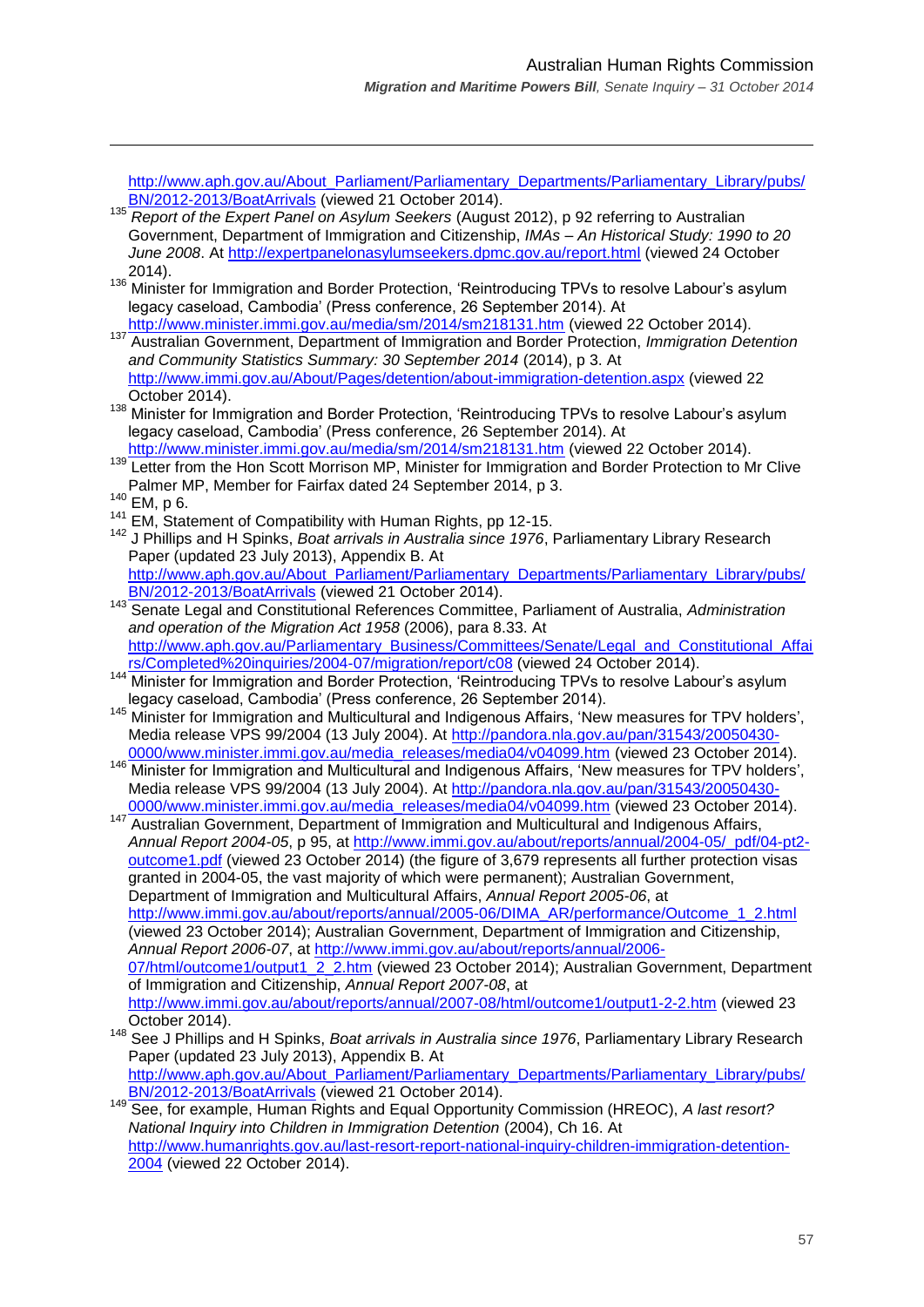<sup>150</sup> Human Rights and Equal Opportunity Commission, *A last resort? National Inquiry into Children in Immigration Detention* (2004), Ch 16. At [http://www.humanrights.gov.au/last-resort-report-national](http://www.humanrights.gov.au/last-resort-report-national-inquiry-children-immigration-detention-2004)[inquiry-children-immigration-detention-2004](http://www.humanrights.gov.au/last-resort-report-national-inquiry-children-immigration-detention-2004) (viewed 22 October 2014).

- <sup>151</sup> See Parliamentary Joint Committee on Human Rights, Parliament of Australia, *First Report of the 44th Parliament: Bills introduced 12 November – 5 December 2013; Legislative instruments received 8 June – 22 November 2013* (December 2013), paras [2.64] – [2.116]; *Seventh Report of the 44th Parliament: Bills introduced 13 -29 May 2014; Legislative instruments received 8 March – 30 May 2014* (June 2014), paras [2.90] – [2.101]. Both at [http://www.aph.gov.au/Parliamentary\\_Business/Committees/Joint/Human\\_Rights/Completed\\_inquir](http://www.aph.gov.au/Parliamentary_Business/Committees/Joint/Human_Rights/Completed_inquiries/All_Reports)
- [ies/All\\_Reports](http://www.aph.gov.au/Parliamentary_Business/Committees/Joint/Human_Rights/Completed_inquiries/All_Reports) (viewed 20 October 2014). <sup>152</sup> *International Covenant on Economic, Social and Cultural Rights*, 1966, art 12. See also *Convention on the Rights of the Child*, 1989, art 24(1).
- <sup>153</sup> Z Steel *et al*, 'Impact of immigration detention and temporary protection on the mental health of refugees' (2006) 188 *British Journal of Psychiatry* 58, p 63.
- <sup>154</sup> S Momartin *et al.* 'A Comparison of the Mental Health of Refugees with Temporary versus Permanent Protection Visas' (2006) 185 *Medical Journal of Australia* 357. See also Z Steel *et al*, ‗Two year psychosocial and mental health outcomes for refugees subjected to restrictive or supportive immigration policies' (2011) 72 *Social Science & Medicine* 1149.
- <sup>155</sup> Human Rights and Equal Opportunity Commission, *A last resort? National Inquiry into Children in Immigration Detention* (2004), section 16.2.1. At [http://www.humanrights.gov.au/last-resort-report](http://www.humanrights.gov.au/last-resort-report-national-inquiry-children-immigration-detention-2004)[national-inquiry-children-immigration-detention-2004](http://www.humanrights.gov.au/last-resort-report-national-inquiry-children-immigration-detention-2004) (viewed 21 October 2014).
- $^{156}$  Human Rights and Equal Opportunity Commission, above, section 16.2.3.
- <sup>157</sup> *Convention on the Rights of the Child*, 1989, arts 6(2), 24(1) and 39.

<sup>158</sup> Senate Legal and Constitutional References Committee, Parliament of Australia, *Administration and operation of the Migration Act 1958* (2006), para 8.33. At [http://www.aph.gov.au/Parliamentary\\_Business/Committees/Senate/Legal\\_and\\_Constitutional\\_Affai](http://www.aph.gov.au/Parliamentary_Business/Committees/Senate/Legal_and_Constitutional_Affairs/Completed%20inquiries/2004-07/migration/report/c08) [rs/Completed%20inquiries/2004-07/migration/report/c08](http://www.aph.gov.au/Parliamentary_Business/Committees/Senate/Legal_and_Constitutional_Affairs/Completed%20inquiries/2004-07/migration/report/c08) (viewed 12 December 2013).

<sup>159</sup> EM, Statement of Compatibility with Human Rights, p 12.

 $\overline{a}$ 

- <sup>160</sup> EM. Statement of Compatibility with Human Rights, p 15.
- 161 EM, Statement of Compatibility with Human Rights, p 12.
- <sup>162</sup> Human Rights Committee, *General Comment No. 19: Protection of the family, the right to marriage and equality of the spouses (Art. 23),* UN Doc HRI/GEN/1/Rev.6, 149 (1990), para 3. At <http://www2.ohchr.org/english/bodies/hrc/comments.htm> (viewed 17 December 2012).
- <sup>163</sup> Human Rights Committee, *General Comment No. 19*, above, para 5
- <sup>164</sup> M Nowak, *U.N. Covenant on Civil and Political Rights: CCPR Commentary* (2<sup>nd</sup> ed, 2005), p 519.
- <sup>165</sup> EM, Statement of Compatibility with Human Rights, p 12.
- <sup>166</sup> Parliamentary Joint Committee on Human Rights, Parliament of Australia, *First Report of the 44th Parliament: Bills introduced 12 November – 5 December 2013; Legislative instruments received 8 June – 22 November 2013* (December 2013), para [2.71].
- <sup>167</sup> J Phillips and H Spinks, *Boat arrivals in Australia since 1976*, Parliamentary Library Research Paper (updated 23 July 2013), Appendix B. At [http://www.aph.gov.au/About\\_Parliament/Parliamentary\\_Departments/Parliamentary\\_Library/pubs/](http://www.aph.gov.au/About_Parliament/Parliamentary_Departments/Parliamentary_Library/pubs/BN/2012-2013/BoatArrivals)
- [BN/2012-2013/BoatArrivals](http://www.aph.gov.au/About_Parliament/Parliamentary_Departments/Parliamentary_Library/pubs/BN/2012-2013/BoatArrivals) (viewed 21 October 2014). 168 Minister for Immigration and Border Protection, 'Reintroducing TPVs to resolve Labour's asylum
- legacy caseload, Cambodia' (Press conference, 26 September 2014).
- <sup>169</sup> *Convention on the Rights of the Child*, 1989, art 3(1) and (2).
- <sup>170</sup> EM. Statement of Compatibility with Human Rights, p 13.
- <sup>171</sup> Parliamentary Joint Committee on Human Rights, Parliament of Australia, *First Report of the 44th Parliament: Bills introduced 12 November – 5 December 2013; Legislative instruments received 8 June – 22 November 2013* (December 2013), paras [2.87]-[2.89].
- <sup>172</sup> UNICEF, *Implementation Handbook for the Convention on the Rights of the Child* (3rd ed, 2007), pp 136 to 138. At [http://www.unicef.org/publications/index\\_43110.html](http://www.unicef.org/publications/index_43110.html) (viewed 23 October 2014).
- <sup>173</sup> EM, Statement of Compatibility with Human Rights, p 14.
- <sup>174</sup> See also Evidence to the Senate Standing Committee on Legal and Constitutional Affairs (Estimates), Canberra, 24 February 2009, p 73 (Senator Chris Evans, Minister for Immigration and Citizenship). At

[http://parlinfo.aph.gov.au/parlInfo/search/display/display.w3p;db=COMMITTEES;id=committees%2](http://parlinfo.aph.gov.au/parlInfo/search/display/display.w3p;db=COMMITTEES;id=committees%2Festimate%2F11640%2F0005;query=Id%3A%22committees%2Festimate%2F11640%2F0001%22)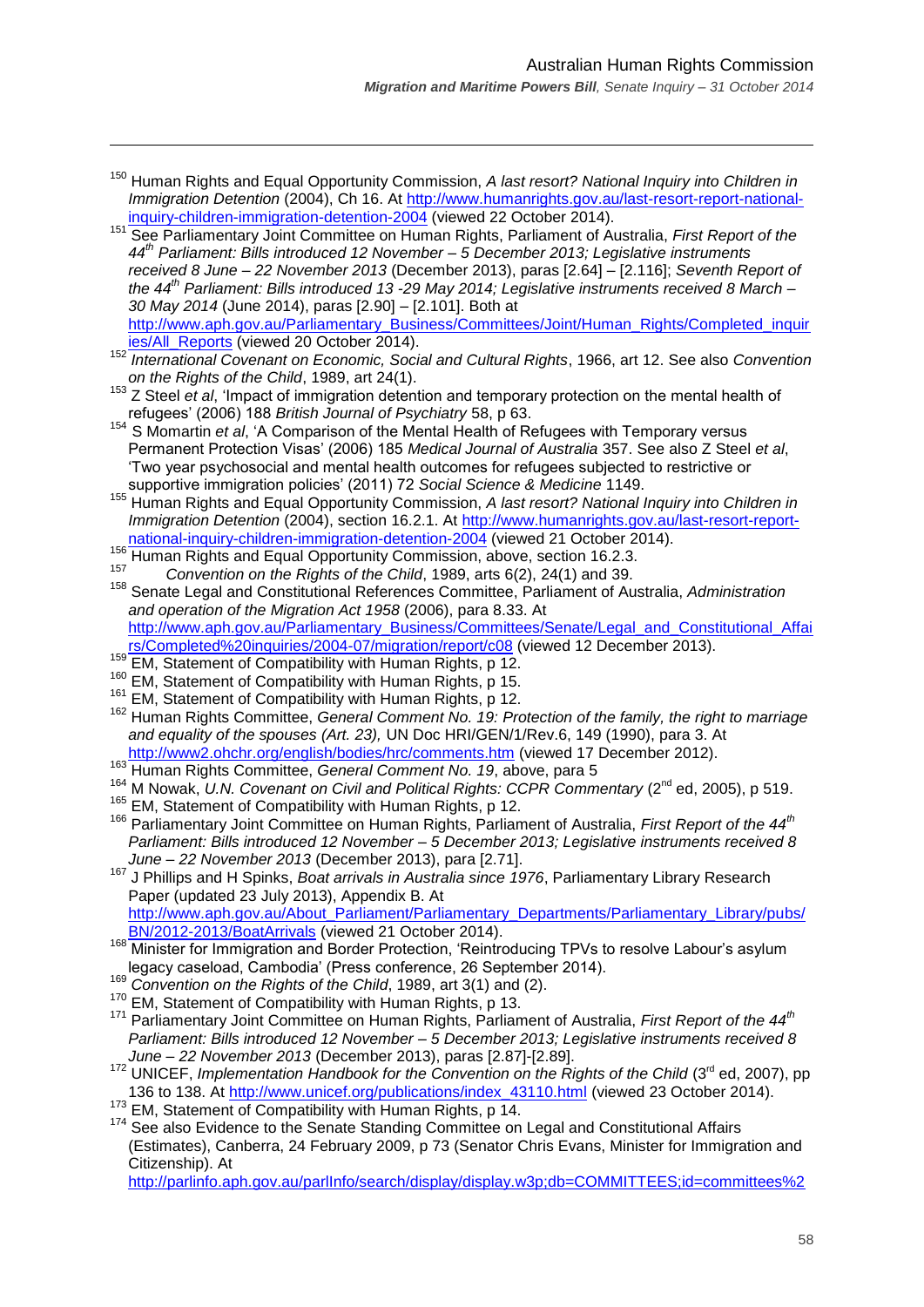[Festimate%2F11640%2F0005;query=Id%3A%22committees%2Festimate%2F11640%2F0001%22](http://parlinfo.aph.gov.au/parlInfo/search/display/display.w3p;db=COMMITTEES;id=committees%2Festimate%2F11640%2F0005;query=Id%3A%22committees%2Festimate%2F11640%2F0001%22) (viewed 23 October 2014).

- <sup>175</sup> Human Rights and Equal Opportunity Commission, *A last resort? National Inquiry into Children in Immigration Detention* (2004), section 16.2.2.
- <sup>176</sup> Parliamentary Joint Committee on Human Rights, Parliament of Australia, *First Report of the 44th Parliament: Bills introduced 12 November – 5 December 2013; Legislative instruments received 8 June – 22 November 2013* (December 2013), para [2.89].
- <sup>177</sup> Human Rights and Equal Opportunity Commission, *A last resort? National Inquiry into Children in Immigration Detention* (2004), section 16.2.2.
- <sup>178</sup> ICCPR, arts 2(1) and 26, Human Rights Committee, *General Comment No. 15: The position of aliens under the Covenant*, UN Doc HRI/GEN/1/Rev.9 (Vol. I) (1986), paras 2, 5, 7, 9 and 10.
- <sup>179</sup> Human Rights Committee, *General Comment No*.*18: Non-discrimination*, UN Doc CCPR/C/21/Rev.1/Add. 1 (1989), para 13. See also Human Rights Committee, *Karakurt v Austria*, Communication No. 965/2000, UN Doc CCPR/C/74/D/965/2000 (2002), paras 8.3 and 8.4. At <http://www.unhcr.org/refworld/country,,HRC,,AUT,,3f588ef13,0.html> (viewed 23 October 2014).
- <sup>180</sup> EM, Statement of Compatibility with Human Rights, p 14.
- <sup>181</sup> Commonwealth, *Parliamentary Debates*, House of Representatives, 25 September 2014, p 6 (The Hon Scott Morrison, Minister for Immigration and Border Protection). At [http://parlinfo.aph.gov.au/parlInfo/search/display/display.w3p;db=CHAMBER;id=chamber%2Fhansa](http://parlinfo.aph.gov.au/parlInfo/search/display/display.w3p;db=CHAMBER;id=chamber%2Fhansardr%2Fa526371b-b2dd-4037-ba7a-649c0c3fb696%2F0021;query=Id%3A%22chamber%2Fhansardr%2Fa526371b-b2dd-4037-ba7a-649c0c3fb696%2F0020%22) [rdr%2Fa526371b-b2dd-4037-ba7a-](http://parlinfo.aph.gov.au/parlInfo/search/display/display.w3p;db=CHAMBER;id=chamber%2Fhansardr%2Fa526371b-b2dd-4037-ba7a-649c0c3fb696%2F0021;query=Id%3A%22chamber%2Fhansardr%2Fa526371b-b2dd-4037-ba7a-649c0c3fb696%2F0020%22)[649c0c3fb696%2F0021;query=Id%3A%22chamber%2Fhansardr%2Fa526371b-b2dd-4037-ba7a-](http://parlinfo.aph.gov.au/parlInfo/search/display/display.w3p;db=CHAMBER;id=chamber%2Fhansardr%2Fa526371b-b2dd-4037-ba7a-649c0c3fb696%2F0021;query=Id%3A%22chamber%2Fhansardr%2Fa526371b-b2dd-4037-ba7a-649c0c3fb696%2F0020%22)
- [649c0c3fb696%2F0020%22](http://parlinfo.aph.gov.au/parlInfo/search/display/display.w3p;db=CHAMBER;id=chamber%2Fhansardr%2Fa526371b-b2dd-4037-ba7a-649c0c3fb696%2F0021;query=Id%3A%22chamber%2Fhansardr%2Fa526371b-b2dd-4037-ba7a-649c0c3fb696%2F0020%22) (viewed 22 October 2014). <sup>182</sup> Commonwealth, *Parliamentary Debates*, House of Representatives, 25 September 2014, p 6 (The Hon Scott Morrison, Minister for Immigration and Border Protection). At [http://parlinfo.aph.gov.au/parlInfo/search/display/display.w3p;db=CHAMBER;id=chamber%2Fhansa](http://parlinfo.aph.gov.au/parlInfo/search/display/display.w3p;db=CHAMBER;id=chamber%2Fhansardr%2Fa526371b-b2dd-4037-ba7a-649c0c3fb696%2F0021;query=Id%3A%22chamber%2Fhansardr%2Fa526371b-b2dd-4037-ba7a-649c0c3fb696%2F0020%22) [rdr%2Fa526371b-b2dd-4037-ba7a-](http://parlinfo.aph.gov.au/parlInfo/search/display/display.w3p;db=CHAMBER;id=chamber%2Fhansardr%2Fa526371b-b2dd-4037-ba7a-649c0c3fb696%2F0021;query=Id%3A%22chamber%2Fhansardr%2Fa526371b-b2dd-4037-ba7a-649c0c3fb696%2F0020%22)

[649c0c3fb696%2F0021;query=Id%3A%22chamber%2Fhansardr%2Fa526371b-b2dd-4037-ba7a-](http://parlinfo.aph.gov.au/parlInfo/search/display/display.w3p;db=CHAMBER;id=chamber%2Fhansardr%2Fa526371b-b2dd-4037-ba7a-649c0c3fb696%2F0021;query=Id%3A%22chamber%2Fhansardr%2Fa526371b-b2dd-4037-ba7a-649c0c3fb696%2F0020%22)[649c0c3fb696%2F0020%22](http://parlinfo.aph.gov.au/parlInfo/search/display/display.w3p;db=CHAMBER;id=chamber%2Fhansardr%2Fa526371b-b2dd-4037-ba7a-649c0c3fb696%2F0021;query=Id%3A%22chamber%2Fhansardr%2Fa526371b-b2dd-4037-ba7a-649c0c3fb696%2F0020%22) (viewed 22 October 2014).

<sup>183</sup> Commonwealth, *Parliamentary Debates*, House of Representatives, 25 September 2014, p 6 (The Hon Scott Morrison, Minister for Immigration and Border Protection). At [http://parlinfo.aph.gov.au/parlInfo/search/display/display.w3p;db=CHAMBER;id=chamber%2Fhansa](http://parlinfo.aph.gov.au/parlInfo/search/display/display.w3p;db=CHAMBER;id=chamber%2Fhansardr%2Fa526371b-b2dd-4037-ba7a-649c0c3fb696%2F0021;query=Id%3A%22chamber%2Fhansardr%2Fa526371b-b2dd-4037-ba7a-649c0c3fb696%2F0020%22) [rdr%2Fa526371b-b2dd-4037-ba7a-](http://parlinfo.aph.gov.au/parlInfo/search/display/display.w3p;db=CHAMBER;id=chamber%2Fhansardr%2Fa526371b-b2dd-4037-ba7a-649c0c3fb696%2F0021;query=Id%3A%22chamber%2Fhansardr%2Fa526371b-b2dd-4037-ba7a-649c0c3fb696%2F0020%22)[649c0c3fb696%2F0021;query=Id%3A%22chamber%2Fhansardr%2Fa526371b-b2dd-4037-ba7a-](http://parlinfo.aph.gov.au/parlInfo/search/display/display.w3p;db=CHAMBER;id=chamber%2Fhansardr%2Fa526371b-b2dd-4037-ba7a-649c0c3fb696%2F0021;query=Id%3A%22chamber%2Fhansardr%2Fa526371b-b2dd-4037-ba7a-649c0c3fb696%2F0020%22)

[649c0c3fb696%2F0020%22](http://parlinfo.aph.gov.au/parlInfo/search/display/display.w3p;db=CHAMBER;id=chamber%2Fhansardr%2Fa526371b-b2dd-4037-ba7a-649c0c3fb696%2F0021;query=Id%3A%22chamber%2Fhansardr%2Fa526371b-b2dd-4037-ba7a-649c0c3fb696%2F0020%22) (viewed 22 October 2014).

- <sup>184</sup> *CPCF v Minister for Immigration and Border Protection*, High Court proceeding S169 of 2014. <sup>185</sup> The Commission's submissions are available on the High Court's website at
- [http://www.hcourt.gov.au/assets/cases/s169-2014/CPCF\\_AHRC.pdf](http://www.hcourt.gov.au/assets/cases/s169-2014/CPCF_AHRC.pdf) (viewed 10 October 2014). <sup>186</sup> *CPCF v Minister for Immigration and Border Protection*, High Court proceeding S169 of 2014. The Commission's submissions are available on the High Court's website at

[http://www.hcourt.gov.au/assets/cases/s169-2014/CPCF\\_AHRC.pdf](http://www.hcourt.gov.au/assets/cases/s169-2014/CPCF_AHRC.pdf) (viewed 10 October 2014).

- $187$  Bill, Sch 1, Pt 1, item 15, p 9.
- 188 Bill, Sch 1, Pt 1, item 11, p 7.
- <sup>189</sup> Proposed s 75C, Bill, Sch 1, Pt 1, item 19, p 12.
- <sup>190</sup> Proposed s 22A, Bill, Sch 1, Pt 1, item 6, p 6; proposed s 75A, Bill, Sch 1, Pt 1, item 19, p 11.
- <sup>191</sup> EM, Statement of Compatibility with Human Rights, p 7.
- $192$  EM [2].

 $\overline{a}$ 

- <sup>193</sup> Proposed s 75E, Bill, Sch 1, Pt 1, item 19, p 13.
- <sup>194</sup> Proposed s 22B, Bill, Sch 1, Pt 1, item 6, p 6; proposed s 75B, Bill, Sch 1, Pt 1, item 19, p 11. <sup>195</sup> United Nations Human Rights Committee, *Van Alphen v The Netherlands*, Communication No. 305/1988, UN Doc CCPR/C/39/D/305/1988 (1990) at<http://www.refworld.org/docid/525414304.html> (viewed 17 September 2014); *A v Australia*, Communication No. 560/1993, UN Doc CCPR/C/59/D/560/1993 (1997) at<http://www.refworld.org/docid/3ae6b71a0.html> (viewed 17 September 2014); *Spakmo v Norway*, Communication No. 631/1995, UN Doc CCPR/C/67/D/631/1995 (1999) at [http://tbinternet.ohchr.org/\\_layouts/treatybodyexternal/Download.aspx?symbolno=CCPR%2fC%2f6](http://tbinternet.ohchr.org/_layouts/treatybodyexternal/Download.aspx?symbolno=CCPR%2fC%2f67%2fD%2f631%2f1995&Lang=en)

[7%2fD%2f631%2f1995&Lang=en](http://tbinternet.ohchr.org/_layouts/treatybodyexternal/Download.aspx?symbolno=CCPR%2fC%2f67%2fD%2f631%2f1995&Lang=en) (viewed 17 September 2014). See also: *Manga v Attorney-General* [2000] 2 NZLR 65 at [40]-[42], (Hammond J).